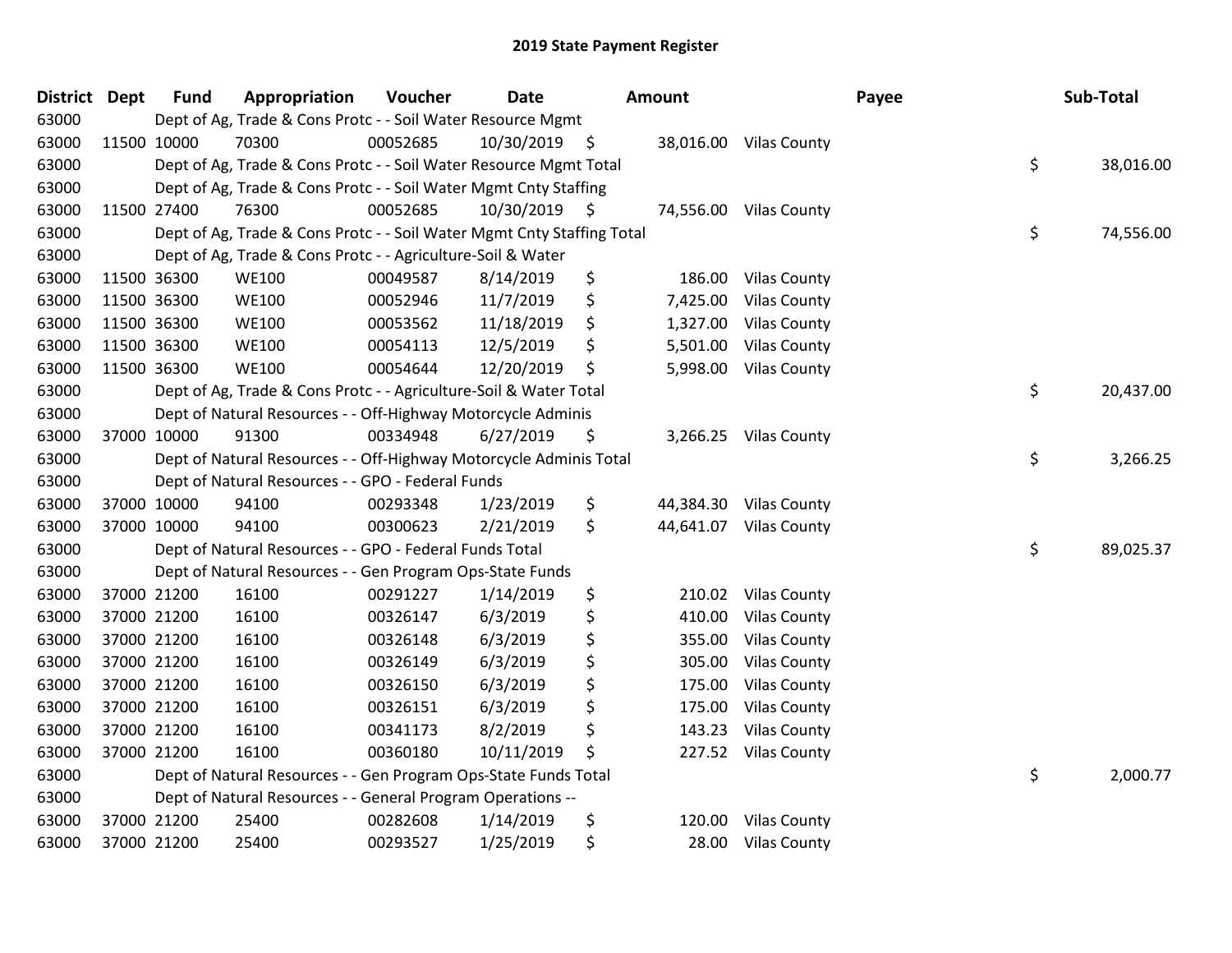| <b>District</b> | <b>Dept</b> | <b>Fund</b> | Appropriation                                                      | Voucher  | <b>Date</b> | Amount         |                        | Payee | Sub-Total |
|-----------------|-------------|-------------|--------------------------------------------------------------------|----------|-------------|----------------|------------------------|-------|-----------|
| 63000           |             | 37000 21200 | 25400                                                              | 00317235 | 4/29/2019   | \$<br>270.00   | <b>Vilas County</b>    |       |           |
| 63000           |             | 37000 21200 | 25400                                                              | 00319321 | 6/7/2019    | \$<br>8.24     | <b>Vilas County</b>    |       |           |
| 63000           |             | 37000 21200 | 25400                                                              | 00352611 | 8/22/2019   | \$<br>420.00   | <b>Vilas County</b>    |       |           |
| 63000           |             | 37000 21200 | 25400                                                              | 00360548 | 10/10/2019  | \$<br>17.00    | <b>Vilas County</b>    |       |           |
| 63000           |             | 37000 21200 | 25400                                                              | 00379764 | 12/27/2019  | \$<br>40.00    | <b>Vilas County</b>    |       |           |
| 63000           |             |             | Dept of Natural Resources - - General Program Operations -- Total  |          |             |                |                        | \$    | 903.24    |
| 63000           |             |             | Dept of Natural Resources - - GPO -Federal Funds                   |          |             |                |                        |       |           |
| 63000           |             | 37000 21200 | 38100                                                              | 00307405 | 3/27/2019   | \$<br>4,554.26 | <b>Vilas County</b>    |       |           |
| 63000           |             |             | Dept of Natural Resources - - GPO -Federal Funds Total             |          |             |                |                        | \$    | 4,554.26  |
| 63000           |             |             | Dept of Natural Resources - - Ra- Utv Prj Aids, Gas Tax Pymt       |          |             |                |                        |       |           |
| 63000           |             | 37000 21200 | 54800                                                              | 00300788 | 2/22/2019   | \$             | 10,389.23 Vilas County |       |           |
| 63000           |             |             | Dept of Natural Resources - - Ra- Utv Prj Aids, Gas Tax Pymt Total |          |             |                |                        | \$    | 10,389.23 |
| 63000           |             |             | Dept of Natural Resources - - Venison Processing                   |          |             |                |                        |       |           |
| 63000           |             | 37000 21200 | 54900                                                              | 00307199 | 3/27/2019   | \$             | 419.00 Vilas County    |       |           |
| 63000           |             |             | Dept of Natural Resources - - Venison Processing Total             |          |             |                |                        | \$    | 419.00    |
| 63000           |             |             | Dept of Natural Resources - - Enf A - Boating Enforcement          |          |             |                |                        |       |           |
| 63000           |             | 37000 21200 | 55000                                                              | 00307405 | 3/27/2019   | \$             | 8,576.36 Vilas County  |       |           |
| 63000           |             |             | Dept of Natural Resources - - Enf A - Boating Enforcement Total    |          |             |                |                        | \$    | 8,576.36  |
| 63000           |             |             | Dept of Natural Resources - - Enf A - Atv & Utv Enforcement        |          |             |                |                        |       |           |
| 63000           |             | 37000 21200 | 55100                                                              | 00359174 | 9/18/2019   | \$             | 10,536.15 Vilas County |       |           |
| 63000           |             |             | Dept of Natural Resources - - Enf A - Atv & Utv Enforcement Total  |          |             |                |                        | \$    | 10,536.15 |
| 63000           |             |             | Dept of Natural Resources - - Enf A - Snow Enforcement             |          |             |                |                        |       |           |
| 63000           |             | 37000 21200 | 55200                                                              | 00359453 | 9/20/2019   | \$             | 22,666.08 Vilas County |       |           |
| 63000           |             |             | Dept of Natural Resources - - Enf A - Snow Enforcement Total       |          |             |                |                        | \$    | 22,666.08 |
| 63000           |             |             | Dept of Natural Resources - - Wildlife Damage Claims & Abat        |          |             |                |                        |       |           |
| 63000           |             | 37000 21200 | 55300                                                              | 00307199 | 3/27/2019   | \$             | 14,274.69 Vilas County |       |           |
| 63000           |             |             | Dept of Natural Resources - - Wildlife Damage Claims & Abat Total  |          |             |                |                        | \$    | 14,274.69 |
| 63000           |             |             | Dept of Natural Resources - - Resaids - County Cons Aids           |          |             |                |                        |       |           |
| 63000           |             | 37000 21200 | 56300                                                              | 00307043 | 3/26/2019   | \$             | 5,059.13 Vilas County  |       |           |
| 63000           |             |             | Dept of Natural Resources - - Resaids - County Cons Aids Total     |          |             |                |                        | \$    | 5,059.13  |
| 63000           |             |             | Dept of Natural Resources - - Ra- Fish, WI & Forestry              |          |             |                |                        |       |           |
| 63000           |             | 37000 21200 | 56400                                                              | 00301436 | 2/28/2019   | \$<br>1,927.07 | <b>Vilas County</b>    |       |           |
| 63000           |             |             | Dept of Natural Resources - - Ra- Fish, WI & Forestry Total        |          |             |                |                        | \$    | 1,927.07  |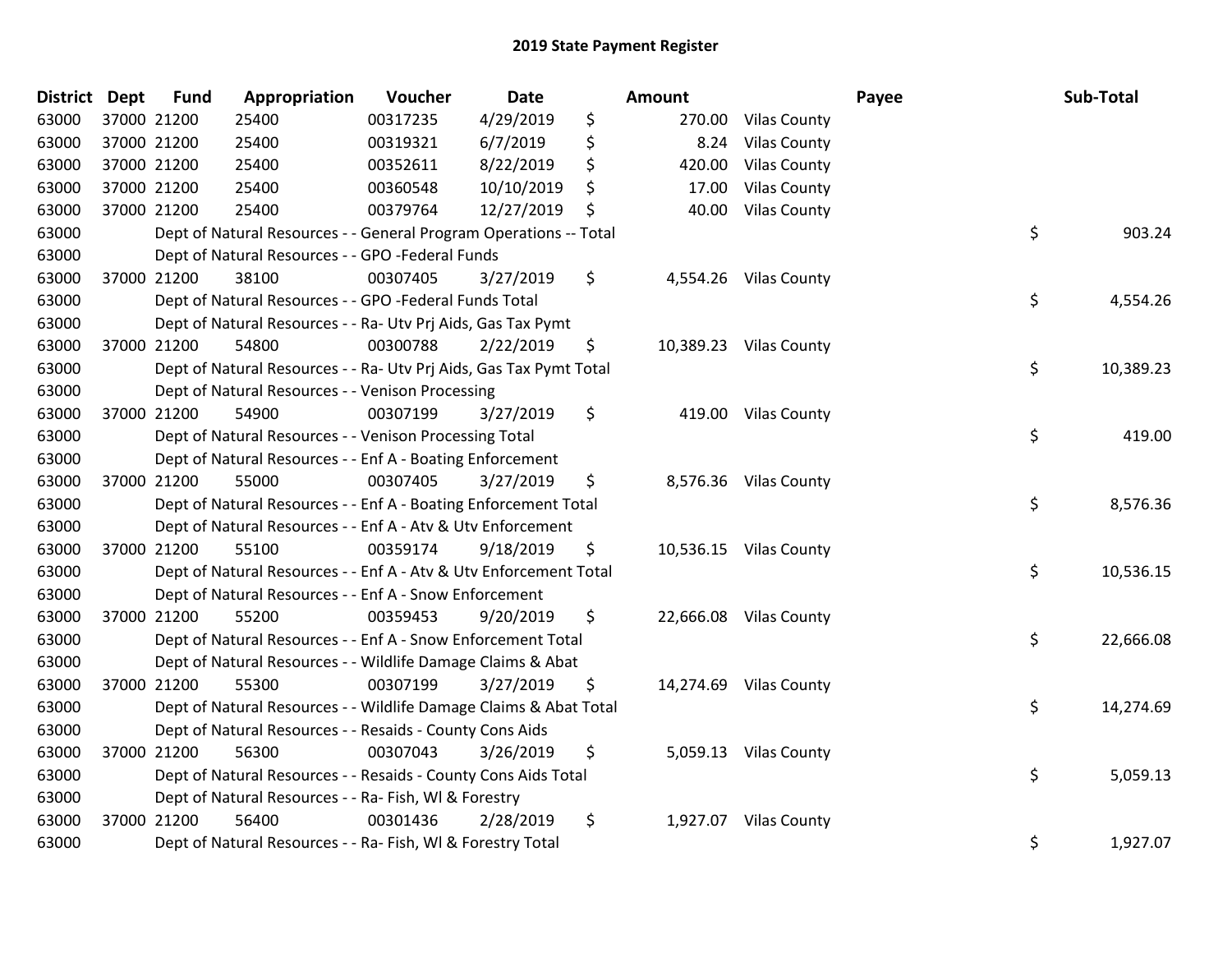| District Dept |             | <b>Fund</b> | Appropriation                                                      | Voucher  | <b>Date</b> |         | Amount     |                         | Payee | Sub-Total  |
|---------------|-------------|-------------|--------------------------------------------------------------------|----------|-------------|---------|------------|-------------------------|-------|------------|
| 63000         |             |             | Dept of Natural Resources - - Ra- Suppl Snow Trail Aids            |          |             |         |            |                         |       |            |
| 63000         | 37000 21200 |             | 56900                                                              | 00378088 | 12/20/2019  | $\zeta$ |            | 11,238.75 Vilas County  |       |            |
| 63000         |             |             | Dept of Natural Resources - - Ra- Suppl Snow Trail Aids Total      |          |             |         |            |                         | \$    | 11,238.75  |
| 63000         |             |             | Dept of Natural Resources - - Resaids - Cnty Forst & Admin         |          |             |         |            |                         |       |            |
| 63000         | 37000 21200 |             | 57200                                                              | 00301305 | 3/1/2019    | \$      |            | 44,785.78 Vilas County  |       |            |
| 63000         |             |             | Dept of Natural Resources - - Resaids - Cnty Forst & Admin Total   |          |             |         |            |                         | \$    | 44,785.78  |
| 63000         |             |             | Dept of Natural Resources - - Ra- Cnty Snow Trail & Area Aid       |          |             |         |            |                         |       |            |
| 63000         | 37000 21200 |             | 57400                                                              | 00300789 | 2/22/2019   | \$      | 8,278.49   | <b>Vilas County</b>     |       |            |
| 63000         | 37000 21200 |             | 57400                                                              | 00310231 | 4/9/2019    | \$      | 133,109.25 | <b>Vilas County</b>     |       |            |
| 63000         | 37000 21200 |             | 57400                                                              | 00326561 | 6/3/2019    | \$      | 870.00     | <b>Vilas County</b>     |       |            |
| 63000         | 37000 21200 |             | 57400                                                              | 00363983 | 10/11/2019  | \$      | 2,047.50   | <b>Vilas County</b>     |       |            |
| 63000         |             |             | Dept of Natural Resources - - Ra- Cnty Snow Trail & Area Aid Total |          |             |         |            |                         | \$    | 144,305.24 |
| 63000         |             |             | Dept of Natural Resources - - Ra- Snowmobile Trail Areas           |          |             |         |            |                         |       |            |
| 63000         | 37000 21200 |             | 57500                                                              | 00301707 | 3/5/2019    | \$      | 144,330.00 | <b>Vilas County</b>     |       |            |
| 63000         | 37000 21200 |             | 57500                                                              | 00326561 | 6/3/2019    | \$      | 72,165.00  | <b>Vilas County</b>     |       |            |
| 63000         | 37000 21200 |             | 57500                                                              | 00360010 | 9/26/2019   | \$      | 72,600.00  | <b>Vilas County</b>     |       |            |
| 63000         | 37000 21200 |             | 57500                                                              | 00360477 | 10/7/2019   | \$      |            | 145,200.00 Vilas County |       |            |
| 63000         |             |             | Dept of Natural Resources - - Ra- Snowmobile Trail Areas Total     |          |             |         |            |                         | \$    | 434,295.00 |
| 63000         |             |             | Dept of Natural Resources - - Ra- Atv Prj Aids, Gas Tax Pymt       |          |             |         |            |                         |       |            |
| 63000         | 37000 21200 |             | 57600                                                              | 00300961 | 2/26/2019   | \$      | 60.00      | <b>Vilas County</b>     |       |            |
| 63000         | 37000 21200 |             | 57600                                                              | 00359865 | 9/25/2019   | \$      | 11,900.00  | <b>Vilas County</b>     |       |            |
| 63000         | 37000 21200 |             | 57600                                                              | 00359907 | 9/26/2019   | \$      | 2,061.13   | <b>Vilas County</b>     |       |            |
| 63000         | 37000 21200 |             | 57600                                                              | 00370305 | 11/7/2019   | \$      | 2,058.90   | <b>Vilas County</b>     |       |            |
| 63000         | 37000 21200 |             | 57600                                                              | 00370315 | 11/7/2019   | \$      | 9,205.00   | <b>Vilas County</b>     |       |            |
| 63000         |             |             | Dept of Natural Resources - - Ra- Atv Prj Aids, Gas Tax Pymt Total |          |             |         |            |                         | \$    | 25,285.03  |
| 63000         |             |             | Dept of Natural Resources - - Ra- Atv Project Aids                 |          |             |         |            |                         |       |            |
| 63000         | 37000 21200 |             | 57700                                                              | 00370315 | 11/7/2019   | \$      |            | 5,390.00 Vilas County   |       |            |
| 63000         |             |             | Dept of Natural Resources - - Ra- Atv Project Aids Total           |          |             |         |            |                         | \$    | 5,390.00   |
| 63000         |             |             | Dept of Natural Resources - - Resaids - Pymt In Lieu Tax Fed       |          |             |         |            |                         |       |            |
| 63000         | 37000 21200 |             | 58400                                                              | 00364680 | 10/15/2019  | \$      |            | 155.00 Vilas County     |       |            |
| 63000         |             |             | Dept of Natural Resources - - Resaids - Pymt In Lieu Tax Fed Total |          |             |         |            |                         | \$    | 155.00     |
| 63000         |             |             | Dept of Natural Resources - - Ea - Lake Protection                 |          |             |         |            |                         |       |            |
| 63000         |             | 37000 21200 | 66300                                                              | 00320668 | 5/16/2019   | \$      |            | 12,500.00 Vilas County  |       |            |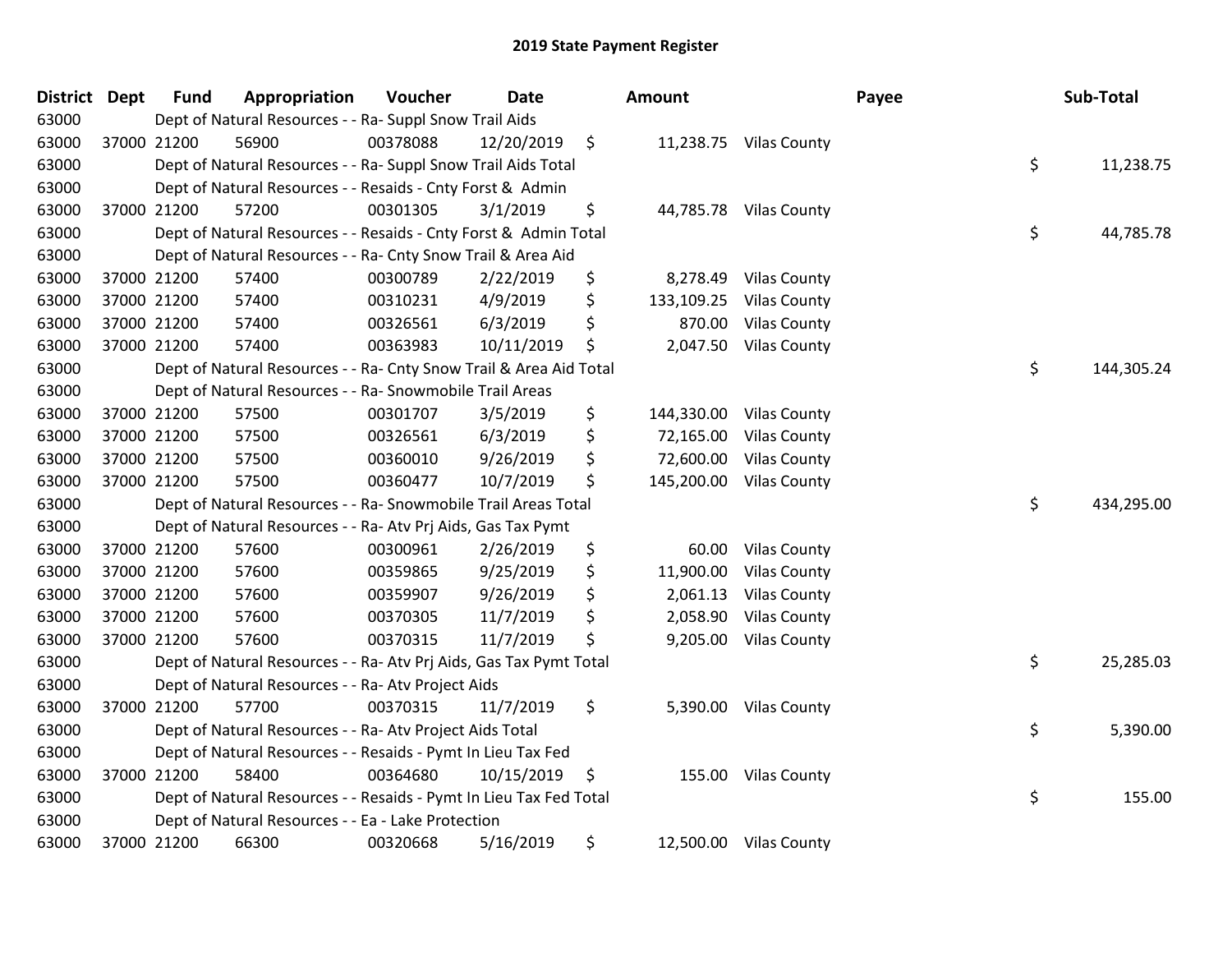| <b>District Dept</b> |             | <b>Fund</b> | Appropriation                                                      | Voucher  | <b>Date</b> | Amount          |                         | Payee | Sub-Total        |
|----------------------|-------------|-------------|--------------------------------------------------------------------|----------|-------------|-----------------|-------------------------|-------|------------------|
| 63000                |             |             | Dept of Natural Resources - - Ea - Lake Protection Total           |          |             |                 |                         |       | \$<br>12,500.00  |
| 63000                |             |             | Dept of Natural Resources - - Ea - River Protect, Cons Fund        |          |             |                 |                         |       |                  |
| 63000                |             | 37000 21200 | 67500                                                              | 00320667 | 5/16/2019   | \$              | 7,500.00 Vilas County   |       |                  |
| 63000                |             |             | Dept of Natural Resources - - Ea - River Protect, Cons Fund Total  |          |             |                 |                         |       | \$<br>7,500.00   |
| 63000                |             |             | Dept of Natural Resources - - Ea - Invasive Aqu & Lake Mon         |          |             |                 |                         |       |                  |
| 63000                |             | 37000 21200 | 67800                                                              | 00301675 | 3/1/2019    | \$<br>7,092.00  | <b>Vilas County</b>     |       |                  |
| 63000                |             |             | Dept of Natural Resources - - Ea - Invasive Aqu & Lake Mon Total   |          |             |                 |                         |       | \$<br>7,092.00   |
| 63000                |             |             | Dept of Natural Resources - - Equipment Pool Operations            |          |             |                 |                         |       |                  |
| 63000                | 37000 21200 |             | 89300                                                              | 00287877 | 1/3/2019    | \$<br>177.04    | <b>Vilas County</b>     |       |                  |
| 63000                |             | 37000 21200 | 89300                                                              | 00294642 | 2/8/2019    | \$<br>142.79    | <b>Vilas County</b>     |       |                  |
| 63000                |             | 37000 21200 | 89300                                                              | 00300940 | 3/8/2019    | \$<br>94.43     | <b>Vilas County</b>     |       |                  |
| 63000                |             | 37000 21200 | 89300                                                              | 00313083 | 5/10/2019   | \$<br>276.75    | <b>Vilas County</b>     |       |                  |
| 63000                | 37000 21200 |             | 89300                                                              | 00319321 | 6/7/2019    | \$<br>111.54    | <b>Vilas County</b>     |       |                  |
| 63000                | 37000 21200 |             | 89300                                                              | 00339565 | 7/10/2019   | \$<br>301.28    | <b>Vilas County</b>     |       |                  |
| 63000                | 37000 21200 |             | 89300                                                              | 00341756 | 8/1/2019    | \$<br>174.17    | <b>Vilas County</b>     |       |                  |
| 63000                |             | 37000 21200 | 89300                                                              | 00353584 | 9/4/2019    | \$<br>204.62    | <b>Vilas County</b>     |       |                  |
| 63000                |             | 37000 21200 | 89300                                                              | 00373445 | 11/25/2019  | \$<br>37.89     | <b>Vilas County</b>     |       |                  |
| 63000                | 37000 21200 |             | 89300                                                              | 00373456 | 11/25/2019  | \$<br>192.71    | <b>Vilas County</b>     |       |                  |
| 63000                | 37000 21200 |             | 89300                                                              | 00375272 | 12/5/2019   | \$<br>339.91    | <b>Vilas County</b>     |       |                  |
| 63000                |             |             | Dept of Natural Resources - - Equipment Pool Operations Total      |          |             |                 |                         |       | \$<br>2,053.13   |
| 63000                |             |             | Dept of Natural Resources - - Fin Asst For Responsible Units       |          |             |                 |                         |       |                  |
| 63000                |             | 37000 27400 | 67000                                                              | 00322620 | 5/22/2019   | \$              | 110,077.54 Vilas County |       |                  |
| 63000                |             |             | Dept of Natural Resources - - Fin Asst For Responsible Units Total |          |             |                 |                         |       | \$<br>110,077.54 |
| 63000                |             |             | Dept of Natural Resources - - Recycling Consolidation Grants       |          |             |                 |                         |       |                  |
| 63000                |             | 37000 27400 | 67300                                                              | 00322620 | 5/22/2019   | \$              | 5,539.01 Vilas County   |       |                  |
| 63000                |             |             | Dept of Natural Resources - - Recycling Consolidation Grants Total |          |             |                 |                         |       | \$<br>5,539.01   |
| 63000                |             |             | Dept of Natural Resources - - Land Acquisition                     |          |             |                 |                         |       |                  |
| 63000                |             | 37000 36300 | <b>TA100</b>                                                       | 00301358 | 2/28/2019   | \$<br>6,000.00  | <b>Vilas County</b>     |       |                  |
| 63000                |             |             | Dept of Natural Resources - - Land Acquisition Total               |          |             |                 |                         |       | \$<br>6,000.00   |
| 63000                |             |             | Dept of Natural Resources - - GPO - Sd Water Loan Prog, Fed        |          |             |                 |                         |       |                  |
| 63000                |             | 37000 57300 | 48200                                                              | 00298843 | 2/27/2019   | \$<br>19,429.50 | <b>Vilas County</b>     |       |                  |
| 63000                |             | 37000 57300 | 48200                                                              | 00310984 | 4/30/2019   | \$<br>15,585.50 | <b>Vilas County</b>     |       |                  |
| 63000                |             | 37000 57300 | 48200                                                              | 00330538 | 7/5/2019    | \$<br>15,585.50 | <b>Vilas County</b>     |       |                  |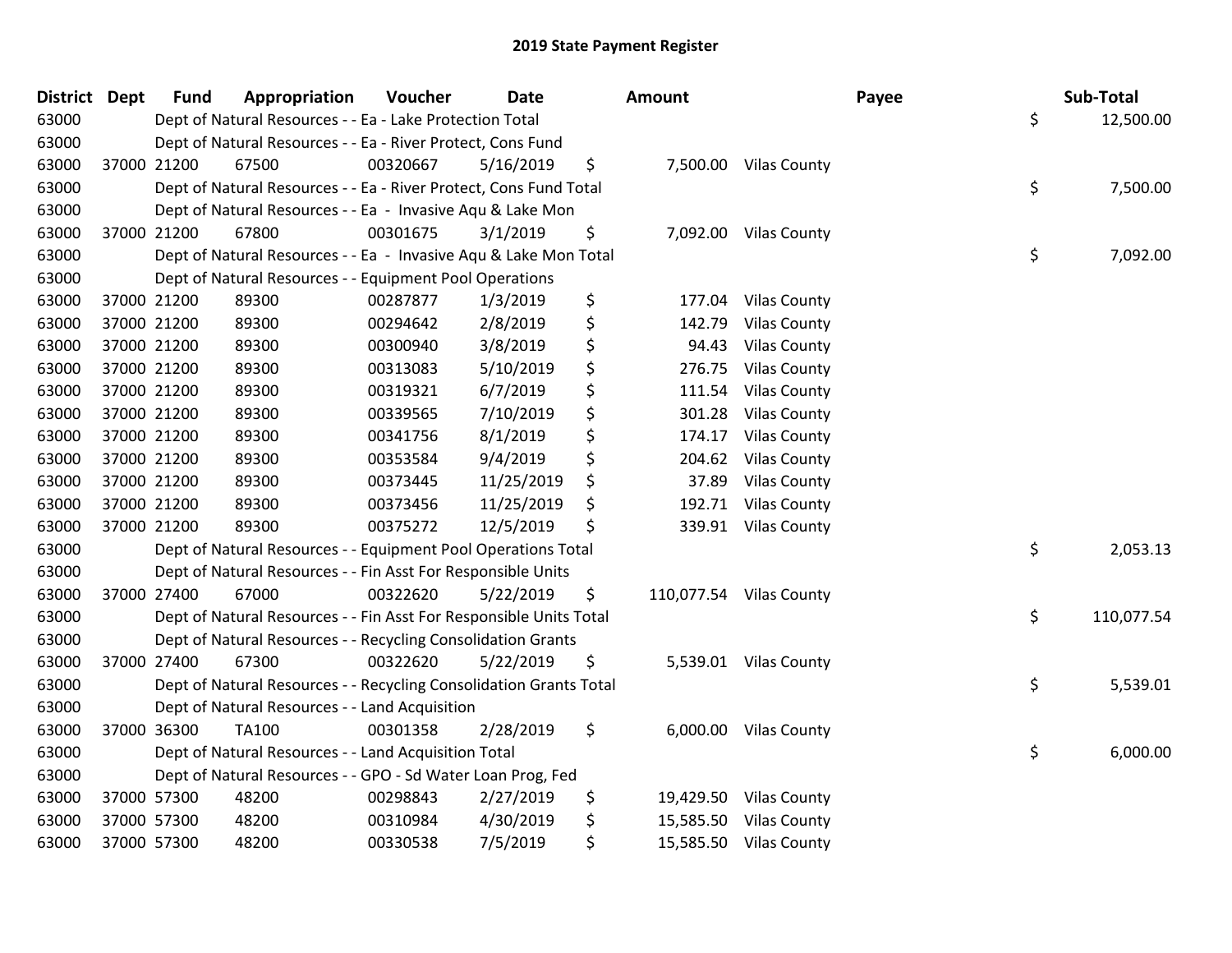| <b>District</b> | Dept        | <b>Fund</b> | Appropriation                                                     | Voucher  | <b>Date</b> | Amount           |                         | Payee | Sub-Total  |
|-----------------|-------------|-------------|-------------------------------------------------------------------|----------|-------------|------------------|-------------------------|-------|------------|
| 63000           | 37000 57300 |             | 48200                                                             | 00373500 | 11/27/2019  | \$               | 15,585.50 Vilas County  |       |            |
| 63000           |             |             | Dept of Natural Resources - - GPO - Sd Water Loan Prog, Fed Total |          |             |                  |                         | \$    | 66,186.00  |
| 63000           |             |             | WI Dept of Transportation - - Eldly&Disa Co/Aid Sf                |          |             |                  |                         |       |            |
| 63000           | 39500 21100 |             | 16800                                                             | 00348040 | 2/5/2019    | \$               | 86,599.00 Vilas County  |       |            |
| 63000           |             |             | WI Dept of Transportation - - Eldly&Disa Co/Aid Sf Total          |          |             |                  |                         | \$    | 86,599.00  |
| 63000           |             |             | WI Dept of Transportation - - County Forest Aids                  |          |             |                  |                         |       |            |
| 63000           | 39500 21100 |             | 17000                                                             | 00357953 | 3/8/2019    | \$               | 15,078.22 Vilas County  |       |            |
| 63000           |             |             | WI Dept of Transportation - - County Forest Aids Total            |          |             |                  |                         | \$    | 15,078.22  |
| 63000           |             |             | WI Dept of Transportation - - Trans Aids To Co.-Sf                |          |             |                  |                         |       |            |
| 63000           | 39500 21100 |             | 19000                                                             | 00335835 | 1/7/2019    | \$<br>195,909.24 | <b>Vilas County</b>     |       |            |
| 63000           | 39500 21100 |             | 19000                                                             | 00401160 | 7/1/2019    | \$<br>391,818.48 | <b>Vilas County</b>     |       |            |
| 63000           | 39500 21100 |             | 19000                                                             | 00443978 | 10/7/2019   | \$               | 195,909.25 Vilas County |       |            |
| 63000           |             |             | WI Dept of Transportation - - Trans Aids To Co.-Sf Total          |          |             |                  |                         | \$    | 783,636.97 |
| 63000           |             |             | WI Dept of Transportation - - Local Rds, Grants Sf                |          |             |                  |                         |       |            |
| 63000           | 39500 21100 |             | 27000                                                             | 00342408 | 1/15/2019   | \$<br>148,541.73 | <b>Vilas County</b>     |       |            |
| 63000           |             |             | WI Dept of Transportation - - Local Rds, Grants Sf Total          |          |             |                  |                         | \$    | 148,541.73 |
| 63000           |             |             | WI Dept of Transportation - - Loc Rd Imp Prg St Fd                |          |             |                  |                         |       |            |
| 63000           | 39500 21100 |             | 27800                                                             | 00446811 | 10/9/2019   | \$<br>97,339.08  | <b>Vilas County</b>     |       |            |
| 63000           | 39500 21100 |             | 27800                                                             | 00465352 | 11/29/2019  | \$<br>4,696.44   | <b>Vilas County</b>     |       |            |
| 63000           |             |             | WI Dept of Transportation - - Loc Rd Imp Prg St Fd Total          |          |             |                  |                         | \$    | 102,035.52 |
| 63000           |             |             | WI Dept of Transportation - - St Hwy Rehab, Sf                    |          |             |                  |                         |       |            |
| 63000           | 39500 21100 |             | 36300                                                             | 00331722 | 1/2/2019    | \$<br>120.00     | <b>Vilas County</b>     |       |            |
| 63000           | 39500 21100 |             | 36300                                                             | 00342720 | 1/18/2019   | \$<br>60.00      | <b>Vilas County</b>     |       |            |
| 63000           | 39500 21100 |             | 36300                                                             | 00354946 | 2/22/2019   | \$<br>9.00       | <b>Vilas County</b>     |       |            |
| 63000           | 39500 21100 |             | 36300                                                             | 00436483 | 9/27/2019   | \$<br>30.00      | <b>Vilas County</b>     |       |            |
| 63000           |             |             | WI Dept of Transportation - - St Hwy Rehab, Sf Total              |          |             |                  |                         | \$    | 219.00     |
| 63000           |             |             | WI Dept of Transportation - - Hwy Mgmt & Opers Sf                 |          |             |                  |                         |       |            |
| 63000           | 39500 21100 |             | 36500                                                             | 00334493 | 1/3/2019    | \$<br>297.00     | <b>Vilas County</b>     |       |            |
| 63000           | 39500 21100 |             | 36500                                                             | 00349668 | 2/11/2019   | \$<br>297.00     | <b>Vilas County</b>     |       |            |
| 63000           | 39500 21100 |             | 36500                                                             | 00360681 | 3/19/2019   | \$<br>297.00     | <b>Vilas County</b>     |       |            |
| 63000           | 39500 21100 |             | 36500                                                             | 00369268 | 4/8/2019    | \$<br>297.00     | <b>Vilas County</b>     |       |            |
| 63000           | 39500 21100 |             | 36500                                                             | 00370631 | 4/12/2019   | \$<br>297.00     | <b>Vilas County</b>     |       |            |
| 63000           | 39500 21100 |             | 36500                                                             | 00384401 | 5/20/2019   | \$<br>297.00     | <b>Vilas County</b>     |       |            |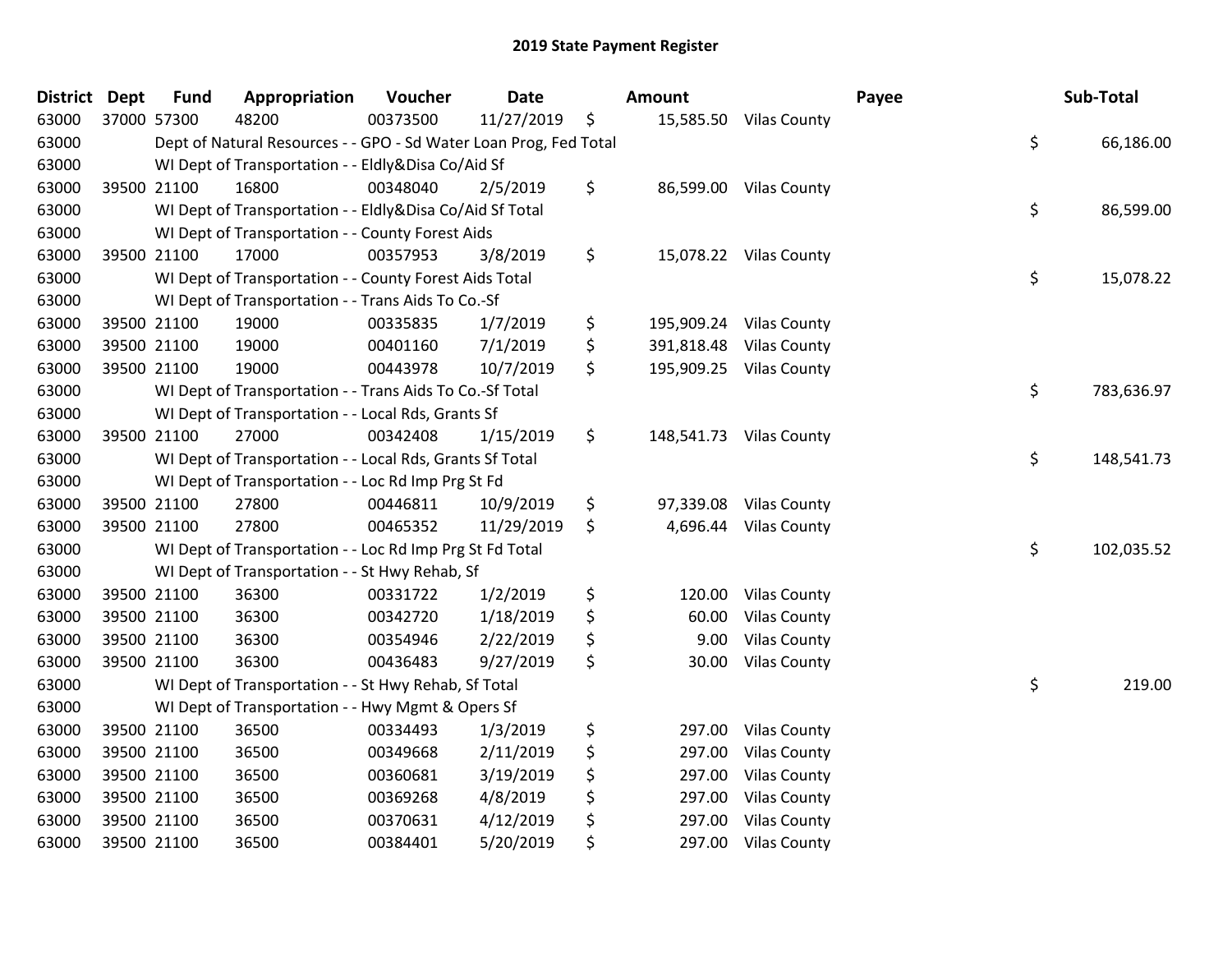| <b>District</b> | <b>Dept</b> | <b>Fund</b> | Appropriation                                           | Voucher  | <b>Date</b> | Amount           |                     | Payee | Sub-Total          |
|-----------------|-------------|-------------|---------------------------------------------------------|----------|-------------|------------------|---------------------|-------|--------------------|
| 63000           |             | 39500 21100 | 36500                                                   | 00385471 | 6/5/2019    | \$<br>288.56     | <b>Vilas County</b> |       |                    |
| 63000           |             | 39500 21100 | 36500                                                   | 00395453 | 6/19/2019   | \$<br>297.00     | <b>Vilas County</b> |       |                    |
| 63000           |             | 39500 21100 | 36500                                                   | 00411154 | 7/12/2019   | \$<br>297.00     | <b>Vilas County</b> |       |                    |
| 63000           |             | 39500 21100 | 36500                                                   | 00427396 | 8/26/2019   | \$<br>297.00     | <b>Vilas County</b> |       |                    |
| 63000           |             | 39500 21100 | 36500                                                   | 00436520 | 9/20/2019   | \$<br>297.00     | <b>Vilas County</b> |       |                    |
| 63000           |             | 39500 21100 | 36500                                                   | 00458798 | 11/7/2019   | \$<br>297.00     | <b>Vilas County</b> |       |                    |
| 63000           |             | 39500 21100 | 36500                                                   | 00466652 | 11/29/2019  | \$<br>1,692.80   | <b>Vilas County</b> |       |                    |
| 63000           |             | 39500 21100 | 36500                                                   | 00475089 | 12/30/2019  | \$<br>672.84     | <b>Vilas County</b> |       |                    |
| 63000           |             |             | WI Dept of Transportation - - Hwy Mgmt & Opers Sf Total |          |             |                  |                     |       | \$<br>5,921.20     |
| 63000           |             |             | WI Dept of Transportation - - Routine Maint Sf          |          |             |                  |                     |       |                    |
| 63000           |             | 39500 21100 | 36800                                                   | 00334493 | 1/3/2019    | \$<br>111,072.63 | <b>Vilas County</b> |       |                    |
| 63000           |             | 39500 21100 | 36800                                                   | 00343887 | 1/22/2019   | \$<br>117,668.98 | <b>Vilas County</b> |       |                    |
| 63000           |             | 39500 21100 | 36800                                                   | 00360681 | 3/19/2019   | \$<br>140,716.39 | <b>Vilas County</b> |       |                    |
| 63000           |             | 39500 21100 | 36800                                                   | 00361946 | 3/19/2019   | \$<br>112,472.52 | <b>Vilas County</b> |       |                    |
| 63000           |             | 39500 21100 | 36800                                                   | 00369268 | 4/8/2019    | \$<br>199,816.70 | <b>Vilas County</b> |       |                    |
| 63000           |             | 39500 21100 | 36800                                                   | 00375883 | 5/15/2019   | \$<br>103,252.18 | <b>Vilas County</b> |       |                    |
| 63000           |             | 39500 21100 | 36800                                                   | 00385471 | 6/5/2019    | \$<br>127,224.55 | <b>Vilas County</b> |       |                    |
| 63000           |             | 39500 21100 | 36800                                                   | 00400865 | 6/28/2019   | \$<br>68,439.64  | <b>Vilas County</b> |       |                    |
| 63000           |             | 39500 21100 | 36800                                                   | 00418322 | 7/31/2019   | \$<br>31,308.39  | <b>Vilas County</b> |       |                    |
| 63000           |             | 39500 21100 | 36800                                                   | 00421251 | 8/7/2019    | \$<br>59,470.51  | <b>Vilas County</b> |       |                    |
| 63000           |             | 39500 21100 | 36800                                                   | 00423978 | 8/15/2019   | \$<br>58,470.40  | <b>Vilas County</b> |       |                    |
| 63000           |             | 39500 21100 | 36800                                                   | 00426646 | 8/22/2019   | \$<br>666.41     | <b>Vilas County</b> |       |                    |
| 63000           |             | 39500 21100 | 36800                                                   | 00427396 | 8/26/2019   | \$<br>65,734.93  | <b>Vilas County</b> |       |                    |
| 63000           |             | 39500 21100 | 36800                                                   | 00436458 | 9/19/2019   | \$<br>1,355.15   | <b>Vilas County</b> |       |                    |
| 63000           |             | 39500 21100 | 36800                                                   | 00446821 | 10/9/2019   | \$<br>55,865.72  | <b>Vilas County</b> |       |                    |
| 63000           |             | 39500 21100 | 36800                                                   | 00448358 | 10/11/2019  | \$<br>32,473.97  | <b>Vilas County</b> |       |                    |
| 63000           |             | 39500 21100 | 36800                                                   | 00453470 | 10/25/2019  | \$<br>357.92     | <b>Vilas County</b> |       |                    |
| 63000           |             | 39500 21100 | 36800                                                   | 00458798 | 11/7/2019   | \$<br>42,769.70  | <b>Vilas County</b> |       |                    |
| 63000           |             | 39500 21100 | 36800                                                   | 00466652 | 11/29/2019  | \$<br>79,206.37  | <b>Vilas County</b> |       |                    |
| 63000           |             | 39500 21100 | 36800                                                   | 00475089 | 12/30/2019  | \$<br>104,121.73 | <b>Vilas County</b> |       |                    |
| 63000           |             |             | WI Dept of Transportation - - Routine Maint Sf Total    |          |             |                  |                     |       | \$<br>1,512,464.79 |
| 63000           |             |             | WI Dept of Transportation - - Hwy Mgmt & Opers Lf       |          |             |                  |                     |       |                    |
| 63000           |             | 39500 21100 | 37500                                                   | 00334493 | 1/3/2019    | \$               | 147.18 Vilas County |       |                    |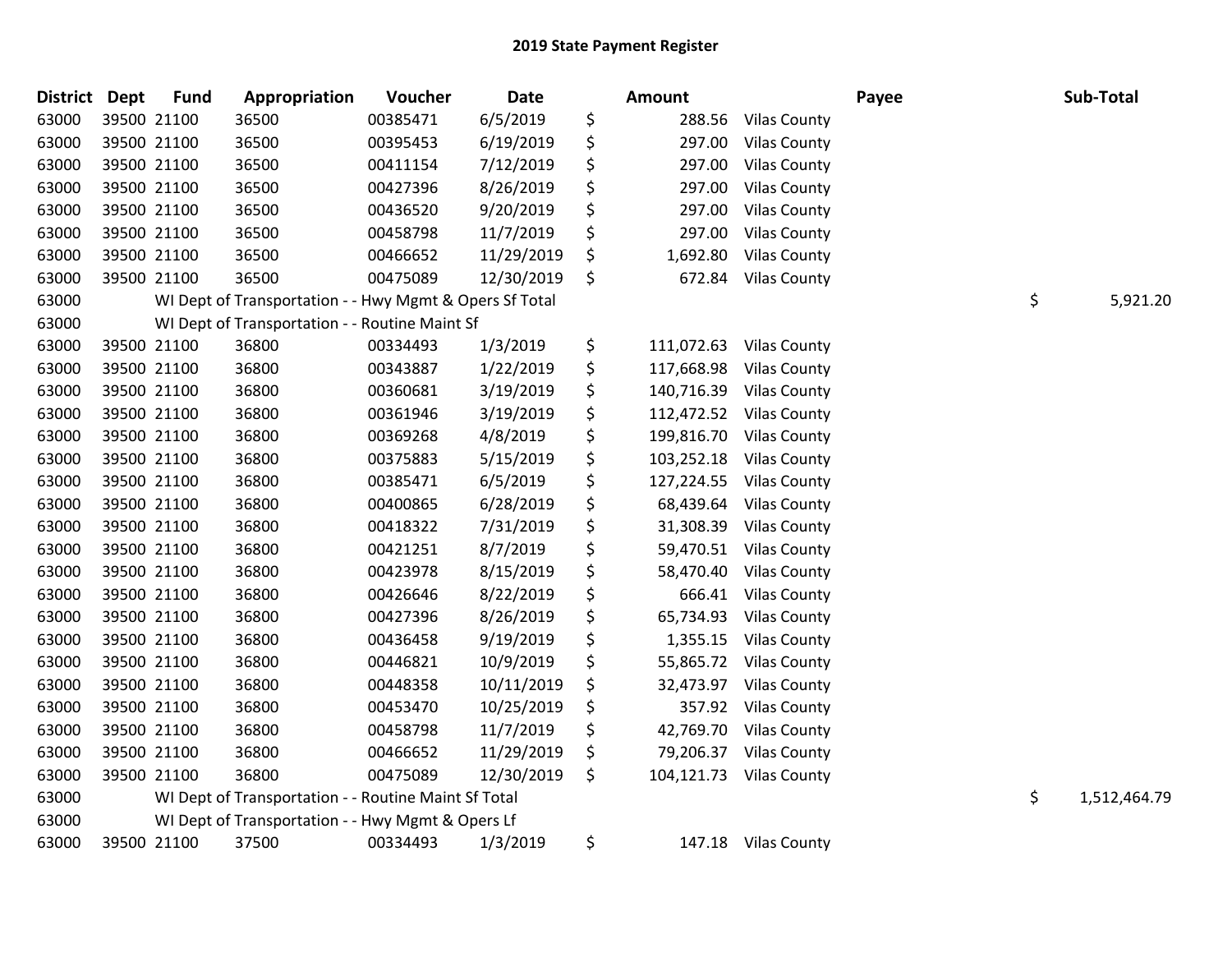| <b>District</b> | <b>Dept</b> | <b>Fund</b> | Appropriation                                                | Voucher  | Date       | Amount          |                     | Payee | Sub-Total      |
|-----------------|-------------|-------------|--------------------------------------------------------------|----------|------------|-----------------|---------------------|-------|----------------|
| 63000           |             | 39500 21100 | 37500                                                        | 00375883 | 5/15/2019  | \$<br>292.91    | <b>Vilas County</b> |       |                |
| 63000           |             | 39500 21100 | 37500                                                        | 00385471 | 6/5/2019   | \$<br>103.70    | <b>Vilas County</b> |       |                |
| 63000           |             | 39500 21100 | 37500                                                        | 00400865 | 6/28/2019  | \$<br>103.70    | <b>Vilas County</b> |       |                |
| 63000           |             | 39500 21100 | 37500                                                        | 00418322 | 7/31/2019  | \$<br>1,380.02  | <b>Vilas County</b> |       |                |
| 63000           |             | 39500 21100 | 37500                                                        | 00446821 | 10/9/2019  | \$<br>258.01    | <b>Vilas County</b> |       |                |
| 63000           |             | 39500 21100 | 37500                                                        | 00466652 | 11/29/2019 | \$<br>631.96    | <b>Vilas County</b> |       |                |
| 63000           |             |             | WI Dept of Transportation - - Hwy Mgmt & Opers Lf Total      |          |            |                 |                     |       | \$<br>2,917.48 |
| 63000           |             |             | Department of Corrections - - Corrections Contracts And Agre |          |            |                 |                     |       |                |
| 63000           |             | 41000 10000 | 11400                                                        | 00263788 | 1/30/2019  | \$<br>28,508.84 | <b>Vilas County</b> |       |                |
| 63000           |             | 41000 10000 | 11400                                                        | 00264691 | 2/5/2019   | \$<br>2,675.92  | <b>Vilas County</b> |       |                |
| 63000           |             | 41000 10000 | 11400                                                        | 00268762 | 3/1/2019   | \$<br>28,714.68 | <b>Vilas County</b> |       |                |
| 63000           |             | 41000 10000 | 11400                                                        | 00269256 | 2/27/2019  | \$<br>2,778.84  | <b>Vilas County</b> |       |                |
| 63000           |             | 41000 10000 | 11400                                                        | 00275580 | 3/29/2019  | \$<br>3,859.50  | <b>Vilas County</b> |       |                |
| 63000           |             | 41000 10000 | 11400                                                        | 00275607 | 3/29/2019  | \$<br>26,141.68 | <b>Vilas County</b> |       |                |
| 63000           |             | 41000 10000 | 11400                                                        | 00281063 | 4/23/2019  | \$<br>5,043.08  | <b>Vilas County</b> |       |                |
| 63000           |             | 41000 10000 | 11400                                                        | 00281746 | 5/15/2019  | \$<br>28,663.22 | <b>Vilas County</b> |       |                |
| 63000           |             | 41000 10000 | 11400                                                        | 00289313 | 5/31/2019  | \$<br>27,839.86 | <b>Vilas County</b> |       |                |
| 63000           |             | 41000 10000 | 11400                                                        | 00290447 | 6/7/2019   | \$<br>154.38    | <b>Vilas County</b> |       |                |
| 63000           |             | 41000 10000 | 11400                                                        | 00290450 | 6/7/2019   | \$<br>4,116.80  | <b>Vilas County</b> |       |                |
| 63000           |             | 41000 10000 | 11400                                                        | 00295780 | 7/2/2019   | \$<br>2,470.08  | <b>Vilas County</b> |       |                |
| 63000           |             | 41000 10000 | 11400                                                        | 00295902 | 7/18/2019  | \$<br>25,935.84 | <b>Vilas County</b> |       |                |
| 63000           |             | 41000 10000 | 11400                                                        | 00298557 | 7/18/2019  | \$<br>26,759.20 | <b>Vilas County</b> |       |                |
| 63000           |             | 41000 10000 | 11400                                                        | 00298746 | 7/17/2019  | \$<br>5,969.36  | <b>Vilas County</b> |       |                |
| 63000           |             | 41000 10000 | 11400                                                        | 00307175 | 9/5/2019   | \$<br>27,428.18 | <b>Vilas County</b> |       |                |
| 63000           |             | 41000 10000 | 11400                                                        | 00307278 | 8/30/2019  | \$<br>6,586.88  | <b>Vilas County</b> |       |                |
| 63000           |             | 41000 10000 | 11400                                                        | 00311646 | 9/23/2019  | \$<br>28,148.62 | <b>Vilas County</b> |       |                |
| 63000           |             | 41000 10000 | 11400                                                        | 00312841 | 9/30/2019  | \$<br>6,175.20  | <b>Vilas County</b> |       |                |
| 63000           |             | 41000 10000 | 11400                                                        | 00319260 | 11/8/2019  | \$<br>25,524.16 | <b>Vilas County</b> |       |                |
| 63000           |             | 41000 10000 | 11400                                                        | 00320092 | 11/6/2019  | \$<br>3,087.60  | <b>Vilas County</b> |       |                |
| 63000           |             | 41000 10000 | 11400                                                        | 00326224 | 11/26/2019 | \$<br>26,707.74 | <b>Vilas County</b> |       |                |
| 63000           |             | 41000 10000 | 11400                                                        | 00326279 | 11/29/2019 | \$<br>1,286.50  | <b>Vilas County</b> |       |                |
| 63000           |             | 41000 10000 | 11400                                                        | 00330153 | 12/23/2019 | \$<br>25,987.30 | <b>Vilas County</b> |       |                |
| 63000           |             | 41000 10000 | 11400                                                        | 00332177 | 12/30/2019 | \$<br>2,624.46  | <b>Vilas County</b> |       |                |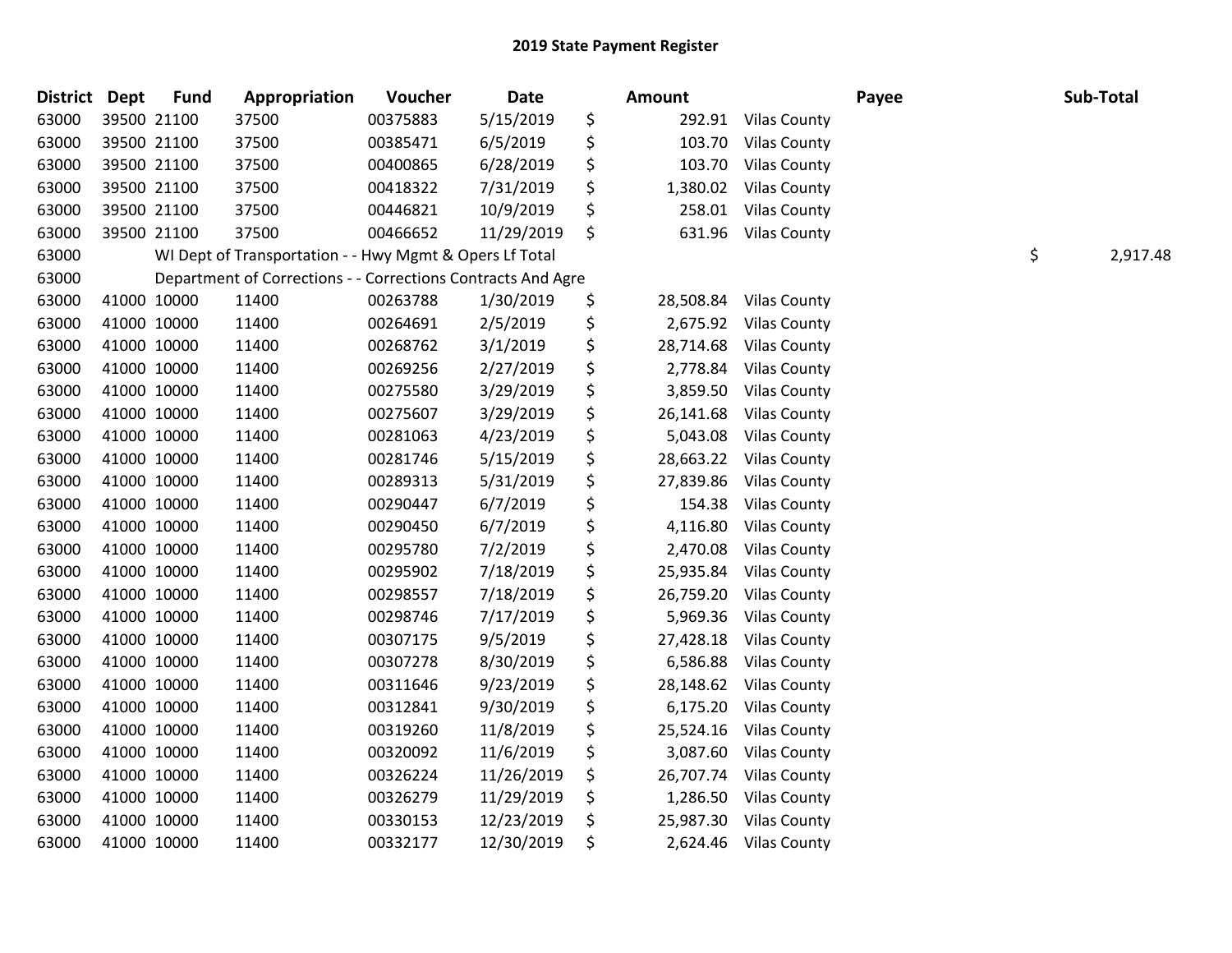| <b>District</b> | Dept | <b>Fund</b> | Appropriation                                                          | Voucher  | <b>Date</b> | Amount          | Payee                                                                                                         | Sub-Total        |
|-----------------|------|-------------|------------------------------------------------------------------------|----------|-------------|-----------------|---------------------------------------------------------------------------------------------------------------|------------------|
| 63000           |      |             | Department of Corrections - - Corrections Contracts And Agre Total     |          |             |                 |                                                                                                               | \$<br>373,187.92 |
| 63000           |      |             |                                                                        |          |             |                 | Department of Corrections - - Reimbursing Counties For Probation, Extended Supervision And Parole Holds       |                  |
| 63000           |      | 41000 10000 | 11600                                                                  | 00320890 | 11/4/2019   | \$              | 30,208.96 Vilas County                                                                                        |                  |
| 63000           |      |             |                                                                        |          |             |                 | Department of Corrections - - Reimbursing Counties For Probation, Extended Supervision And Parole Holds Total | \$<br>30,208.96  |
| 63000           |      |             | Department of Corrections - - Probation, Parole And Extended           |          |             |                 |                                                                                                               |                  |
| 63000           |      | 41000 10000 | 18700                                                                  | 00320890 | 11/4/2019   | \$              | 12,671.04 Vilas County                                                                                        |                  |
| 63000           |      |             | Department of Corrections - - Probation, Parole And Extended Total     |          |             |                 |                                                                                                               | \$<br>12,671.04  |
| 63000           |      |             | Department of Health Services - - State/Federal Aids                   |          |             |                 |                                                                                                               |                  |
| 63000           |      | 43500 10000 | 00000                                                                  | 90906    | 1/2/2019    | \$<br>14,519.00 | <b>Vilas County</b>                                                                                           |                  |
| 63000           |      | 43500 10000 | 00000                                                                  | 90907    | 2/1/2019    | \$<br>16,784.00 | <b>Vilas County</b>                                                                                           |                  |
| 63000           |      | 43500 10000 | 00000                                                                  | 90909    | 3/1/2019    | \$<br>15,771.00 | <b>Vilas County</b>                                                                                           |                  |
| 63000           |      | 43500 10000 | 00000                                                                  | 90910    | 4/1/2019    | \$<br>77,838.00 | <b>Vilas County</b>                                                                                           |                  |
| 63000           |      | 43500 10000 | 00000                                                                  | 90911    | 5/1/2019    | \$<br>13,897.00 | <b>Vilas County</b>                                                                                           |                  |
| 63000           |      | 43500 10000 | 00000                                                                  | 90913    | 6/3/2019    | \$<br>60,976.00 | <b>Vilas County</b>                                                                                           |                  |
| 63000           |      | 43500 10000 | 00000                                                                  | 92000    | 7/1/2019    | \$<br>99,377.00 | <b>Vilas County</b>                                                                                           |                  |
| 63000           |      | 43500 10000 | 00000                                                                  | 92001    | 8/1/2019    | \$<br>46,591.00 | <b>Vilas County</b>                                                                                           |                  |
| 63000           |      | 43500 10000 | 00000                                                                  | 92002    | 9/3/2019    | \$<br>33,220.00 | <b>Vilas County</b>                                                                                           |                  |
| 63000           |      | 43500 10000 | 00000                                                                  | 92003    | 10/1/2019   | \$<br>65,623.00 | <b>Vilas County</b>                                                                                           |                  |
| 63000           |      | 43500 10000 | 00000                                                                  | 92004    | 11/1/2019   | \$<br>43,582.00 | <b>Vilas County</b>                                                                                           |                  |
| 63000           |      | 43500 10000 | 00000                                                                  | 92005    | 12/2/2019   | \$<br>30,954.00 | <b>Vilas County</b>                                                                                           |                  |
| 63000           |      |             | Department of Health Services - - State/Federal Aids Total             |          |             |                 |                                                                                                               | \$<br>519,132.00 |
| 63000           |      |             | Department of Health Services - - Public Health Dispensaries And       |          |             |                 |                                                                                                               |                  |
| 63000           |      | 43500 10000 | 10700                                                                  | 00281271 | 5/24/2019   | \$<br>565.20    | <b>Vilas County</b>                                                                                           |                  |
| 63000           |      | 43500 10000 | 10700                                                                  | 00298177 | 7/19/2019   | \$<br>1,318.80  | <b>Vilas County</b>                                                                                           |                  |
| 63000           |      | 43500 10000 | 10700                                                                  | 00298185 | 8/1/2019    | \$<br>12.26     | <b>Vilas County</b>                                                                                           |                  |
| 63000           |      | 43500 10000 | 10700                                                                  | 00298186 | 8/1/2019    | \$<br>28.20     | <b>Vilas County</b>                                                                                           |                  |
| 63000           |      | 43500 10000 | 10700                                                                  | 00298187 | 8/1/2019    | \$<br>876.12    | <b>Vilas County</b>                                                                                           |                  |
| 63000           |      | 43500 10000 | 10700                                                                  | 00306086 | 8/27/2019   | \$<br>6.13      | <b>Vilas County</b>                                                                                           |                  |
| 63000           |      | 43500 10000 | 10700                                                                  | 00306087 | 9/6/2019    | \$<br>715.92    | <b>Vilas County</b>                                                                                           |                  |
| 63000           |      | 43500 10000 | 10700                                                                  | 00312790 | 10/4/2019   | \$<br>791.28    | <b>Vilas County</b>                                                                                           |                  |
| 63000           |      | 43500 10000 | 10700                                                                  | 00321706 | 11/4/2019   | \$<br>518.04    | <b>Vilas County</b>                                                                                           |                  |
| 63000           |      |             | Department of Health Services - - Public Health Dispensaries And Total |          |             |                 |                                                                                                               | \$<br>4,831.95   |
| 63000           |      |             | Department of Health Services - - General Program Operations           |          |             |                 |                                                                                                               |                  |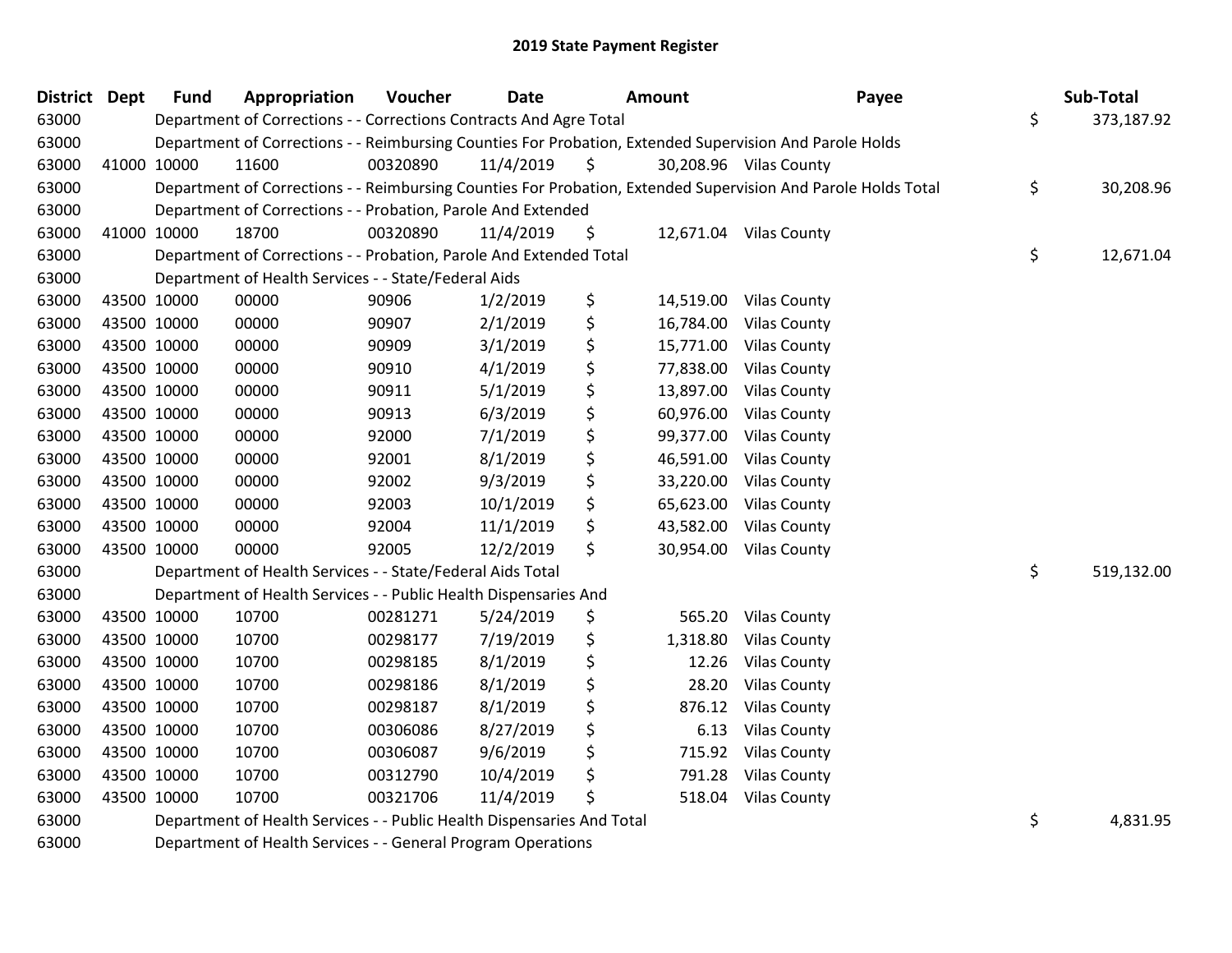| <b>District</b> | Dept        | <b>Fund</b> | Appropriation                                                          | Voucher  | <b>Date</b> | <b>Amount</b>    |                     | Payee | Sub-Total        |
|-----------------|-------------|-------------|------------------------------------------------------------------------|----------|-------------|------------------|---------------------|-------|------------------|
| 63000           | 43500 10000 |             | 40100                                                                  | 00257393 | 1/16/2019   | \$<br>1.50       | <b>Vilas County</b> |       |                  |
| 63000           | 43500 10000 |             | 40100                                                                  | 00261696 | 2/6/2019    | \$<br>15.00      | <b>Vilas County</b> |       |                  |
| 63000           | 43500 10000 |             | 40100                                                                  | 00261697 | 2/6/2019    | \$<br>1.00       | <b>Vilas County</b> |       |                  |
| 63000           | 43500 10000 |             | 40100                                                                  | 00269780 | 3/13/2019   | \$<br>1.00       | <b>Vilas County</b> |       |                  |
| 63000           | 43500 10000 |             | 40100                                                                  | 00269781 | 3/13/2019   | \$<br>15.00      | <b>Vilas County</b> |       |                  |
| 63000           | 43500 10000 |             | 40100                                                                  | 00271325 | 3/20/2019   | \$<br>1.00       | <b>Vilas County</b> |       |                  |
| 63000           | 43500 10000 |             | 40100                                                                  | 00271326 | 3/20/2019   | \$<br>15.00      | <b>Vilas County</b> |       |                  |
| 63000           | 43500 10000 |             | 40100                                                                  | 00276010 | 4/10/2019   | \$<br>1.50       | <b>Vilas County</b> |       |                  |
| 63000           | 43500 10000 |             | 40100                                                                  | 00281022 | 5/1/2019    | \$<br>1.50       | <b>Vilas County</b> |       |                  |
| 63000           | 43500 10000 |             | 40100                                                                  | 00290217 | 6/12/2019   | \$<br>1.50       | <b>Vilas County</b> |       |                  |
| 63000           | 43500 10000 |             | 40100                                                                  | 00319225 | 10/24/2019  | \$<br>1.50       | <b>Vilas County</b> |       |                  |
| 63000           |             |             | Department of Health Services - - General Program Operations Total     |          |             |                  |                     |       | \$<br>55.50      |
| 63000           |             |             | Department of Health Services - - Medical Assistance State Admin       |          |             |                  |                     |       |                  |
| 63000           | 43500 10000 |             | 44000                                                                  | 00257393 | 1/16/2019   | \$<br>1.50       | <b>Vilas County</b> |       |                  |
| 63000           | 43500 10000 |             | 44000                                                                  | 00261696 | 2/6/2019    | \$<br>15.00      | <b>Vilas County</b> |       |                  |
| 63000           | 43500 10000 |             | 44000                                                                  | 00261697 | 2/6/2019    | \$<br>1.00       | <b>Vilas County</b> |       |                  |
| 63000           | 43500 10000 |             | 44000                                                                  | 00269780 | 3/13/2019   | \$<br>1.00       | <b>Vilas County</b> |       |                  |
| 63000           | 43500 10000 |             | 44000                                                                  | 00269781 | 3/13/2019   | \$<br>15.00      | <b>Vilas County</b> |       |                  |
| 63000           | 43500 10000 |             | 44000                                                                  | 00271325 | 3/20/2019   | \$<br>1.00       | <b>Vilas County</b> |       |                  |
| 63000           | 43500 10000 |             | 44000                                                                  | 00271326 | 3/20/2019   | \$<br>15.00      | <b>Vilas County</b> |       |                  |
| 63000           | 43500 10000 |             | 44000                                                                  | 00276010 | 4/10/2019   | \$<br>1.50       | <b>Vilas County</b> |       |                  |
| 63000           | 43500 10000 |             | 44000                                                                  | 00281022 | 5/1/2019    | \$<br>1.50       | <b>Vilas County</b> |       |                  |
| 63000           | 43500 10000 |             | 44000                                                                  | 00290217 | 6/12/2019   | \$<br>1.50       | <b>Vilas County</b> |       |                  |
| 63000           | 43500 10000 |             | 44000                                                                  | 00319225 | 10/24/2019  | \$<br>1.50       | <b>Vilas County</b> |       |                  |
| 63000           |             |             | Department of Health Services - - Medical Assistance State Admin Total |          |             |                  |                     |       | \$<br>55.50      |
| 63000           |             |             | Dept of Children and Families - - Tribal High Cost And Guard Pay       |          |             |                  |                     |       |                  |
| 63000           | 43700 10000 |             | 16900                                                                  | 00057683 | 7/16/2019   | \$<br>344,068.05 | <b>Vilas County</b> |       |                  |
| 63000           |             |             | Dept of Children and Families - - Tribal High Cost And Guard Pay Total |          |             |                  |                     |       | \$<br>344,068.05 |
| 63000           |             |             | Dept of Children and Families - - Fees For Administrative Servic       |          |             |                  |                     |       |                  |
| 63000           | 43700 10000 |             | 23100                                                                  | 00054509 | 4/30/2019   | \$<br>30.00      | <b>Vilas County</b> |       |                  |
| 63000           | 43700 10000 |             | 23100                                                                  | 00058431 | 7/26/2019   | \$<br>35.00      | <b>Vilas County</b> |       |                  |
| 63000           | 43700 10000 |             | 23100                                                                  | 00062324 | 10/31/2019  | \$<br>50.00      | <b>Vilas County</b> |       |                  |
| 63000           |             |             | Dept of Children and Families - - Fees For Administrative Servic Total |          |             |                  |                     |       | \$<br>115.00     |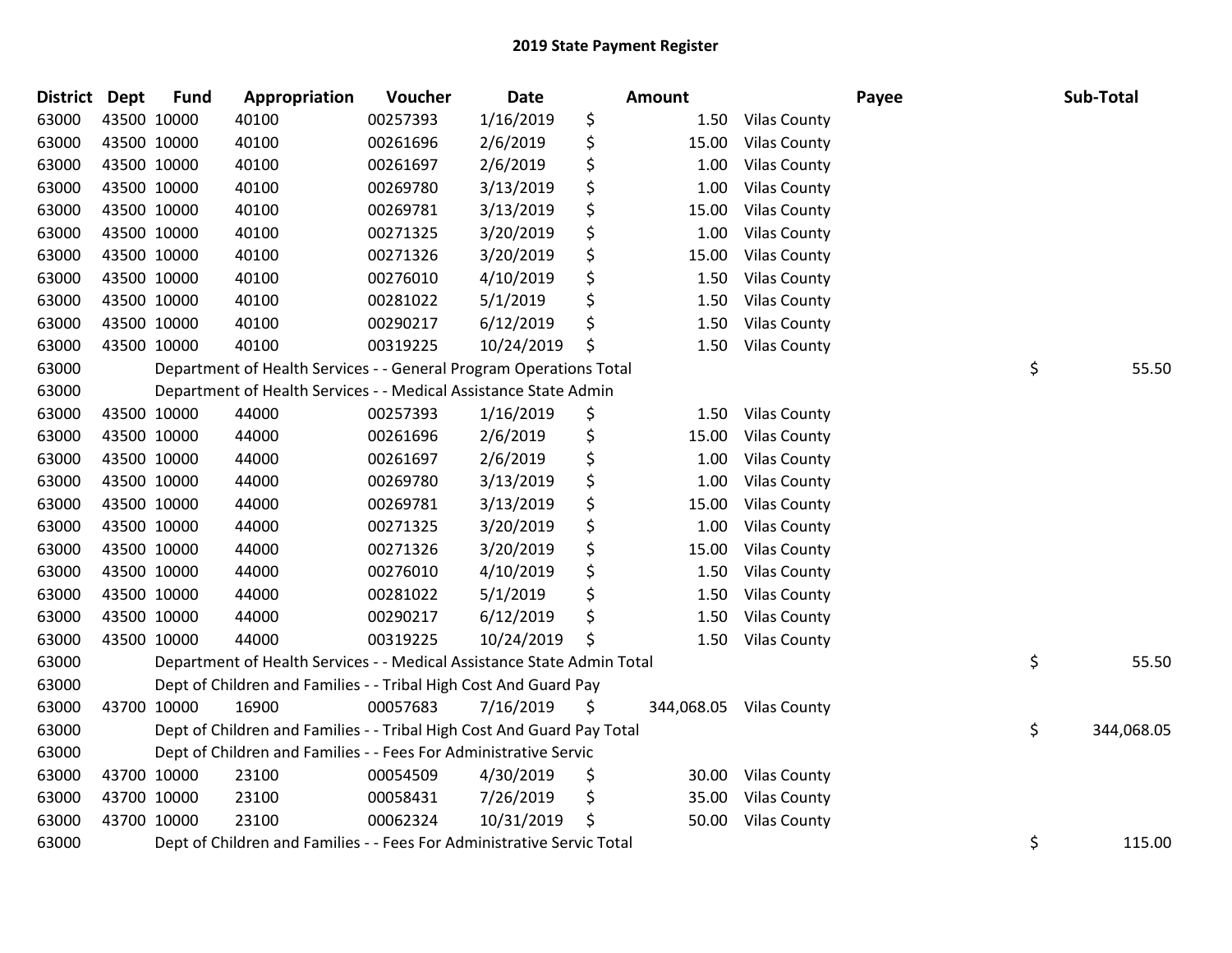| District Dept |             | <b>Fund</b> | Appropriation                                  | Voucher  | Date       | Amount           |                        | Payee | Sub-Total |
|---------------|-------------|-------------|------------------------------------------------|----------|------------|------------------|------------------------|-------|-----------|
| 63000         |             |             | Dept of Children and Families - - General Aids |          |            |                  |                        |       |           |
| 63000         | 43700 10000 |             | 99000                                          | 00048560 | 1/7/2019   | \$               | 76,069.54 Vilas County |       |           |
| 63000         | 43700 10000 |             | 99000                                          | 00049447 | 2/1/2019   | \$<br>43,323.70  | <b>Vilas County</b>    |       |           |
| 63000         | 43700 10000 |             | 99000                                          | 00049513 | 2/5/2019   | \$<br>73,940.39  | <b>Vilas County</b>    |       |           |
| 63000         | 43700 10000 |             | 99000                                          | 00049684 | 2/5/2019   | \$<br>143.59     | <b>Vilas County</b>    |       |           |
| 63000         | 43700 10000 |             | 99000                                          | 00049756 | 2/5/2019   | \$<br>267.00     | <b>Vilas County</b>    |       |           |
| 63000         | 43700 10000 |             | 99000                                          | 00050761 | 3/4/2019   | \$<br>2.75       | <b>Vilas County</b>    |       |           |
| 63000         | 43700 10000 |             | 99000                                          | 00050985 | 3/5/2019   | \$<br>152,877.81 | <b>Vilas County</b>    |       |           |
| 63000         | 43700 10000 |             | 99000                                          | 00051140 | 3/7/2019   | \$<br>7,255.69   | <b>Vilas County</b>    |       |           |
| 63000         | 43700 10000 |             | 99000                                          | 00052192 | 3/29/2019  | \$<br>58,323.70  | <b>Vilas County</b>    |       |           |
| 63000         | 43700 10000 |             | 99000                                          | 00052914 | 4/5/2019   | \$<br>10,633.98  | <b>Vilas County</b>    |       |           |
| 63000         | 43700 10000 |             | 99000                                          | 00054035 | 4/30/2019  | \$               | 2,523.00 Vilas County  |       |           |
| 63000         | 43700 10000 |             | 99000                                          | 00054602 | 5/2/2019   | \$               | 45,988.70 Vilas County |       |           |
| 63000         | 43700 10000 |             | 99000                                          | 00054700 | 5/6/2019   | \$<br>66,262.96  | <b>Vilas County</b>    |       |           |
| 63000         | 43700 10000 |             | 99000                                          | 00056135 | 6/5/2019   | \$<br>17,761.02  | <b>Vilas County</b>    |       |           |
| 63000         | 43700 10000 |             | 99000                                          | 00056251 | 6/7/2019   | \$<br>7,013.09   | <b>Vilas County</b>    |       |           |
| 63000         | 43700 10000 |             | 99000                                          | 00057398 | 7/5/2019   | \$<br>65,536.44  | <b>Vilas County</b>    |       |           |
| 63000         | 43700 10000 |             | 99000                                          | 00057868 | 7/16/2019  | \$<br>4,947.00   | <b>Vilas County</b>    |       |           |
| 63000         | 43700 10000 |             | 99000                                          | 00058504 | 7/30/2019  | \$<br>45,790.65  | <b>Vilas County</b>    |       |           |
| 63000         | 43700 10000 |             | 99000                                          | 00058725 | 8/6/2019   | \$<br>8,754.00   | <b>Vilas County</b>    |       |           |
| 63000         | 43700 10000 |             | 99000                                          | 00058817 | 8/5/2019   | \$<br>56,952.51  | <b>Vilas County</b>    |       |           |
| 63000         | 43700 10000 |             | 99000                                          | 00058818 | 8/6/2019   | \$               | 9,207.02 Vilas County  |       |           |
| 63000         | 43700 10000 |             | 99000                                          | 00059935 | 9/5/2019   | \$               | 354.06 Vilas County    |       |           |
| 63000         | 43700 10000 |             | 99000                                          | 00059936 | 9/5/2019   | \$<br>190,194.60 | <b>Vilas County</b>    |       |           |
| 63000         | 43700 10000 |             | 99000                                          | 00060470 | 9/24/2019  | \$<br>201,678.50 | <b>Vilas County</b>    |       |           |
| 63000         | 43700 10000 |             | 99000                                          | 00060824 | 9/27/2019  | \$<br>261.00     | <b>Vilas County</b>    |       |           |
| 63000         | 43700 10000 |             | 99000                                          | 00060825 | 9/27/2019  | \$               | 235.96 Vilas County    |       |           |
| 63000         | 43700 10000 |             | 99000                                          | 00061196 | 10/7/2019  | \$<br>70,409.25  | <b>Vilas County</b>    |       |           |
| 63000         | 43700 10000 |             | 99000                                          | 00062005 | 10/30/2019 | \$<br>45,479.65  | <b>Vilas County</b>    |       |           |
| 63000         | 43700 10000 |             | 99000                                          | 00062420 | 11/5/2019  | \$<br>109,906.86 | <b>Vilas County</b>    |       |           |
| 63000         | 43700 10000 |             | 99000                                          | 00062579 | 11/8/2019  | \$               | 9,123.22 Vilas County  |       |           |
| 63000         | 43700 10000 |             | 99000                                          | 00062945 | 11/18/2019 | \$               | 6,677.89 Vilas County  |       |           |
| 63000         | 43700 10000 |             | 99000                                          | 00063586 | 12/5/2019  | \$<br>146,142.29 | <b>Vilas County</b>    |       |           |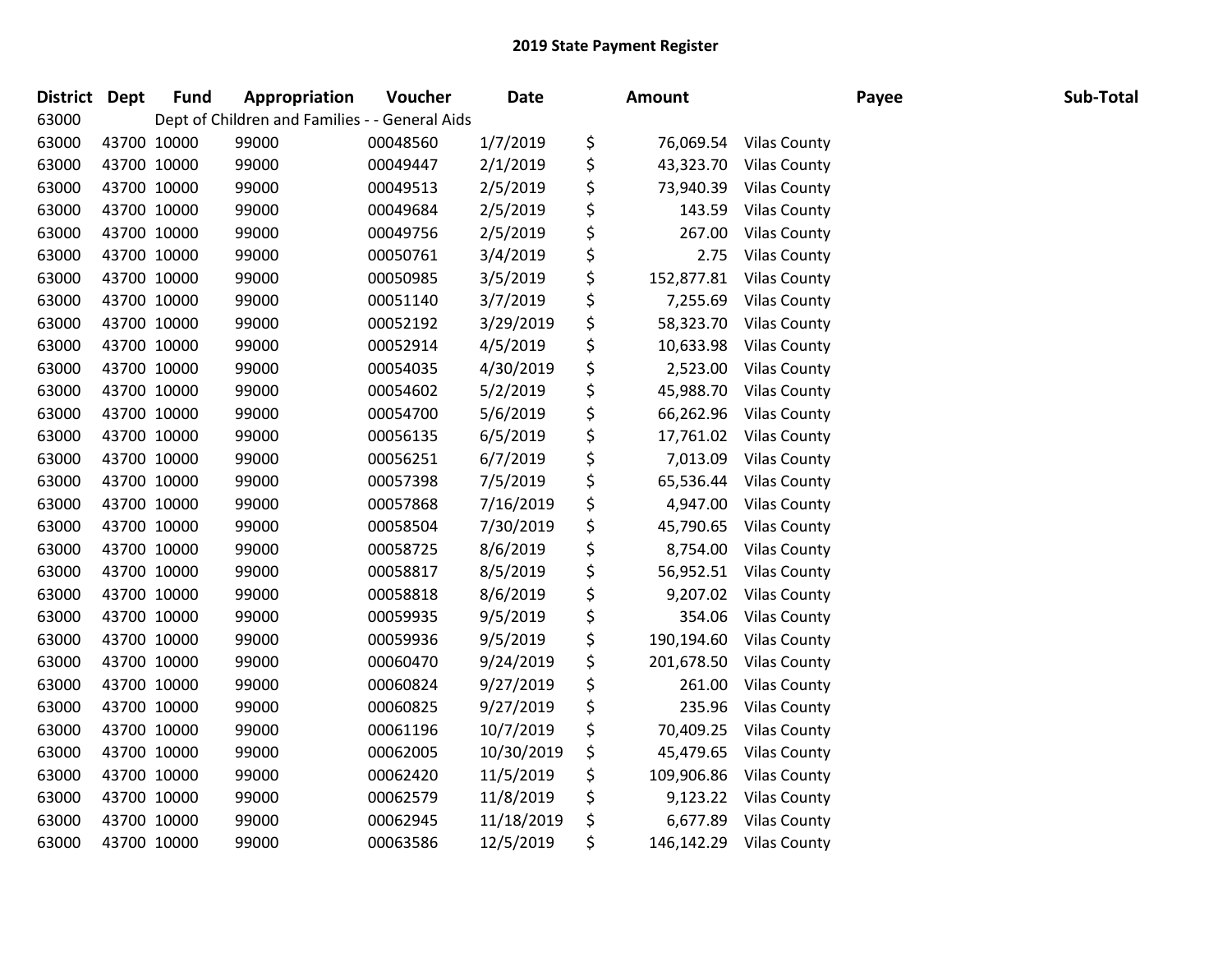| <b>District</b> | <b>Dept</b> | <b>Fund</b> | Appropriation                                                         | Voucher  | <b>Date</b> | <b>Amount</b>  |                     | Payee | Sub-Total          |
|-----------------|-------------|-------------|-----------------------------------------------------------------------|----------|-------------|----------------|---------------------|-------|--------------------|
| 63000           |             | 43700 10000 | 99000                                                                 | 00063665 | 12/5/2019   | \$<br>385.79   | <b>Vilas County</b> |       |                    |
| 63000           |             |             | Dept of Children and Families - - General Aids Total                  |          |             |                |                     |       | \$<br>1,534,423.61 |
| 63000           |             |             | Dept of Workforce Development - - Ui Admin Fed                        |          |             |                |                     |       |                    |
| 63000           |             | 44500 10000 | 15100                                                                 | 00204070 | 1/3/2019    | \$<br>35.00    | <b>Vilas County</b> |       |                    |
| 63000           |             | 44500 10000 | 15100                                                                 | 00208809 | 2/4/2019    | \$<br>35.00    | <b>Vilas County</b> |       |                    |
| 63000           |             | 44500 10000 | 15100                                                                 | 00213511 | 3/4/2019    | \$<br>10.00    | <b>Vilas County</b> |       |                    |
| 63000           |             | 44500 10000 | 15100                                                                 | 00218441 | 4/2/2019    | \$<br>30.00    | <b>Vilas County</b> |       |                    |
| 63000           |             | 44500 10000 | 15100                                                                 | 00223399 | 5/2/2019    | \$<br>45.00    | <b>Vilas County</b> |       |                    |
| 63000           |             | 44500 10000 | 15100                                                                 | 00223445 | 5/6/2019    | \$<br>3.00     | <b>Vilas County</b> |       |                    |
| 63000           |             | 44500 10000 | 15100                                                                 | 00228685 | 6/4/2019    | \$<br>35.00    | <b>Vilas County</b> |       |                    |
| 63000           |             | 44500 10000 | 15100                                                                 | 00230937 | 6/14/2019   | \$<br>3.00     | <b>Vilas County</b> |       |                    |
| 63000           |             | 44500 10000 | 15100                                                                 | 00233374 | 7/2/2019    | \$<br>50.00    | <b>Vilas County</b> |       |                    |
| 63000           |             | 44500 10000 | 15100                                                                 | 00238743 | 8/2/2019    | \$<br>25.00    | <b>Vilas County</b> |       |                    |
| 63000           |             | 44500 10000 | 15100                                                                 | 00244447 | 9/4/2019    | \$<br>25.00    | <b>Vilas County</b> |       |                    |
| 63000           |             | 44500 10000 | 15100                                                                 | 00249283 | 10/2/2019   | \$<br>35.00    | <b>Vilas County</b> |       |                    |
| 63000           |             | 44500 10000 | 15100                                                                 | 00255670 | 11/4/2019   | \$<br>20.00    | <b>Vilas County</b> |       |                    |
| 63000           |             | 44500 10000 | 15100                                                                 | 00261233 | 12/3/2019   | \$<br>25.00    | <b>Vilas County</b> |       |                    |
| 63000           |             |             | Dept of Workforce Development - - Ui Admin Fed Total                  |          |             |                |                     |       | \$<br>376.00       |
| 63000           |             |             | Dept of Workforce Development - - Wc Ops Uninsured Emplyr Admin       |          |             |                |                     |       |                    |
| 63000           |             | 44500 22700 | 17700                                                                 | 00219846 | 4/10/2019   | \$<br>5.00     | <b>Vilas County</b> |       |                    |
| 63000           |             |             | Dept of Workforce Development - - Wc Ops Uninsured Emplyr Admin Total |          |             |                |                     |       | \$<br>5.00         |
| 63000           |             |             | Department of Justice - - Legal Expenses                              |          |             |                |                     |       |                    |
| 63000           |             | 45500 10000 | 10400                                                                 | 00061099 | 3/21/2019   | \$<br>75.00    | <b>Vilas County</b> |       |                    |
| 63000           |             | 45500 10000 | 10400                                                                 | 00061206 | 3/28/2019   | \$<br>75.00    | <b>Vilas County</b> |       |                    |
| 63000           |             | 45500 10000 | 10400                                                                 | 00061207 | 3/29/2019   | \$<br>75.00    | <b>Vilas County</b> |       |                    |
| 63000           |             | 45500 10000 | 10400                                                                 | 00068680 | 8/15/2019   | \$<br>75.00    | <b>Vilas County</b> |       |                    |
| 63000           |             | 45500 10000 | 10400                                                                 | 00069211 | 8/23/2019   | \$<br>75.00    | <b>Vilas County</b> |       |                    |
| 63000           |             | 45500 10000 | 10400                                                                 | 00069212 | 8/23/2019   | \$<br>75.00    | <b>Vilas County</b> |       |                    |
| 63000           |             | 45500 10000 | 10400                                                                 | 00069213 | 8/23/2019   | \$<br>75.00    | <b>Vilas County</b> |       |                    |
| 63000           |             |             | Department of Justice - - Legal Expenses Total                        |          |             |                |                     |       | \$<br>525.00       |
| 63000           |             |             | Department of Justice - - Crime Laboratories, Dna                     |          |             |                |                     |       |                    |
| 63000           |             | 45500 10000 | 22100                                                                 | 00068605 | 7/22/2019   | \$<br>1,320.00 | <b>Vilas County</b> |       |                    |
| 63000           |             |             | Department of Justice - - Crime Laboratories, Dna Total               |          |             |                |                     |       | \$<br>1,320.00     |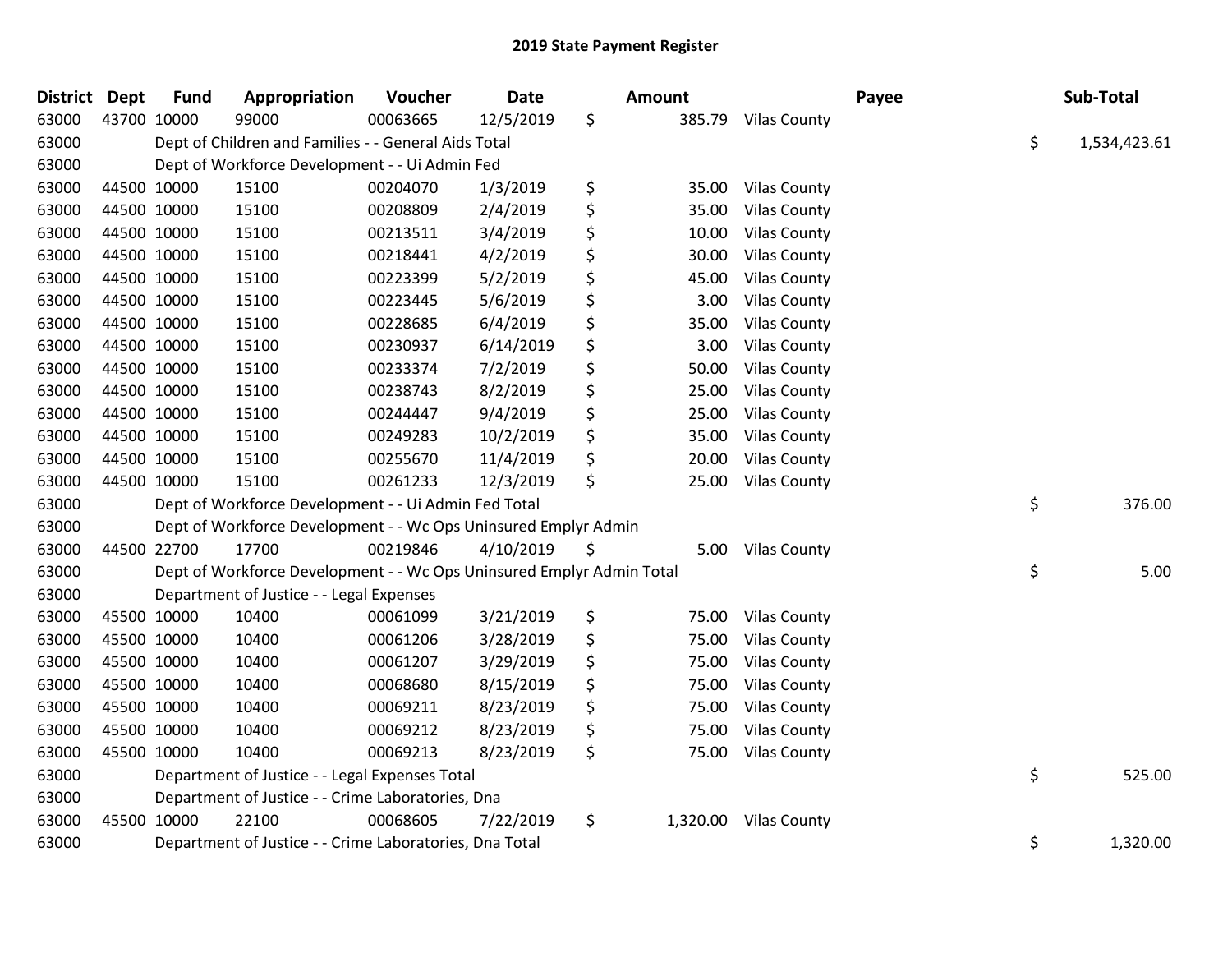| District Dept |             | <b>Fund</b> | Appropriation                                                           | Voucher  | <b>Date</b> | Amount        |           |                        | Payee | Sub-Total |
|---------------|-------------|-------------|-------------------------------------------------------------------------|----------|-------------|---------------|-----------|------------------------|-------|-----------|
| 63000         |             |             | Department of Justice - - Law Enforcement Train, Local                  |          |             |               |           |                        |       |           |
| 63000         | 45500 10000 |             | 23100                                                                   | 00074684 | 11/14/2019  | $\ddot{\phi}$ |           | 9,600.00 Vilas County  |       |           |
| 63000         |             |             | Department of Justice - - Law Enforcement Train, Local Total            |          |             |               |           |                        | \$    | 9,600.00  |
| 63000         |             |             | Department of Justice - - Federal Aid, State Operations                 |          |             |               |           |                        |       |           |
| 63000         | 45500 10000 |             | 24100                                                                   | 00061248 | 3/11/2019   | \$            | 5,488.98  | <b>Vilas County</b>    |       |           |
| 63000         |             |             | Department of Justice - - Federal Aid, State Operations Total           |          |             |               |           |                        | \$    | 5,488.98  |
| 63000         |             |             | Department of Justice - - Federal Aid, Local Assistance                 |          |             |               |           |                        |       |           |
| 63000         | 45500 10000 |             | 25100                                                                   | 00076487 | 12/13/2019  | $\ddot{\phi}$ |           | 4,320.00 Vilas County  |       |           |
| 63000         |             |             | Department of Justice - - Federal Aid, Local Assistance Total           |          |             |               |           |                        | \$    | 4,320.00  |
| 63000         |             |             | Department of Justice - - Internet Crimes Against Childr                |          |             |               |           |                        |       |           |
| 63000         | 45500 10000 |             | 28400                                                                   | 00061248 | 3/11/2019   | \$            |           | 4,681.02 Vilas County  |       |           |
| 63000         |             |             | Department of Justice - - Internet Crimes Against Childr Total          |          |             |               |           |                        | \$    | 4,681.02  |
| 63000         |             |             | Department of Justice - - Crime Victim Witness Assist                   |          |             |               |           |                        |       |           |
| 63000         | 45500 10000 |             | 53200                                                                   | 00060602 | 2/28/2019   | \$            |           | 17,336.58 Vilas County |       |           |
| 63000         | 45500 10000 |             | 53200                                                                   | 00068362 | 7/18/2019   | \$            |           | 18,765.38 Vilas County |       |           |
| 63000         |             |             | Department of Justice - - Crime Victim Witness Assist Total             |          |             |               |           |                        | \$    | 36,101.96 |
| 63000         |             |             | Department of Military Affairs - - Disaster Recovery Aid                |          |             |               |           |                        |       |           |
| 63000         | 46500 10000 |             | 30500                                                                   | 00063125 | 6/26/2019   | \$            |           | 5,000.00 Vilas County  |       |           |
| 63000         |             |             | Department of Military Affairs - - Disaster Recovery Aid Total          |          |             |               |           |                        | \$    | 5,000.00  |
| 63000         |             |             | Department of Military Affairs - - Emergency Response Equipment         |          |             |               |           |                        |       |           |
| 63000         | 46500 10000 |             | 30800                                                                   | 00054784 | 1/18/2019   | \$            |           | 7,078.40 Vilas County  |       |           |
| 63000         |             |             | Department of Military Affairs - - Emergency Response Equipment Total   |          |             |               |           |                        | \$    | 7,078.40  |
| 63000         |             |             | Department of Military Affairs - - Federal Aid, Local Assistance        |          |             |               |           |                        |       |           |
| 63000         | 46500 10000 |             | 34200                                                                   | 00055572 | 1/31/2019   | \$            |           | 16,917.22 Vilas County |       |           |
| 63000         | 46500 10000 |             | 34200                                                                   | 00063125 | 6/26/2019   | \$            | 30,000.00 | <b>Vilas County</b>    |       |           |
| 63000         | 46500 10000 |             | 34200                                                                   | 00066875 | 9/16/2019   | \$            | 2,626.34  | <b>Vilas County</b>    |       |           |
| 63000         |             |             | Department of Military Affairs - - Federal Aid, Local Assistance Total  |          |             |               |           |                        | \$    | 49,543.56 |
| 63000         |             |             | Department of Military Affairs - - St Emerg Response Bd Grant Pif       |          |             |               |           |                        |       |           |
| 63000         | 46500 27200 |             | 36400                                                                   | 00055505 | 1/31/2019   | \$            |           | 2,734.41 Vilas County  |       |           |
| 63000         |             |             | Department of Military Affairs - - St Emerg Response Bd Grant Pif Total |          |             |               |           |                        | \$    | 2,734.41  |
| 63000         |             |             | Department of Veterans Affairs - - Grants To Counties                   |          |             |               |           |                        |       |           |
| 63000         | 48500 15200 |             | 12700                                                                   | 00060725 | 2/22/2019   | \$            | 1,000.00  | <b>Vilas County</b>    |       |           |
| 63000         |             |             | Department of Veterans Affairs - - Grants To Counties Total             |          |             |               |           |                        | \$    | 1,000.00  |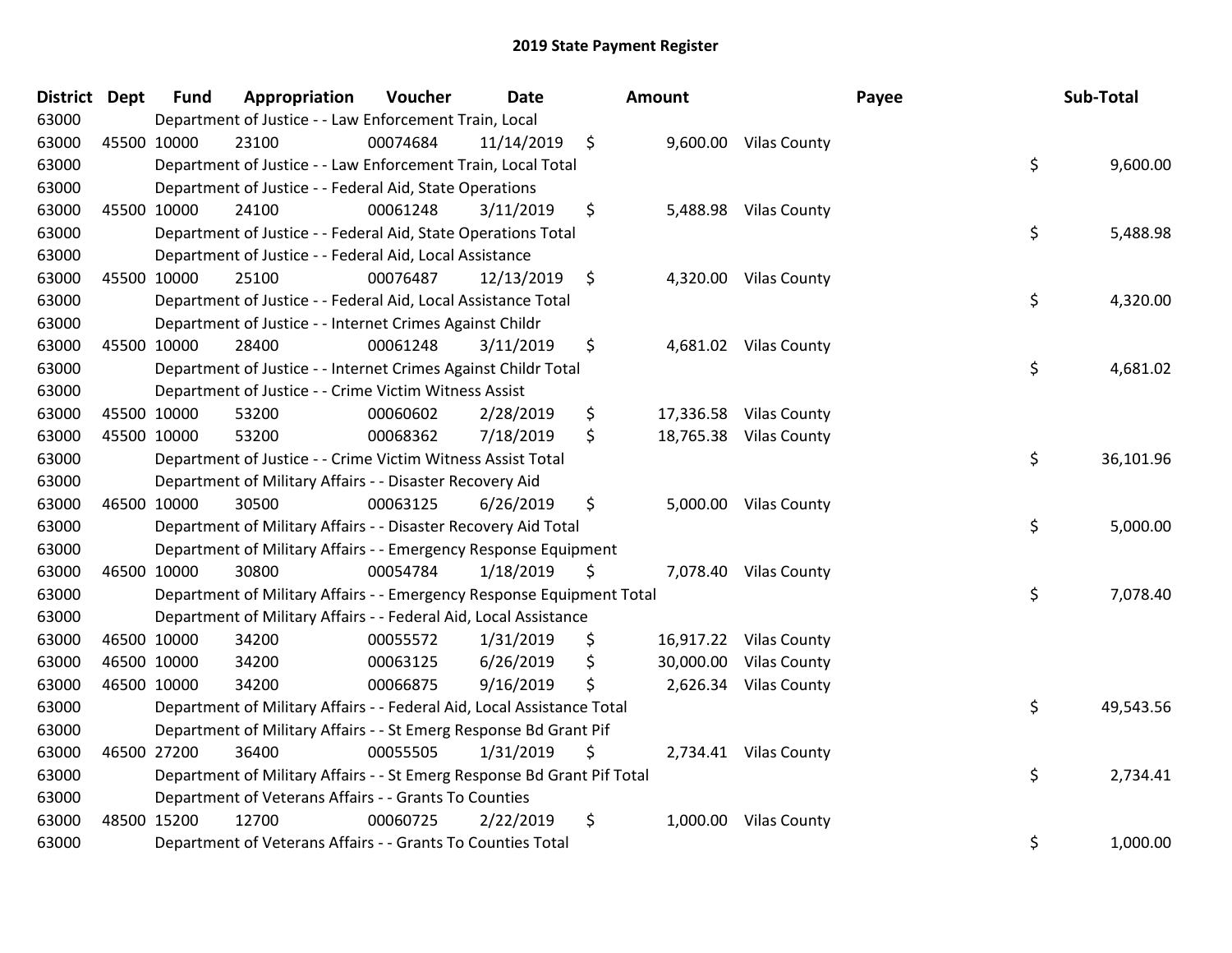| District Dept | <b>Fund</b> | Appropriation                                                        | Voucher  | Date       |    | <b>Amount</b> |                       | Payee | Sub-Total       |
|---------------|-------------|----------------------------------------------------------------------|----------|------------|----|---------------|-----------------------|-------|-----------------|
| 63000         |             | Department of Veterans Affairs - - County Grants                     |          |            |    |               |                       |       |                 |
| 63000         | 48500 58200 | 26700                                                                | 00060725 | 2/22/2019  | \$ |               | 4,500.00 Vilas County |       |                 |
| 63000         |             | Department of Veterans Affairs - - County Grants Total               |          |            |    |               |                       |       | \$<br>4,500.00  |
| 63000         |             | Department of Veterans Affairs - - County Grants                     |          |            |    |               |                       |       |                 |
| 63000         | 48500 58300 | 37000                                                                | 00060725 | 2/22/2019  | \$ |               | 4,500.00 Vilas County |       |                 |
| 63000         |             | Department of Veterans Affairs - - County Grants Total               |          |            |    |               |                       |       | \$<br>4,500.00  |
| 63000         |             | Department of Administration - - Federal Aid, Local Assistance       |          |            |    |               |                       |       |                 |
| 63000         | 50500 10000 | 15500                                                                | 00095302 | 1/14/2019  | \$ | 3,515.53      | <b>Vilas County</b>   |       |                 |
| 63000         | 50500 10000 | 15500                                                                | 00096043 | 1/28/2019  | \$ | 4,623.01      | <b>Vilas County</b>   |       |                 |
| 63000         | 50500 10000 | 15500                                                                | 00098073 | 2/28/2019  | \$ | 2,791.78      | <b>Vilas County</b>   |       |                 |
| 63000         | 50500 10000 | 15500                                                                | 00100662 | 4/15/2019  | \$ | 1,318.54      | <b>Vilas County</b>   |       |                 |
| 63000         | 50500 10000 | 15500                                                                | 00101642 | 4/29/2019  | \$ | 1,336.20      | <b>Vilas County</b>   |       |                 |
| 63000         | 50500 10000 | 15500                                                                | 00104995 | 7/1/2019   | \$ | 2,721.33      | <b>Vilas County</b>   |       |                 |
| 63000         | 50500 10000 | 15500                                                                | 00105867 | 7/17/2019  | \$ | 1,396.79      | <b>Vilas County</b>   |       |                 |
| 63000         | 50500 10000 | 15500                                                                | 00109283 | 9/20/2019  | \$ | 1,124.70      | <b>Vilas County</b>   |       |                 |
| 63000         | 50500 10000 | 15500                                                                | 00110005 | 10/1/2019  | \$ | 760.65        | <b>Vilas County</b>   |       |                 |
| 63000         |             | Department of Administration - - Federal Aid, Local Assistance Total |          |            |    |               |                       |       | \$<br>19,588.53 |
| 63000         |             | Department of Administration - - Low-Income Assistance Grants        |          |            |    |               |                       |       |                 |
| 63000         | 50500 23500 | 37100                                                                | 00095302 | 1/14/2019  | \$ | 5,299.07      | <b>Vilas County</b>   |       |                 |
| 63000         | 50500 23500 | 37100                                                                | 00096043 | 1/28/2019  | \$ | 2,850.26      | <b>Vilas County</b>   |       |                 |
| 63000         | 50500 23500 | 37100                                                                | 00098073 | 2/28/2019  | \$ | 1,027.74      | <b>Vilas County</b>   |       |                 |
| 63000         | 50500 23500 | 37100                                                                | 00100662 | 4/15/2019  | \$ | 253.57        | <b>Vilas County</b>   |       |                 |
| 63000         | 50500 23500 | 37100                                                                | 00101642 | 4/29/2019  | \$ | 331.62        | <b>Vilas County</b>   |       |                 |
| 63000         | 50500 23500 | 37100                                                                | 00104995 | 7/1/2019   | \$ | 17.80         | <b>Vilas County</b>   |       |                 |
| 63000         | 50500 23500 | 37100                                                                | 00105867 | 7/17/2019  | \$ | 57.09         | <b>Vilas County</b>   |       |                 |
| 63000         | 50500 23500 | 37100                                                                | 00106491 | 7/30/2019  | \$ | 20.01         | <b>Vilas County</b>   |       |                 |
| 63000         | 50500 23500 | 37100                                                                | 00107963 | 8/30/2019  | \$ | 400.00        | <b>Vilas County</b>   |       |                 |
| 63000         | 50500 23500 | 37100                                                                | 00109283 | 9/20/2019  | \$ | 1,093.70      | <b>Vilas County</b>   |       |                 |
| 63000         | 50500 23500 | 37100                                                                | 00113490 | 12/2/2019  | \$ | 12,162.71     | <b>Vilas County</b>   |       |                 |
| 63000         | 50500 23500 | 37100                                                                | 00115160 | 12/31/2019 | Ś  | 9,729.46      | <b>Vilas County</b>   |       |                 |
| 63000         |             | Department of Administration - - Low-Income Assistance Grants Total  |          |            |    |               |                       |       | \$<br>33,243.03 |
| 63000         |             | Department of Administration - - Land Information Program; Loca      |          |            |    |               |                       |       |                 |
| 63000         | 50500 26900 | 17300                                                                | 00095194 | 1/17/2019  | \$ |               | 1,000.00 Vilas County |       |                 |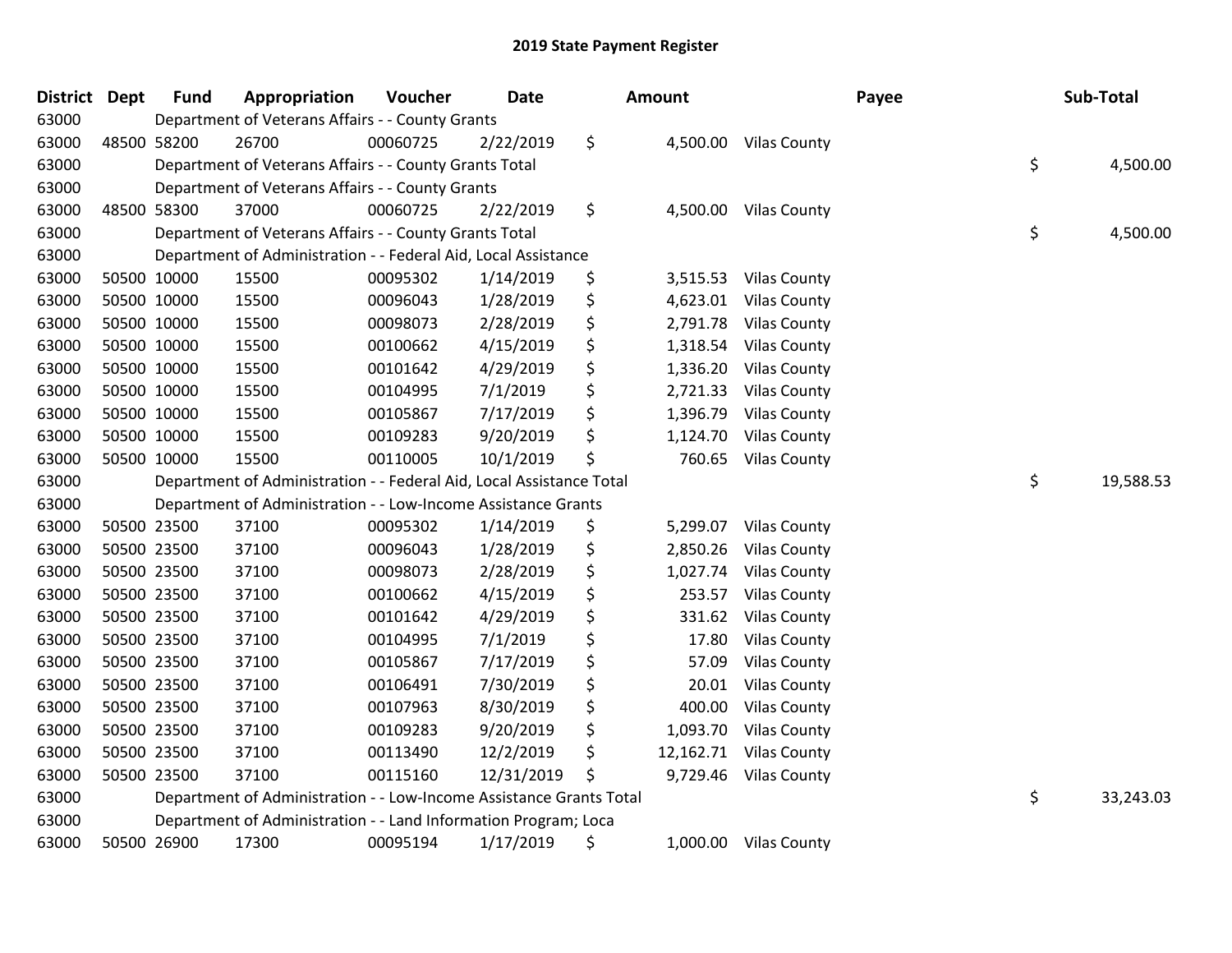| <b>District</b> | <b>Dept</b> | <b>Fund</b> | Appropriation                                                          | Voucher  | <b>Date</b> | Amount          |                        | Payee | Sub-Total       |
|-----------------|-------------|-------------|------------------------------------------------------------------------|----------|-------------|-----------------|------------------------|-------|-----------------|
| 63000           |             | 50500 26900 | 17300                                                                  | 00097395 | 2/26/2019   | \$<br>37,584.00 | <b>Vilas County</b>    |       |                 |
| 63000           |             | 50500 26900 | 17300                                                                  | 00099311 | 3/21/2019   | \$<br>25,000.00 | <b>Vilas County</b>    |       |                 |
| 63000           |             | 50500 26900 | 17300                                                                  | 00101954 | 5/8/2019    | \$<br>25,000.00 | <b>Vilas County</b>    |       |                 |
| 63000           |             |             | Department of Administration - - Land Information Program; Loca Total  |          |             |                 |                        |       | \$<br>88,584.00 |
| 63000           |             |             | Commissioners of Public Lands - - Trust Lands And Investments --       |          |             |                 |                        |       |                 |
| 63000           |             | 50700 10000 | 12800                                                                  | 00002356 | 2/22/2019   | \$<br>30.00     | <b>Vilas County</b>    |       |                 |
| 63000           |             |             | Commissioners of Public Lands - - Trust Lands And Investments -- Total |          |             |                 |                        |       | \$<br>30.00     |
| 63000           |             |             | Public Defender Board - - Transcript, Discovery And Int                |          |             |                 |                        |       |                 |
| 63000           |             | 55000 10000 | 10600                                                                  | 00174697 | 1/3/2019    | \$<br>167.60    | <b>Vilas County</b>    |       |                 |
| 63000           |             | 55000 10000 | 10600                                                                  | 00180556 | 2/7/2019    | \$<br>378.80    | <b>Vilas County</b>    |       |                 |
| 63000           |             | 55000 10000 | 10600                                                                  | 00182652 | 2/19/2019   | \$<br>6.00      | <b>Vilas County</b>    |       |                 |
| 63000           |             | 55000 10000 | 10600                                                                  | 00191533 | 4/18/2019   | \$<br>504.20    | <b>Vilas County</b>    |       |                 |
| 63000           |             | 55000 10000 | 10600                                                                  | 00193425 | 5/3/2019    | \$<br>585.00    | <b>Vilas County</b>    |       |                 |
| 63000           |             | 55000 10000 | 10600                                                                  | 00210219 | 8/20/2019   | \$<br>178.00    | <b>Vilas County</b>    |       |                 |
| 63000           |             |             | Public Defender Board - - Transcript, Discovery And Int Total          |          |             |                 |                        |       | \$<br>1,819.60  |
| 63000           |             |             | Department of Revenue - - Warrants and Satisfactions                   |          |             |                 |                        |       |                 |
| 63000           |             | 56600 10000 | 10100                                                                  | 00128272 | 3/21/2019   | \$<br>75.00     | <b>Vilas County</b>    |       |                 |
| 63000           |             | 56600 10000 | 10100                                                                  | 00130608 | 4/24/2019   | \$<br>75.00     | <b>Vilas County</b>    |       |                 |
| 63000           |             |             | Department of Revenue - - Warrants and Satisfactions Total             |          |             |                 |                        |       | \$<br>150.00    |
| 63000           |             |             | Circuit Courts - - Circuit Court Costs                                 |          |             |                 |                        |       |                 |
| 63000           |             | 62500 10000 | 10500                                                                  | 00001267 | 1/17/2019   | \$              | 26,637.00 Vilas County |       |                 |
| 63000           |             | 62500 10000 | 10500                                                                  | 00001474 | 7/5/2019    | \$<br>2,480.00  | <b>Vilas County</b>    |       |                 |
| 63000           |             | 62500 10000 | 10500                                                                  | 00001577 | 8/1/2019    | \$<br>48,921.00 | <b>Vilas County</b>    |       |                 |
| 63000           |             |             | Circuit Courts - - Circuit Court Costs Total                           |          |             |                 |                        |       | \$<br>78,038.00 |
| 63000           |             |             | Shared Revenue and Tax Relief - - County And Municipal Aid             |          |             |                 |                        |       |                 |
| 63000           |             | 83500 10000 | 10500                                                                  | 00049924 | 7/22/2019   | \$<br>3,160.90  | <b>Vilas County</b>    |       |                 |
| 63000           |             | 83500 10000 | 10500                                                                  | 00054223 | 11/18/2019  | \$              | 17,911.75 Vilas County |       |                 |
| 63000           |             |             | Shared Revenue and Tax Relief - - County And Municipal Aid Total       |          |             |                 |                        |       | \$<br>21,072.65 |
| 63000           |             |             | Shared Revenue and Tax Relief - - Exempt Computer Aid                  |          |             |                 |                        |       |                 |
| 63000           |             | 83500 10000 | 10900                                                                  | 00045432 | 7/22/2019   | \$              | 3,562.57 Vilas County  |       |                 |
| 63000           |             |             | Shared Revenue and Tax Relief - - Exempt Computer Aid Total            |          |             |                 |                        |       | \$<br>3,562.57  |
| 63000           |             |             | Shared Revenue and Tax Relief - - Utility Aid                          |          |             |                 |                        |       |                 |
| 63000           |             | 83500 10000 | 11000                                                                  | 00049924 | 7/22/2019   | \$              | 14,525.06 Vilas County |       |                 |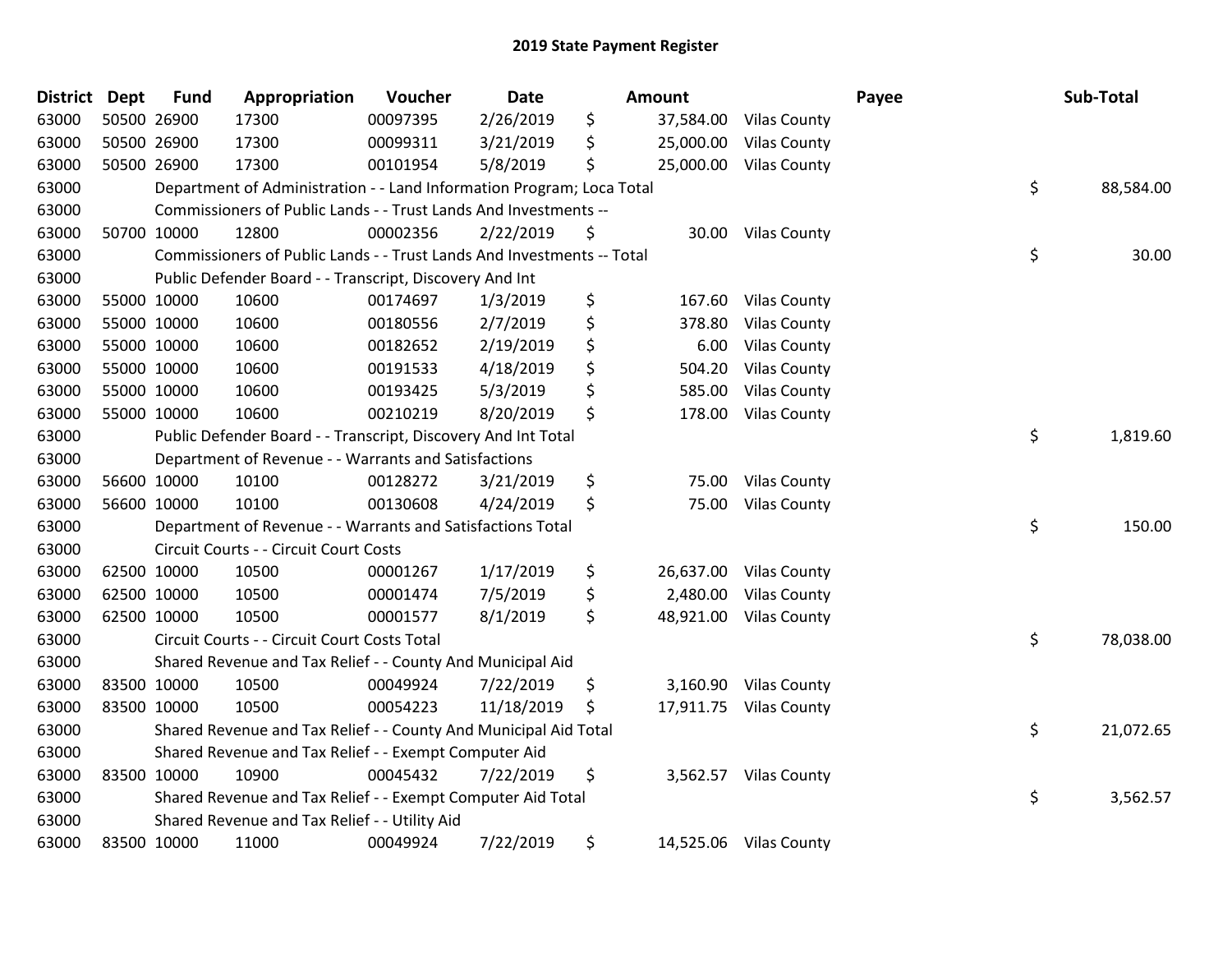| <b>District</b> | Dept        | <b>Fund</b> | Appropriation                                                         | <b>Voucher</b> | Date       |     | Amount       |                     | Payee | Sub-Total     |
|-----------------|-------------|-------------|-----------------------------------------------------------------------|----------------|------------|-----|--------------|---------------------|-------|---------------|
| 63000           | 83500 10000 |             | 11000                                                                 | 00054223       | 11/18/2019 | \$  | 97,151.93    | Vilas County        |       |               |
| 63000           |             |             | Shared Revenue and Tax Relief - - Utility Aid Total                   |                |            |     |              |                     |       | 111,676.99    |
| 63000           |             |             | Shared Revenue and Tax Relief - - Personal Property Aid               |                |            |     |              |                     |       |               |
| 63000           | 83500 10000 |             | 11100                                                                 | 00039955       | 5/6/2019   | \$  | 19,046.59    | <b>Vilas County</b> |       |               |
| 63000           |             |             | Shared Revenue and Tax Relief - - Personal Property Aid Total         |                |            |     |              |                     |       | 19,046.59     |
| 63000           |             |             | Shared Revenue and Tax Relief - - School Lvy Tx/First Dollar Cr       |                |            |     |              |                     |       |               |
| 63000           | 83500 10000 |             | 30200                                                                 | 00045341       | 7/22/2019  | \$. | 7,773,236.84 | Vilas County        |       |               |
| 63000           | 83500 10000 |             | 30200                                                                 | 00048224       | 7/22/2019  | \$. | 1,012,072.34 | <b>Vilas County</b> |       |               |
| 63000           |             |             | Shared Revenue and Tax Relief - - School Lvy Tx/First Dollar Cr Total |                |            |     |              |                     |       | 8,785,309.18  |
| 63000           |             |             | Shared Revenue and Tax Relief - - Lottery & Gaming Credit             |                |            |     |              |                     |       |               |
| 63000           | 83500 52100 |             | 36300                                                                 | 00038710       | 3/25/2019  | \$  | 738,974.57   | <b>Vilas County</b> |       |               |
| 63000           |             |             | Shared Revenue and Tax Relief - - Lottery & Gaming Credit Total       |                |            |     |              |                     |       | 738,974.57    |
| 63000 Total     |             |             |                                                                       |                |            |     |              |                     |       | 16,703,042.56 |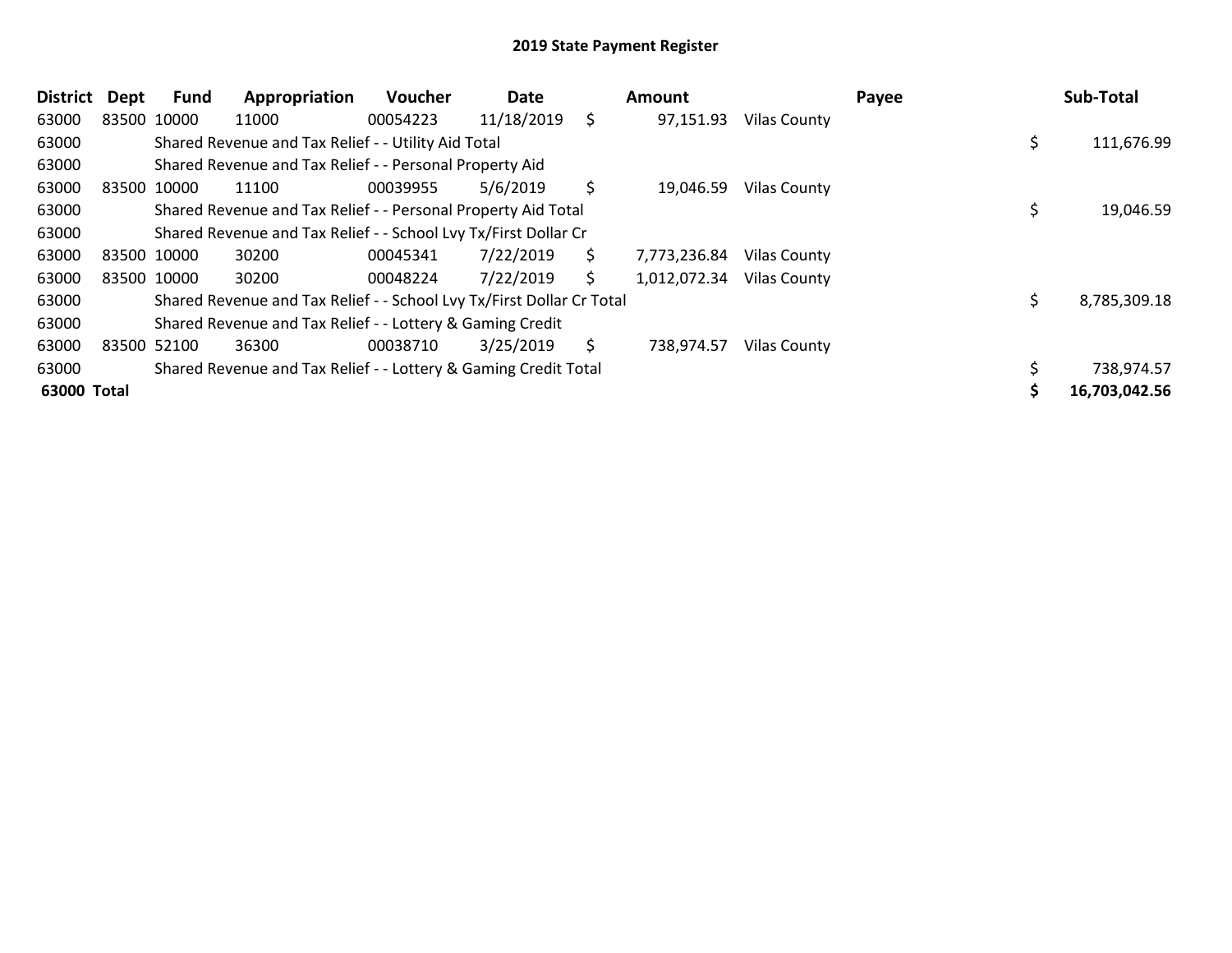| <b>District Dept</b> | <b>Fund</b> | Appropriation                                                      | Voucher  | <b>Date</b> |     | Amount    | Payee                         | Sub-Total        |
|----------------------|-------------|--------------------------------------------------------------------|----------|-------------|-----|-----------|-------------------------------|------------------|
| 63002                |             | Dept of Safety & Prof Services - - Fire Dues Distribution          |          |             |     |           |                               |                  |
| 63002                | 16500 10000 | 22500                                                              | 00030024 | 7/15/2019   | \$  |           | 18,217.52 Town Of Arbor Vitae |                  |
| 63002                |             | Dept of Safety & Prof Services - - Fire Dues Distribution Total    |          |             |     |           |                               | \$<br>18,217.52  |
| 63002                |             | Dept of Natural Resources - - Aids In Lieu Of Taxes - Gener        |          |             |     |           |                               |                  |
| 63002                | 37000 10000 | 50300                                                              | 00298336 | 2/14/2019   | \$  | 6,357.18  | Town Of Arbor Vitae           |                  |
| 63002                | 37000 10000 | 50300                                                              | 00314192 | 4/19/2019   | \$  | 15.58     | Town Of Arbor Vitae           |                  |
| 63002                |             | Dept of Natural Resources - - Aids In Lieu Of Taxes - Gener Total  |          |             |     |           |                               | \$<br>6,372.76   |
| 63002                |             | Dept of Natural Resources - - Resaids - Cnty Forst, Cl & Mfl       |          |             |     |           |                               |                  |
| 63002                | 37000 21200 | 57100                                                              | 00333329 | 6/21/2019   | \$  | 327.99    | Town Of Arbor Vitae           |                  |
| 63002                |             | Dept of Natural Resources - - Resaids - Cnty Forst, CI & Mfl Total |          |             |     |           |                               | \$<br>327.99     |
| 63002                |             | Dept of Natural Resources - - Aids In Lieu Of Taxes - Sum S        |          |             |     |           |                               |                  |
| 63002                | 37000 21200 | 57900                                                              | 00314193 | 4/19/2019   | \$  |           | 24,039.82 Town Of Arbor Vitae |                  |
| 63002                | 37000 21200 | 57900                                                              | 00314194 | 4/19/2019   | \$  | 0.64      | Town Of Arbor Vitae           |                  |
| 63002                |             | Dept of Natural Resources - - Aids In Lieu Of Taxes - Sum S Total  |          |             |     |           |                               | \$<br>24,040.46  |
| 63002                |             | Dept of Natural Resources - - Rec & Resource Aids, Fed             |          |             |     |           |                               |                  |
| 63002                | 37000 21200 | 58300                                                              | 00327243 | 6/14/2019   | \$  | 667.45    | Town Of Arbor Vitae           |                  |
| 63002                |             | Dept of Natural Resources - - Rec & Resource Aids, Fed Total       |          |             |     |           |                               | \$<br>667.45     |
| 63002                |             | WI Dept of Transportation - - Trns Aids To Mnc.-Sf                 |          |             |     |           |                               |                  |
| 63002                | 39500 21100 | 19100                                                              | 00337457 | 1/7/2019    | \$  |           | 52,193.67 Town Of Arbor Vitae |                  |
| 63002                | 39500 21100 | 19100                                                              | 00364771 | 4/1/2019    | \$  | 52,193.67 | Town Of Arbor Vitae           |                  |
| 63002                | 39500 21100 | 19100                                                              | 00402780 | 7/1/2019    | \$  | 52,193.67 | Town Of Arbor Vitae           |                  |
| 63002                | 39500 21100 | 19100                                                              | 00448588 | 10/15/2019  | \$  |           | 52,193.70 Town Of Arbor Vitae |                  |
| 63002                |             | WI Dept of Transportation - - Trns Aids To Mnc.-Sf Total           |          |             |     |           |                               | \$<br>208,774.71 |
| 63002                |             | WI Dept of Transportation - - Hwy Mgmt & Opers Sf                  |          |             |     |           |                               |                  |
| 63002                | 39500 21100 | 36500                                                              | 00346280 | 1/28/2019   | \$  | 500.00    | Town Of Arbor Vitae           |                  |
| 63002                |             | WI Dept of Transportation - - Hwy Mgmt & Opers Sf Total            |          |             |     |           |                               | \$<br>500.00     |
| 63002                |             | Shared Revenue and Tax Relief - - County And Municipal Aid         |          |             |     |           |                               |                  |
| 63002                | 83500 10000 | 10500                                                              | 00049910 | 7/22/2019   | \$  |           | 6,890.34 Town Of Arbor Vitae  |                  |
| 63002                | 83500 10000 | 10500                                                              | 00054209 | 11/18/2019  | \$. |           | 39,045.29 Town Of Arbor Vitae |                  |
| 63002                |             | Shared Revenue and Tax Relief - - County And Municipal Aid Total   |          |             |     |           |                               | \$<br>45,935.63  |
| 63002                |             | Shared Revenue and Tax Relief - - Exempt Computer Aid              |          |             |     |           |                               |                  |
| 63002                | 83500 10000 | 10900                                                              | 00046942 | 7/22/2019   | \$  | 431.29    | Town Of Arbor Vitae           |                  |
| 63002                |             | Shared Revenue and Tax Relief - - Exempt Computer Aid Total        |          |             |     |           |                               | \$<br>431.29     |

| ount      | Payee                         | Sub-Total        |
|-----------|-------------------------------|------------------|
|           | 18,217.52 Town Of Arbor Vitae | \$<br>18,217.52  |
| 6,357.18  | Town Of Arbor Vitae           |                  |
| 15.58     | Town Of Arbor Vitae           |                  |
|           |                               | \$<br>6,372.76   |
| 327.99    | Town Of Arbor Vitae           |                  |
|           |                               | \$<br>327.99     |
|           | 24,039.82 Town Of Arbor Vitae |                  |
| 0.64      | Town Of Arbor Vitae           |                  |
|           |                               | \$<br>24,040.46  |
| 667.45    | Town Of Arbor Vitae           |                  |
|           |                               | \$<br>667.45     |
| 52,193.67 | Town Of Arbor Vitae           |                  |
|           | 52,193.67 Town Of Arbor Vitae |                  |
|           | 52,193.67 Town Of Arbor Vitae |                  |
| 52,193.70 | Town Of Arbor Vitae           |                  |
|           |                               | \$<br>208,774.71 |
| 500.00    | Town Of Arbor Vitae           |                  |
|           |                               | \$<br>500.00     |
|           | 6,890.34 Town Of Arbor Vitae  |                  |
|           | 39,045.29 Town Of Arbor Vitae |                  |
|           |                               | \$<br>45,935.63  |
| 431.29    | Town Of Arbor Vitae           |                  |
|           |                               | \$<br>431.29     |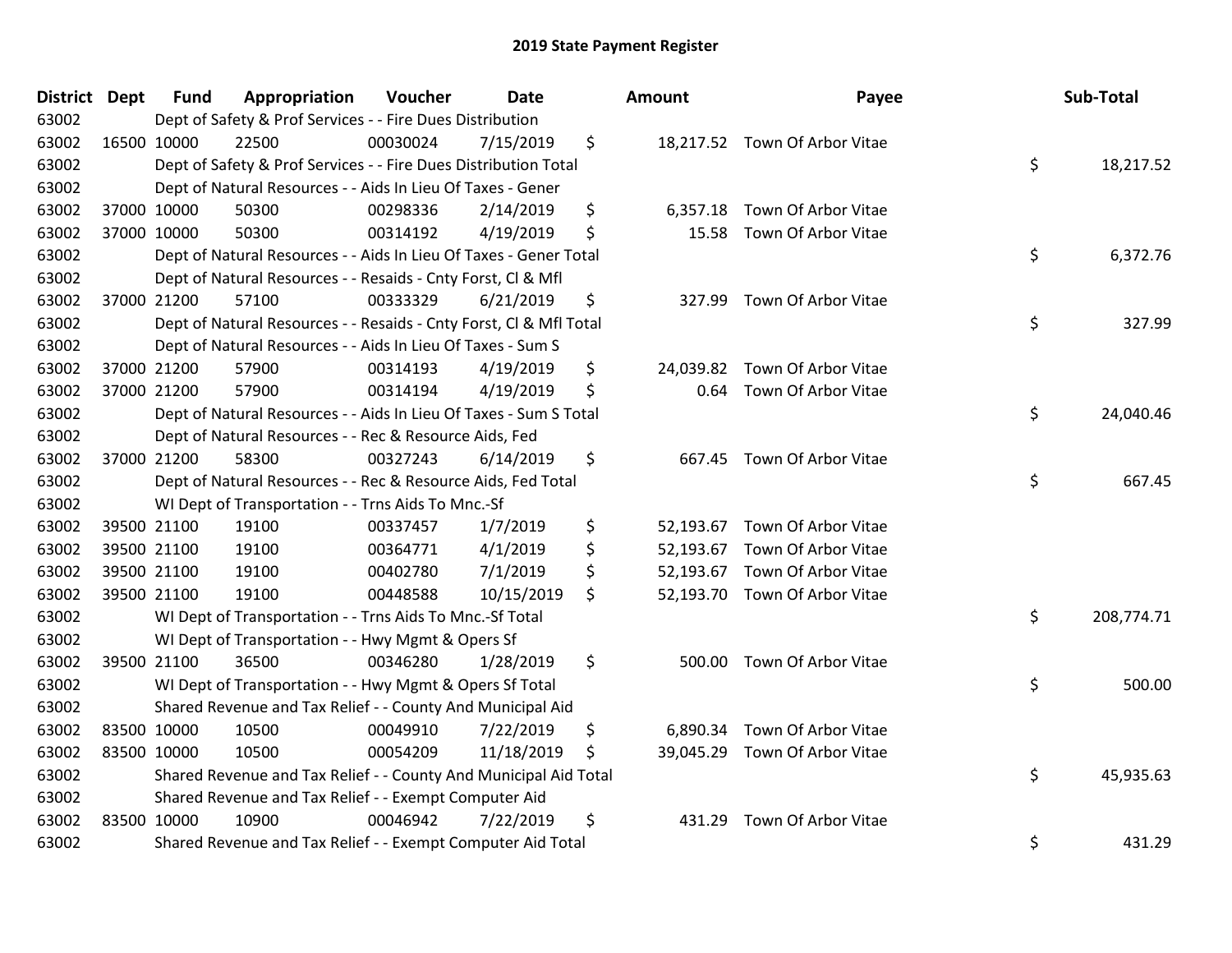| <b>District</b> | Dept  | Fund        | Appropriation                                                       | <b>Voucher</b> | Date       |    | Amount   | Payee               | Sub-Total  |
|-----------------|-------|-------------|---------------------------------------------------------------------|----------------|------------|----|----------|---------------------|------------|
| 63002           |       |             | Shared Revenue and Tax Relief - - Utility Aid                       |                |            |    |          |                     |            |
| 63002           |       | 83500 10000 | 11000                                                               | 00049910       | 7/22/2019  | \$ | 467.42   | Town Of Arbor Vitae |            |
| 63002           |       | 83500 10000 | 11000                                                               | 00054209       | 11/18/2019 | S  | 2,696.64 | Town Of Arbor Vitae |            |
| 63002           |       |             | Shared Revenue and Tax Relief - - Utility Aid Total                 |                |            |    |          |                     | 3,164.06   |
| 63002           |       |             | Shared Revenue and Tax Relief - - Personal Property Aid             |                |            |    |          |                     |            |
| 63002           |       | 83500 10000 | 11100                                                               | 00041535       | 5/6/2019   | Ŝ  | 3.365.56 | Town Of Arbor Vitae |            |
| 63002           |       |             | Shared Revenue and Tax Relief - - Personal Property Aid Total       |                |            |    |          |                     | 3,365.56   |
| 63002           |       |             | Shared Revenue and Tax Relief - - Payments For Municipal Svcs       |                |            |    |          |                     |            |
| 63002           | 83500 | 10000       | 50100                                                               | 00037876       | 1/31/2019  | S  | 95.54    | Town Of Arbor Vitae |            |
| 63002           |       |             | Shared Revenue and Tax Relief - - Payments For Municipal Svcs Total |                |            |    |          |                     | 95.54      |
| 63002 Total     |       |             |                                                                     |                |            |    |          |                     | 311,892.97 |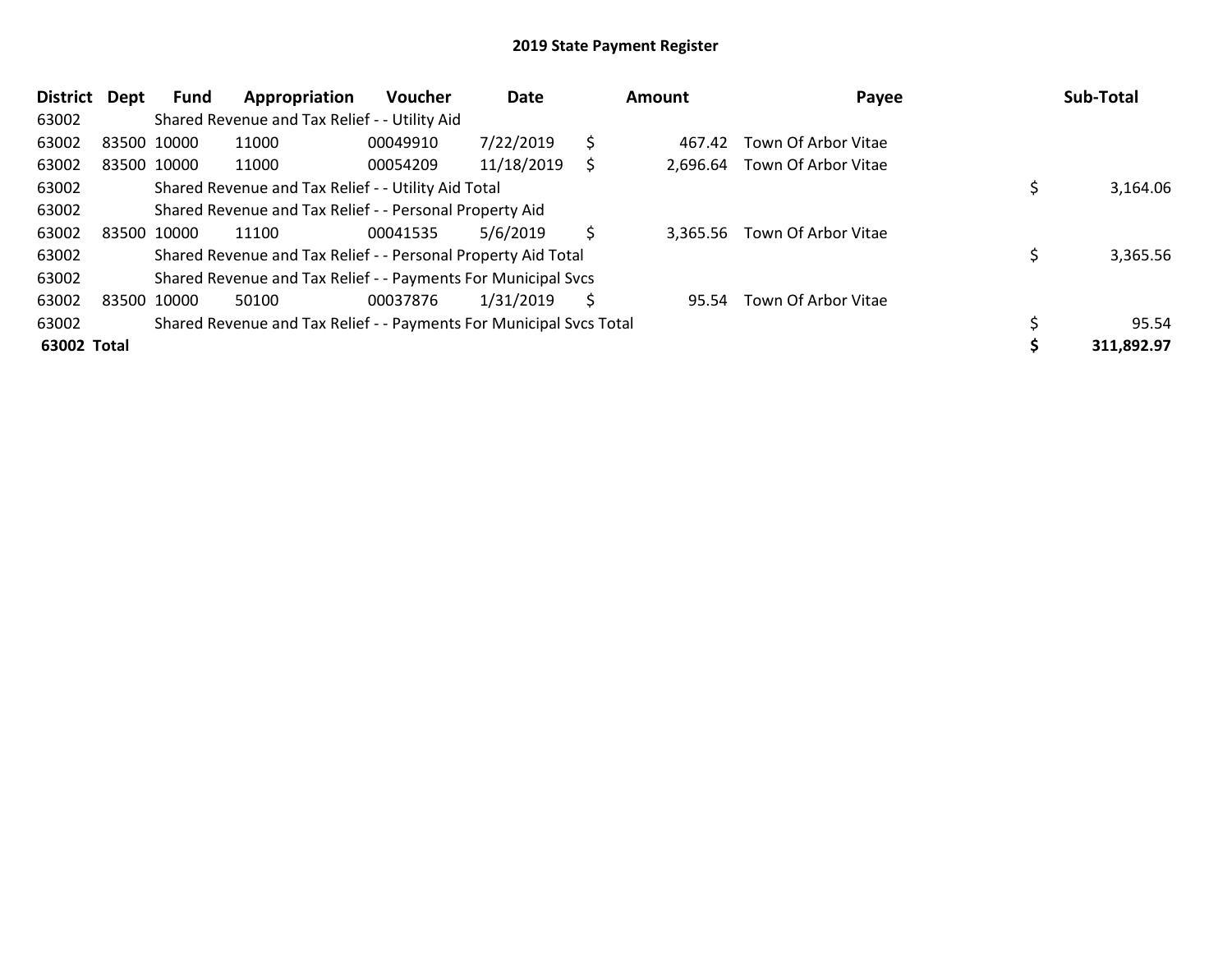| District Dept | Fund        | Appropriation                                                      | Voucher  | <b>Date</b> | Amount          | Payee                               | Sub-Total        |
|---------------|-------------|--------------------------------------------------------------------|----------|-------------|-----------------|-------------------------------------|------------------|
| 63004         |             | Dept of Safety & Prof Services - - Fire Dues Distribution          |          |             |                 |                                     |                  |
| 63004         | 16500 10000 | 22500                                                              | 00030123 | 7/16/2019   | \$              | 12,261.92 Town Of Boulder Junction  |                  |
| 63004         |             | Dept of Safety & Prof Services - - Fire Dues Distribution Total    |          |             |                 |                                     | \$<br>12,261.92  |
| 63004         |             | Dept of Natural Resources - - Aids In Lieu Of Taxes - Gener        |          |             |                 |                                     |                  |
| 63004         | 37000 10000 | 50300                                                              | 00298400 | 2/14/2019   | \$              | 28,157.09 Town Of Boulder Junction  |                  |
| 63004         |             | Dept of Natural Resources - - Aids In Lieu Of Taxes - Gener Total  |          |             |                 |                                     | \$<br>28,157.09  |
| 63004         |             | Dept of Natural Resources - - Gen Program Ops-State Funds          |          |             |                 |                                     |                  |
| 63004         | 37000 21200 | 16100                                                              | 00360968 | 10/1/2019   | \$<br>670.80    | Town Of Boulder Junction            |                  |
| 63004         |             | Dept of Natural Resources - - Gen Program Ops-State Funds Total    |          |             |                 |                                     | \$<br>670.80     |
| 63004         |             | Dept of Natural Resources - - General Program Operations --        |          |             |                 |                                     |                  |
| 63004         | 37000 21200 | 25400                                                              | 00377190 | 12/27/2019  | \$              | 1,894.00 Town Of Boulder Junction   |                  |
| 63004         |             | Dept of Natural Resources - - General Program Operations -- Total  |          |             |                 |                                     | \$<br>1,894.00   |
| 63004         |             | Dept of Natural Resources - - Resaids - Cnty Forst, Cl & Mfl       |          |             |                 |                                     |                  |
| 63004         | 37000 21200 | 57100                                                              | 00333330 | 6/21/2019   | \$<br>126.80    | Town Of Boulder Junction            |                  |
| 63004         |             | Dept of Natural Resources - - Resaids - Cnty Forst, Cl & Mfl Total |          |             |                 |                                     | \$<br>126.80     |
| 63004         |             | Dept of Natural Resources - - Aids In Lieu Of Taxes - Sum S        |          |             |                 |                                     |                  |
| 63004         | 37000 21200 | 57900                                                              | 00314776 | 4/19/2019   | \$<br>34,726.39 | Town Of Boulder Junction            |                  |
| 63004         | 37000 21200 | 57900                                                              | 00314777 | 4/19/2019   | \$              | 110.12 Town Of Boulder Junction     |                  |
| 63004         |             | Dept of Natural Resources - - Aids In Lieu Of Taxes - Sum S Total  |          |             |                 |                                     | \$<br>34,836.51  |
| 63004         |             | Dept of Natural Resources - - Ea - Invasive Aqu & Lake Mon         |          |             |                 |                                     |                  |
| 63004         | 37000 21200 | 67800                                                              | 00294439 | 2/1/2019    | \$<br>3.324.88  | Town Of Boulder Junction            |                  |
| 63004         | 37000 21200 | 67800                                                              | 00362763 | 10/3/2019   | \$              | 9,972.62 Town Of Boulder Junction   |                  |
| 63004         |             | Dept of Natural Resources - - Ea - Invasive Aqu & Lake Mon Total   |          |             |                 |                                     | \$<br>13,297.50  |
| 63004         |             | Dept of Natural Resources - - Resource Maint Develop Sp Frst       |          |             |                 |                                     |                  |
| 63004         | 37000 21200 | 77900                                                              | 00297494 | 2/15/2019   | \$              | 179,250.00 Town Of Boulder Junction |                  |
| 63004         |             | Dept of Natural Resources - - Resource Maint Develop Sp Frst Total |          |             |                 |                                     | \$<br>179,250.00 |
| 63004         |             | WI Dept of Transportation - - Trns Aids To Mnc.-Sf                 |          |             |                 |                                     |                  |
| 63004         | 39500 21100 | 19100                                                              | 00337458 | 1/7/2019    | \$              | 54,045.15 Town Of Boulder Junction  |                  |
| 63004         | 39500 21100 | 19100                                                              | 00364772 | 4/1/2019    | \$<br>54,045.15 | Town Of Boulder Junction            |                  |
| 63004         | 39500 21100 | 19100                                                              | 00402781 | 7/1/2019    | \$<br>54,045.15 | Town Of Boulder Junction            |                  |
| 63004         | 39500 21100 | 19100                                                              | 00448413 | 10/15/2019  | \$              | 54,045.16 Town Of Boulder Junction  |                  |
| 63004         |             | WI Dept of Transportation - - Trns Aids To Mnc.-Sf Total           |          |             |                 |                                     | \$<br>216,180.61 |
| 63004         |             | WI Dept of Transportation - - Local Rds, Grants Sf                 |          |             |                 |                                     |                  |

| າount                                            | Payee                                                                                                        | Sub-Total        |
|--------------------------------------------------|--------------------------------------------------------------------------------------------------------------|------------------|
| 12,261.92                                        | Town Of Boulder Junction                                                                                     | \$<br>12,261.92  |
| 28,157.09                                        | Town Of Boulder Junction                                                                                     | \$<br>28,157.09  |
| 670.80                                           | Town Of Boulder Junction                                                                                     | \$<br>670.80     |
| 1,894.00                                         | Town Of Boulder Junction                                                                                     | \$<br>1,894.00   |
| 126.80                                           | Town Of Boulder Junction                                                                                     | \$<br>126.80     |
| 110.12                                           | 34,726.39 Town Of Boulder Junction<br>Town Of Boulder Junction                                               | \$<br>34,836.51  |
| 9,972.62                                         | 3,324.88 Town Of Boulder Junction<br>Town Of Boulder Junction                                                | \$<br>13,297.50  |
| 179,250.00                                       | Town Of Boulder Junction                                                                                     | \$<br>179,250.00 |
| 54,045.15<br>54,045.15<br>54,045.15<br>54,045.16 | Town Of Boulder Junction<br>Town Of Boulder Junction<br>Town Of Boulder Junction<br>Town Of Boulder Junction | \$<br>216,180.61 |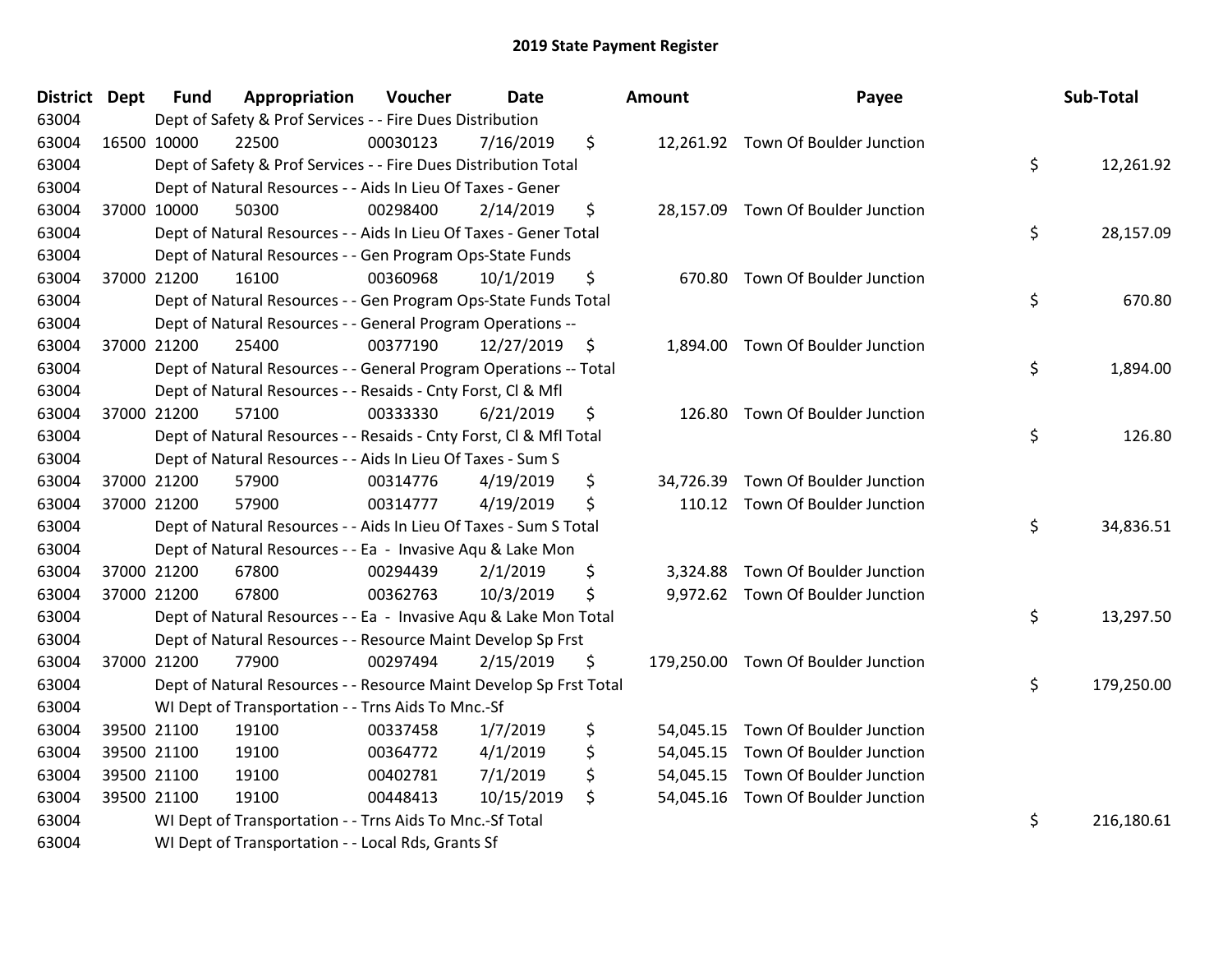| <b>District</b> | <b>Dept</b> | <b>Fund</b> | Appropriation                                                                   | Voucher   | Date          |         | <b>Amount</b> | Payee                    | Sub-Total        |
|-----------------|-------------|-------------|---------------------------------------------------------------------------------|-----------|---------------|---------|---------------|--------------------------|------------------|
| 63004           |             | 39500 21100 | 27000                                                                           | 00466594  | 11/29/2019    | \$      | 132,153.60    | Town Of Boulder Junction |                  |
| 63004           |             |             | WI Dept of Transportation - - Local Rds, Grants Sf Total                        |           |               |         |               |                          | \$<br>132,153.60 |
| 63004           |             |             | Department of Health Services - - Emergency Medical Services, Ai                |           |               |         |               |                          |                  |
| 63004           | 43500       | 10000       | 11900                                                                           | 00322997  | 11/8/2019     | \$.     | 5,095.11      | Town Of Boulder Junction |                  |
| 63004           |             |             | Department of Health Services - - Emergency Medical Services, Ai Total          |           |               |         |               |                          | \$<br>5,095.11   |
| 63004           |             |             | Department of Health Services - - Prepaid Medical Transport Reimbursement       |           |               |         |               |                          |                  |
| 63004           | 43500       | 10000       | 16300                                                                           | AMBULANCE | 11/18/2019 \$ |         | 2,000.00      | Town Of Boulder Junction |                  |
| 63004           |             |             | Department of Health Services - - Prepaid Medical Transport Reimbursement Total |           |               |         |               |                          | \$<br>2,000.00   |
| 63004           |             |             | Elections Commission - - General Program Ops, GPR                               |           |               |         |               |                          |                  |
| 63004           |             | 51000 10000 | 10100                                                                           | 00001650  | 2/14/2019     | $\zeta$ | 335.00        | Town Of Boulder Junction |                  |
| 63004           |             |             | Elections Commission - - General Program Ops, GPR Total                         |           |               |         |               |                          | \$<br>335.00     |
| 63004           |             |             | Shared Revenue and Tax Relief - - County And Municipal Aid                      |           |               |         |               |                          |                  |
| 63004           |             | 83500 10000 | 10500                                                                           | 00049911  | 7/22/2019     | \$.     | 3.347.33      | Town Of Boulder Junction |                  |
| 63004           |             | 83500 10000 | 10500                                                                           | 00054210  | 11/18/2019    | \$      | 16,968.18     | Town Of Boulder Junction |                  |
| 63004           |             |             | Shared Revenue and Tax Relief - - County And Municipal Aid Total                |           |               |         |               |                          | \$<br>20,315.51  |
| 63004           |             |             | Shared Revenue and Tax Relief - - Exempt Computer Aid                           |           |               |         |               |                          |                  |
| 63004           |             | 83500 10000 | 10900                                                                           | 00046943  | 7/22/2019     | \$      | 72.75         | Town Of Boulder Junction |                  |
| 63004           |             |             | Shared Revenue and Tax Relief - - Exempt Computer Aid Total                     |           |               |         |               |                          | \$<br>72.75      |
| 63004           |             |             | Shared Revenue and Tax Relief - - Payments For Municipal Svcs                   |           |               |         |               |                          |                  |
| 63004           |             | 83500 10000 | 50100                                                                           | 00037985  | 1/31/2019     | \$      | 1,884.26      | Town Of Boulder Junction |                  |
| 63004           |             |             | Shared Revenue and Tax Relief - - Payments For Municipal Svcs Total             |           |               |         |               |                          | 1,884.26         |
| 63004 Total     |             |             |                                                                                 |           |               |         |               |                          | 648,531.46       |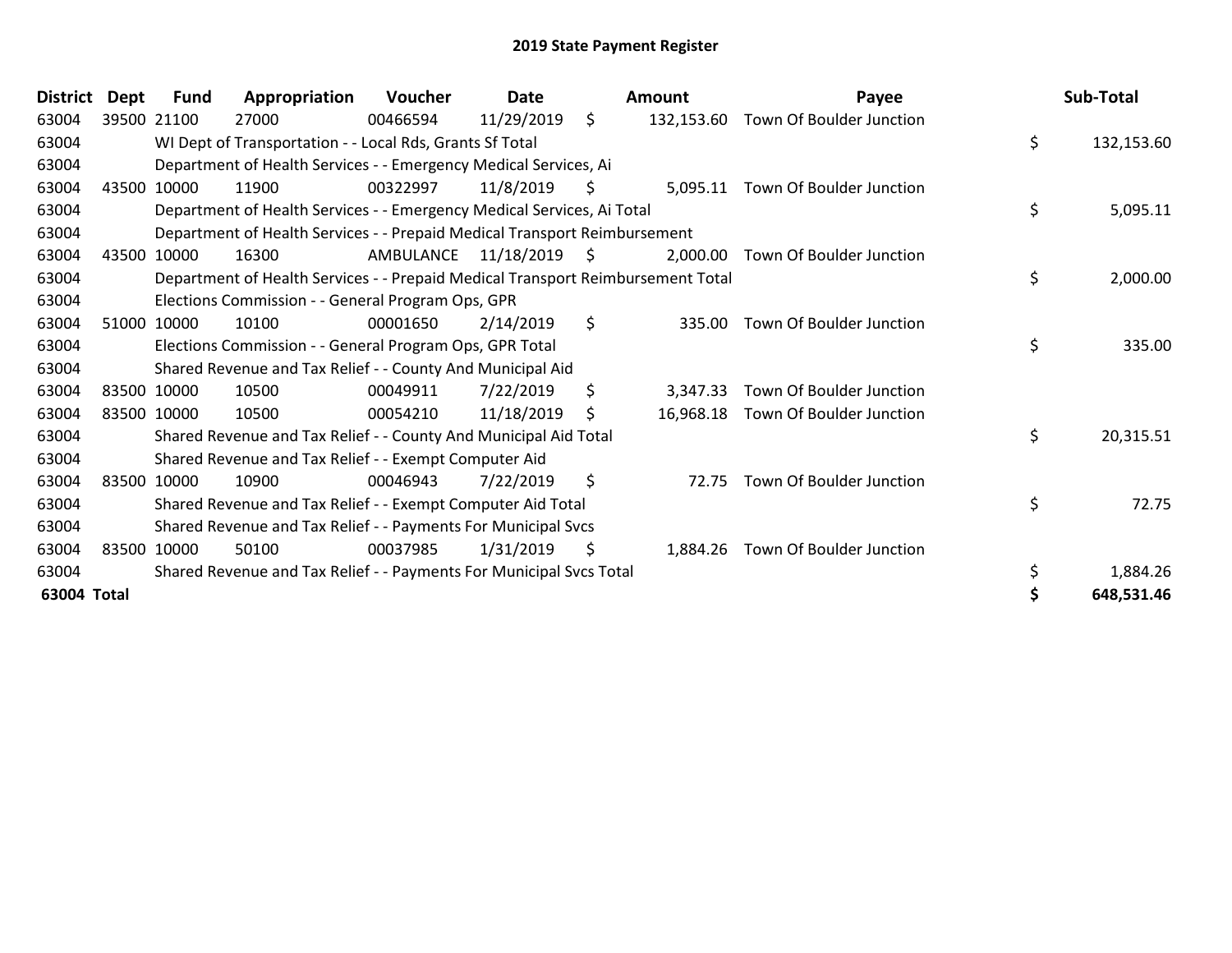| <b>District</b> | <b>Dept</b> | <b>Fund</b> | Appropriation                                                      | Voucher  | Date       | Amount         | Payee                        | Sub-Total       |
|-----------------|-------------|-------------|--------------------------------------------------------------------|----------|------------|----------------|------------------------------|-----------------|
| 63006           |             |             | Dept of Safety & Prof Services - - Fire Dues Distribution          |          |            |                |                              |                 |
| 63006           |             | 16500 10000 | 22500                                                              | 00030341 | 7/16/2019  | \$             | 7,088.26 Town Of Cloverland  |                 |
| 63006           |             |             | Dept of Safety & Prof Services - - Fire Dues Distribution Total    |          |            |                |                              | \$<br>7,088.26  |
| 63006           |             |             | Dept of Natural Resources - - Aids In Lieu Of Taxes - Gener        |          |            |                |                              |                 |
| 63006           |             | 37000 10000 | 50300                                                              | 00298307 | 2/14/2019  | \$<br>60.47    | Town Of Cloverland           |                 |
| 63006           |             | 37000 10000 | 50300                                                              | 00313928 | 4/19/2019  | \$<br>79.48    | Town Of Cloverland           |                 |
| 63006           |             |             | Dept of Natural Resources - - Aids In Lieu Of Taxes - Gener Total  |          |            |                |                              | \$<br>139.95    |
| 63006           |             |             | Dept of Natural Resources - - Resaids - Cnty Forst, Cl & Mfl       |          |            |                |                              |                 |
| 63006           |             | 37000 21200 | 57100                                                              | 00333331 | 6/21/2019  | \$             | 2,620.55 Town Of Cloverland  |                 |
| 63006           |             |             | Dept of Natural Resources - - Resaids - Cnty Forst, CI & Mfl Total |          |            |                |                              | \$<br>2,620.55  |
| 63006           |             |             | Dept of Natural Resources - - Aids In Lieu Of Taxes - Sum S        |          |            |                |                              |                 |
| 63006           |             | 37000 21200 | 57900                                                              | 00313927 | 4/19/2019  | \$             | 63.51 Town Of Cloverland     |                 |
| 63006           |             |             | Dept of Natural Resources - - Aids In Lieu Of Taxes - Sum S Total  |          |            |                |                              | \$<br>63.51     |
| 63006           |             |             | WI Dept of Transportation - - Trns Aids To Mnc.-Sf                 |          |            |                |                              |                 |
| 63006           |             | 39500 21100 | 19100                                                              | 00337459 | 1/7/2019   | \$             | 22,683.55 Town Of Cloverland |                 |
| 63006           |             | 39500 21100 | 19100                                                              | 00364773 | 4/1/2019   | \$             | 22,683.55 Town Of Cloverland |                 |
| 63006           |             | 39500 21100 | 19100                                                              | 00402782 | 7/1/2019   | \$             | 22,683.55 Town Of Cloverland |                 |
| 63006           |             | 39500 21100 | 19100                                                              | 00445600 | 10/7/2019  | \$             | 22,683.57 Town Of Cloverland |                 |
| 63006           |             |             | WI Dept of Transportation - - Trns Aids To Mnc.-Sf Total           |          |            |                |                              | \$<br>90,734.22 |
| 63006           |             |             | WI Dept of Transportation - - Loc Rd Imp Prg St Fd                 |          |            |                |                              |                 |
| 63006           |             | 39500 21100 | 27800                                                              | 00348055 | 2/4/2019   | \$             | 25,043.49 Town Of Cloverland |                 |
| 63006           |             |             | WI Dept of Transportation - - Loc Rd Imp Prg St Fd Total           |          |            |                |                              | \$<br>25,043.49 |
| 63006           |             |             | Shared Revenue and Tax Relief - - County And Municipal Aid         |          |            |                |                              |                 |
| 63006           |             | 83500 10000 | 10500                                                              | 00049912 | 7/22/2019  | \$             | 1,545.25 Town Of Cloverland  |                 |
| 63006           |             | 83500 10000 | 10500                                                              | 00054211 | 11/18/2019 | \$             | 8,756.42 Town Of Cloverland  |                 |
| 63006           |             |             | Shared Revenue and Tax Relief - - County And Municipal Aid Total   |          |            |                |                              | \$<br>10,301.67 |
| 63006           |             |             | Shared Revenue and Tax Relief - - Exempt Computer Aid              |          |            |                |                              |                 |
| 63006           | 83500 10000 |             | 10900                                                              | 00046944 | 7/22/2019  | \$<br>15.59    | Town Of Cloverland           |                 |
| 63006           |             |             | Shared Revenue and Tax Relief - - Exempt Computer Aid Total        |          |            |                |                              | \$<br>15.59     |
| 63006           |             |             | Shared Revenue and Tax Relief - - Utility Aid                      |          |            |                |                              |                 |
| 63006           |             | 83500 10000 | 11000                                                              | 00049912 | 7/22/2019  | \$             | 1,198.78 Town Of Cloverland  |                 |
| 63006           |             | 83500 10000 | 11000                                                              | 00054211 | 11/18/2019 | \$<br>6,866.79 | Town Of Cloverland           |                 |
| 63006           |             |             | Shared Revenue and Tax Relief - - Utility Aid Total                |          |            |                |                              | \$<br>8,065.57  |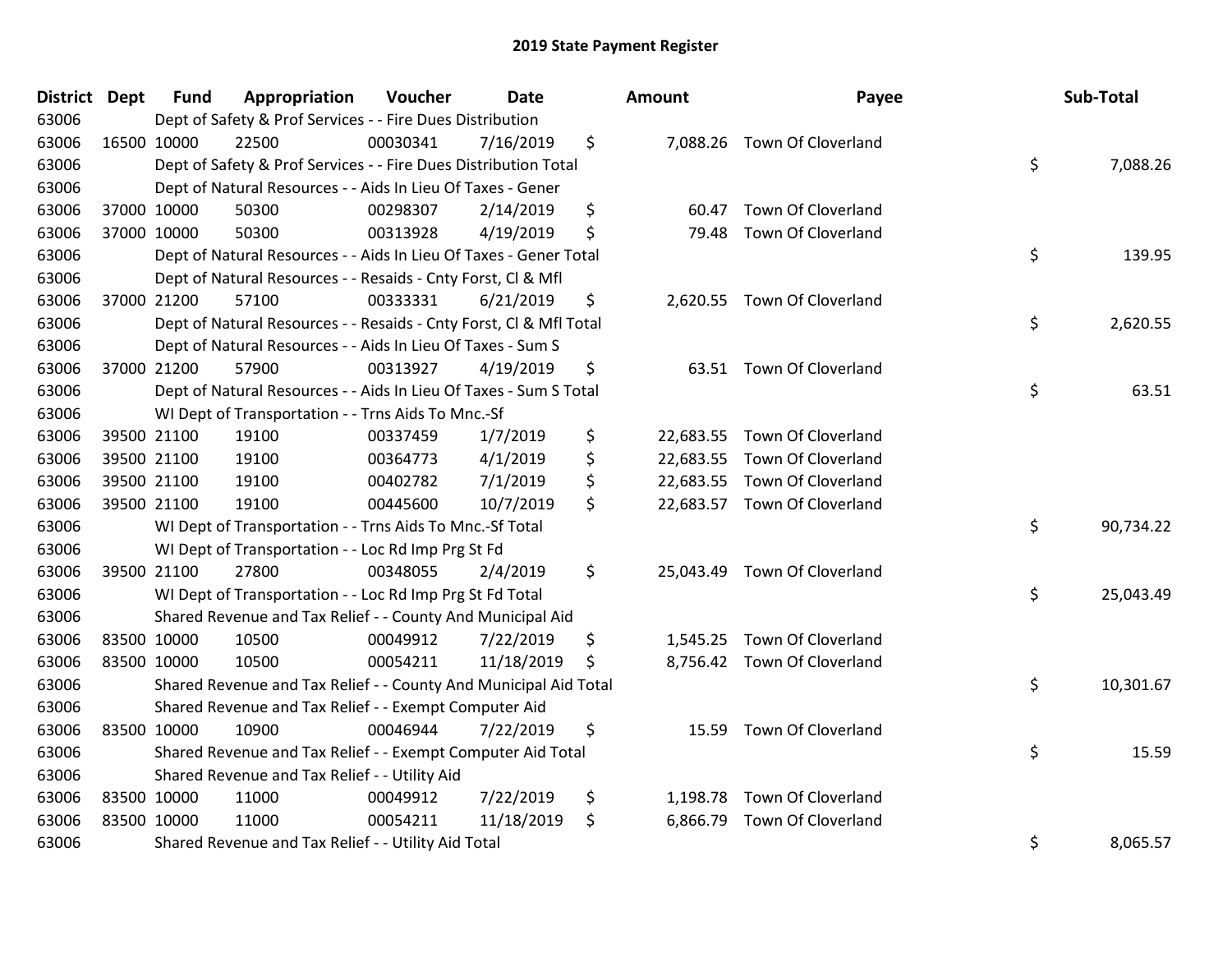| District Dept Fund | Appropriation | Voucher | <b>Date</b> | Amount | Payee | Sub-Total  |
|--------------------|---------------|---------|-------------|--------|-------|------------|
| 63006 Total        |               |         |             |        |       | 144,072.81 |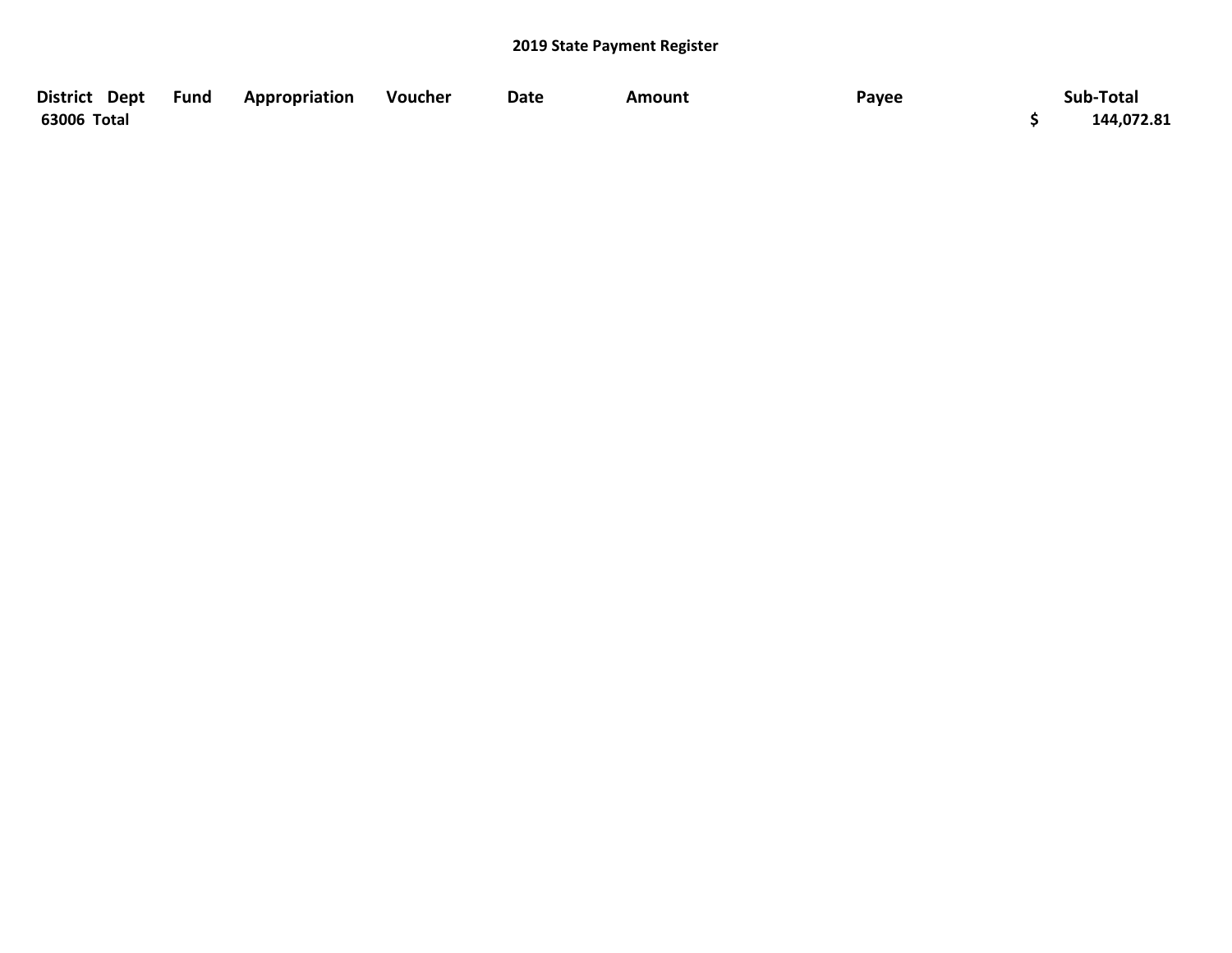| District Dept | <b>Fund</b> | Appropriation                                                      | Voucher  | <b>Date</b> |    | Amount     | Payee                     |    | Sub-Total  |
|---------------|-------------|--------------------------------------------------------------------|----------|-------------|----|------------|---------------------------|----|------------|
| 63008         |             | Dept of Safety & Prof Services - - Fire Dues Distribution          |          |             |    |            |                           |    |            |
| 63008         | 16500 10000 | 22500                                                              | 00030170 | 7/16/2019   | \$ |            | 10,436.18 Town Of Conover |    |            |
| 63008         |             | Dept of Safety & Prof Services - - Fire Dues Distribution Total    |          |             |    |            |                           | \$ | 10,436.18  |
| 63008         |             | Dept of Natural Resources - - Aids In Lieu Of Taxes - Gener        |          |             |    |            |                           |    |            |
| 63008         | 37000 10000 | 50300                                                              | 00298262 | 2/14/2019   | \$ | 8,072.43   | Town Of Conover           |    |            |
| 63008         |             | Dept of Natural Resources - - Aids In Lieu Of Taxes - Gener Total  |          |             |    |            |                           | \$ | 8,072.43   |
| 63008         |             | Dept of Natural Resources - - General Program Operations --        |          |             |    |            |                           |    |            |
| 63008         | 37000 21200 | 25400                                                              | 00286414 | 1/11/2019   | \$ | 13,948.27  | Town Of Conover           |    |            |
| 63008         | 37000 21200 | 25400                                                              | 00289662 | 1/18/2019   | \$ | 5,085.00   | Town Of Conover           |    |            |
| 63008         | 37000 21200 | 25400                                                              | 00371622 | 12/4/2019   | \$ | 400.00     | Town Of Conover           |    |            |
| 63008         | 37000 21200 | 25400                                                              | 00373245 | 12/12/2019  | \$ | 4,461.30   | Town Of Conover           |    |            |
| 63008         |             | Dept of Natural Resources - - General Program Operations -- Total  |          |             |    |            |                           | \$ | 23,894.57  |
| 63008         |             | Dept of Natural Resources - - Resaids - Cnty Forst, Cl & Mfl       |          |             |    |            |                           |    |            |
| 63008         | 37000 21200 | 57100                                                              | 00333332 | 6/21/2019   | \$ |            | 7,814.77 Town Of Conover  |    |            |
| 63008         |             | Dept of Natural Resources - - Resaids - Cnty Forst, CI & Mfl Total |          |             |    |            |                           | \$ | 7,814.77   |
| 63008         |             | Dept of Natural Resources - - Aids In Lieu Of Taxes - Sum S        |          |             |    |            |                           |    |            |
| 63008         | 37000 21200 | 57900                                                              | 00313420 | 4/19/2019   | \$ | 0.97       | Town Of Conover           |    |            |
| 63008         | 37000 21200 | 57900                                                              | 00313421 | 4/19/2019   | \$ | 517.27     | Town Of Conover           |    |            |
| 63008         | 37000 21200 | 57900                                                              | 00313422 | 4/19/2019   | \$ | 151.36     | Town Of Conover           |    |            |
| 63008         |             | Dept of Natural Resources - - Aids In Lieu Of Taxes - Sum S Total  |          |             |    |            |                           | \$ | 669.60     |
| 63008         |             | Dept of Natural Resources - - Resaids - Pymt In Lieu Tax Fed       |          |             |    |            |                           |    |            |
| 63008         | 37000 21200 | 58400                                                              | 00364748 | 10/15/2019  | \$ |            | 1,806.73 Town Of Conover  |    |            |
| 63008         |             | Dept of Natural Resources - - Resaids - Pymt In Lieu Tax Fed Total |          |             |    |            |                           | \$ | 1,806.73   |
| 63008         |             | Dept of Natural Resources - - Property Dev Projects (20-21)        |          |             |    |            |                           |    |            |
| 63008         | 37000 36300 | TA310                                                              | 00378095 | 12/19/2019  | \$ | 255,000.00 | Town Of Conover           |    |            |
| 63008         |             | Dept of Natural Resources - - Property Dev Projects (20-21) Total  |          |             |    |            |                           | \$ | 255,000.00 |
| 63008         |             | WI Dept of Transportation - - Trns Aids To Mnc.-Sf                 |          |             |    |            |                           |    |            |
| 63008         | 39500 21100 | 19100                                                              | 00337460 | 1/7/2019    | \$ | 53,650.96  | Town Of Conover           |    |            |
| 63008         | 39500 21100 | 19100                                                              | 00364774 | 4/1/2019    | \$ | 53,650.96  | Town Of Conover           |    |            |
| 63008         | 39500 21100 | 19100                                                              | 00402783 | 7/1/2019    | \$ | 53,650.96  | Town Of Conover           |    |            |
| 63008         | 39500 21100 | 19100                                                              | 00445601 | 10/7/2019   | \$ | 53,650.99  | Town Of Conover           |    |            |
| 63008         |             | WI Dept of Transportation - - Trns Aids To Mnc.-Sf Total           |          |             |    |            |                           | \$ | 214,603.87 |
| 63008         |             | WI Dept of Transportation - - Loc Rd Imp Prg St Fd                 |          |             |    |            |                           |    |            |

| ount      | Payee                      | Sub-Total        |
|-----------|----------------------------|------------------|
| 10,436.18 | Town Of Conover            | \$<br>10,436.18  |
| 8,072.43  | Town Of Conover            | \$<br>8,072.43   |
| 13,948.27 | Town Of Conover            |                  |
|           | 5,085.00 Town Of Conover   |                  |
| 400.00    | Town Of Conover            |                  |
| 4,461.30  | Town Of Conover            | \$               |
|           |                            | 23,894.57        |
| 7,814.77  | Town Of Conover            | \$<br>7,814.77   |
| 0.97      | Town Of Conover            |                  |
| 517.27    | Town Of Conover            |                  |
| 151.36    | Town Of Conover            |                  |
|           |                            | \$<br>669.60     |
| 1,806.73  | Town Of Conover            |                  |
|           |                            | \$<br>1,806.73   |
|           | 255,000.00 Town Of Conover | \$<br>255,000.00 |
| 53,650.96 | Town Of Conover            |                  |
|           | 53,650.96 Town Of Conover  |                  |
| 53,650.96 | Town Of Conover            |                  |
| 53,650.99 | Town Of Conover            |                  |
|           |                            | \$<br>214,603.87 |
|           |                            |                  |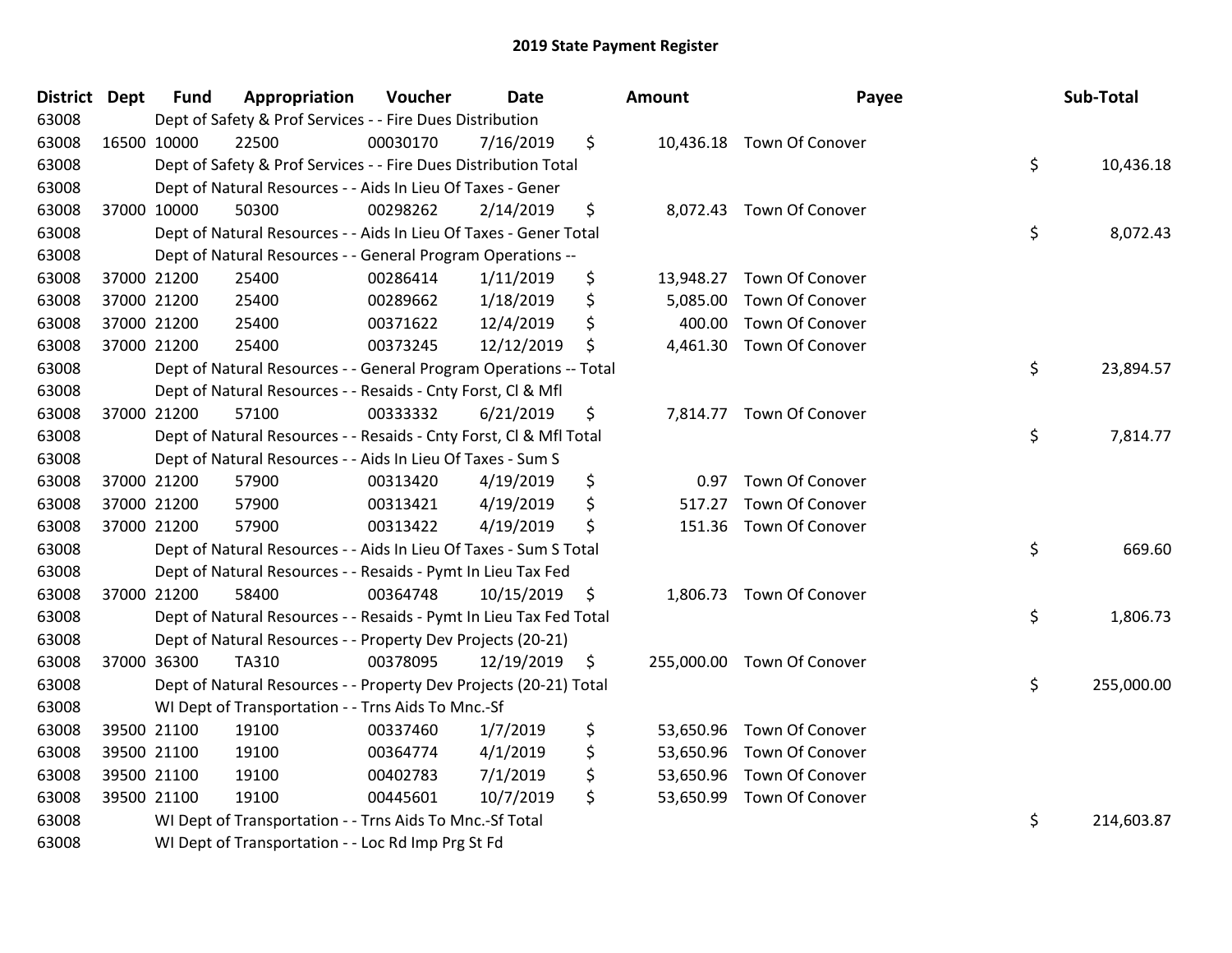| <b>District</b>    | <b>Dept</b> | <b>Fund</b> | Appropriation                                                          | Voucher  | <b>Date</b>     | <b>Amount</b>   | Payee                     | Sub-Total       |
|--------------------|-------------|-------------|------------------------------------------------------------------------|----------|-----------------|-----------------|---------------------------|-----------------|
| 63008              |             | 39500 21100 | 27800                                                                  | 00348058 | 2/4/2019        | \$<br>25,043.44 | <b>Town Of Conover</b>    |                 |
| 63008              |             |             | WI Dept of Transportation - - Loc Rd Imp Prg St Fd Total               |          |                 |                 |                           | \$<br>25,043.44 |
| 63008              |             |             | Department of Health Services - - Emergency Medical Services, Ai       |          |                 |                 |                           |                 |
| 63008              |             | 43500 10000 | 11900                                                                  | 00307879 | $11/12/2019$ \$ | 5,054.63        | <b>Town Of Conover</b>    |                 |
| 63008              |             |             | Department of Health Services - - Emergency Medical Services, Ai Total |          |                 |                 |                           | \$<br>5,054.63  |
| 63008              |             |             | Elections Commission - - 2018 Hava Election Security                   |          |                 |                 |                           |                 |
| 63008              |             | 51000 22000 | 18200                                                                  | 00002310 | 11/13/2019      | \$<br>600.00    | <b>Town Of Conover</b>    |                 |
| 63008              |             |             | Elections Commission - - 2018 Hava Election Security Total             |          |                 |                 |                           | \$<br>600.00    |
| 63008              |             |             | Shared Revenue and Tax Relief - - County And Municipal Aid             |          |                 |                 |                           |                 |
| 63008              |             | 83500 10000 | 10500                                                                  | 00049913 | 7/22/2019       | \$<br>3,171.89  | Town Of Conover           |                 |
| 63008              |             | 83500 10000 | 10500                                                                  | 00054212 | 11/18/2019      | \$              | 17,974.07 Town Of Conover |                 |
| 63008              |             |             | Shared Revenue and Tax Relief - - County And Municipal Aid Total       |          |                 |                 |                           | \$<br>21,145.96 |
| 63008              |             |             | Shared Revenue and Tax Relief - - Exempt Computer Aid                  |          |                 |                 |                           |                 |
| 63008              |             | 83500 10000 | 10900                                                                  | 00046945 | 7/22/2019       | \$              | 37.41 Town Of Conover     |                 |
| 63008              |             |             | Shared Revenue and Tax Relief - - Exempt Computer Aid Total            |          |                 |                 |                           | \$<br>37.41     |
| 63008              |             |             | Shared Revenue and Tax Relief - - Utility Aid                          |          |                 |                 |                           |                 |
| 63008              |             | 83500 10000 | 11000                                                                  | 00049913 | 7/22/2019       | \$<br>2,979.65  | <b>Town Of Conover</b>    |                 |
| 63008              |             | 83500 10000 | 11000                                                                  | 00054212 | 11/18/2019      | \$              | 16,939.02 Town Of Conover |                 |
| 63008              |             |             | Shared Revenue and Tax Relief - - Utility Aid Total                    |          |                 |                 |                           | \$<br>19,918.67 |
| 63008              |             |             | Shared Revenue and Tax Relief - - Personal Property Aid                |          |                 |                 |                           |                 |
| 63008              |             | 83500 10000 | 11100                                                                  | 00041536 | 5/6/2019        | \$              | 1,090.41 Town Of Conover  |                 |
| 63008              |             |             | Shared Revenue and Tax Relief - - Personal Property Aid Total          |          |                 |                 |                           | \$<br>1,090.41  |
| <b>63008 Total</b> |             |             |                                                                        |          |                 |                 |                           | 595,188.67      |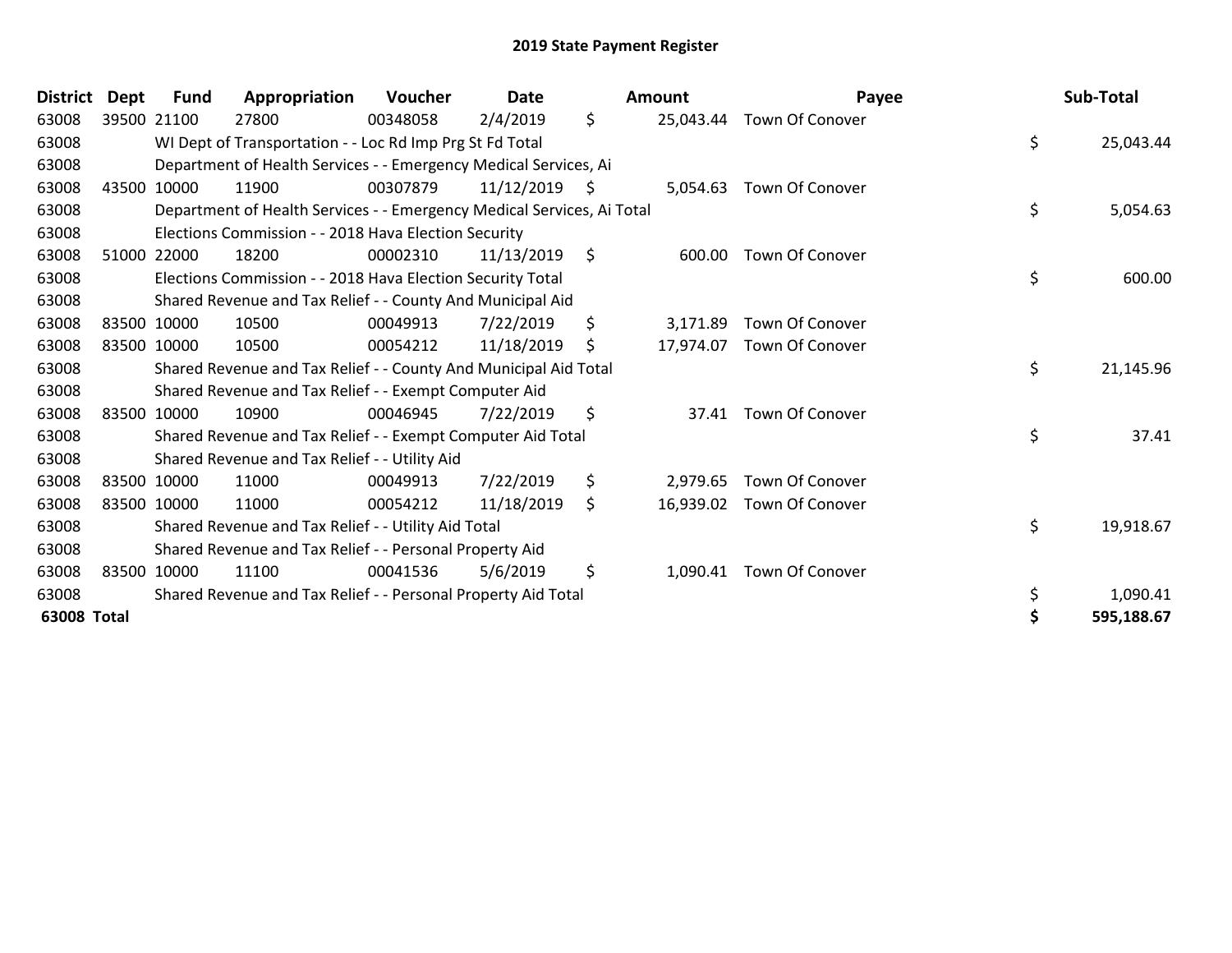| District Dept | <b>Fund</b> | Appropriation                                                          | Voucher  | <b>Date</b> |               | Amount    | Payee                             | Sub-Total        |
|---------------|-------------|------------------------------------------------------------------------|----------|-------------|---------------|-----------|-----------------------------------|------------------|
| 63010         |             | Dept of Safety & Prof Services - - Fire Dues Distribution              |          |             |               |           |                                   |                  |
| 63010         | 16500 10000 | 22500                                                                  | 00030008 | 7/15/2019   | $\frac{1}{2}$ |           | 20,160.89 Town Of Lac Du Flambeau |                  |
| 63010         |             | Dept of Safety & Prof Services - - Fire Dues Distribution Total        |          |             |               |           |                                   | \$<br>20,160.89  |
| 63010         |             | Dept of Natural Resources - - Aids In Lieu Of Taxes - Gener            |          |             |               |           |                                   |                  |
| 63010         | 37000 10000 | 50300                                                                  | 00314322 | 4/19/2019   | \$            | 4.02      | Town Of Lac Du Flambeau           |                  |
| 63010         | 37000 10000 | 50300                                                                  | 00314323 | 4/19/2019   | \$            | 82.73     | Town Of Lac Du Flambeau           |                  |
| 63010         |             | Dept of Natural Resources - - Aids In Lieu Of Taxes - Gener Total      |          |             |               |           |                                   | \$<br>86.75      |
| 63010         |             | Dept of Natural Resources - - General Program Operations --            |          |             |               |           |                                   |                  |
| 63010         | 37000 21200 | 25400                                                                  | 00331092 | 7/5/2019    | \$            | 105.00    | Town Of Lac Du Flambeau           |                  |
| 63010         | 37000 21200 | 25400                                                                  | 00331095 | 7/5/2019    | \$            | 307.50    | Town Of Lac Du Flambeau           |                  |
| 63010         | 37000 21200 | 25400                                                                  | 00331096 | 6/28/2019   | \$            | 115.00    | Town Of Lac Du Flambeau           |                  |
| 63010         | 37000 21200 | 25400                                                                  | 00331097 | 7/5/2019    | \$            | 190.00    | Town Of Lac Du Flambeau           |                  |
| 63010         | 37000 21200 | 25400                                                                  | 00338567 | 7/5/2019    | \$            | 375.00    | Town Of Lac Du Flambeau           |                  |
| 63010         | 37000 21200 | 25400                                                                  | 00366300 | 10/18/2019  | \$            | 210.00    | Town Of Lac Du Flambeau           |                  |
| 63010         |             | Dept of Natural Resources - - General Program Operations -- Total      |          |             |               |           |                                   | \$<br>1,302.50   |
| 63010         |             | Dept of Natural Resources - - Resaids - Cnty Forst, Cl & Mfl           |          |             |               |           |                                   |                  |
| 63010         | 37000 21200 | 57100                                                                  | 00333333 | 6/21/2019   | \$            | 975.05    | Town Of Lac Du Flambeau           |                  |
| 63010         |             | Dept of Natural Resources - - Resaids - Cnty Forst, Cl & Mfl Total     |          |             |               |           |                                   | \$<br>975.05     |
| 63010         |             | Dept of Natural Resources - - Aids In Lieu Of Taxes - Sum S            |          |             |               |           |                                   |                  |
| 63010         | 37000 21200 | 57900                                                                  | 00314324 | 4/19/2019   | \$            | 0.40      | Town Of Lac Du Flambeau           |                  |
| 63010         |             | Dept of Natural Resources - - Aids In Lieu Of Taxes - Sum S Total      |          |             |               |           |                                   | \$<br>0.40       |
| 63010         |             | Dept of Natural Resources - - Resaids - Pymt In Lieu Tax Fed           |          |             |               |           |                                   |                  |
| 63010         | 37000 21200 | 58400                                                                  | 00364749 | 10/15/2019  | \$            |           | 12,521.38 Town Of Lac Du Flambeau |                  |
| 63010         |             | Dept of Natural Resources - - Resaids - Pymt In Lieu Tax Fed Total     |          |             |               |           |                                   | \$<br>12,521.38  |
| 63010         |             | WI Dept of Transportation - - Trns Aids To Mnc.-Sf                     |          |             |               |           |                                   |                  |
| 63010         | 39500 21100 | 19100                                                                  | 00337461 | 1/7/2019    | \$            | 84,887.14 | Town Of Lac Du Flambeau           |                  |
| 63010         | 39500 21100 | 19100                                                                  | 00364775 | 4/1/2019    | \$            |           | 84,887.14 Town Of Lac Du Flambeau |                  |
| 63010         | 39500 21100 | 19100                                                                  | 00402784 | 7/1/2019    | \$            |           | 84,887.14 Town Of Lac Du Flambeau |                  |
| 63010         | 39500 21100 | 19100                                                                  | 00445602 | 10/7/2019   | \$            |           | 84,887.15 Town Of Lac Du Flambeau |                  |
| 63010         |             | WI Dept of Transportation - - Trns Aids To Mnc.-Sf Total               |          |             |               |           |                                   | \$<br>339,548.57 |
| 63010         |             | Department of Health Services - - Emergency Medical Services, Ai       |          |             |               |           |                                   |                  |
| 63010         | 43500 10000 | 11900                                                                  | 00307929 | 9/4/2019    | Ś             | 5,323.84  | Town Of Lac Du Flambeau           |                  |
| 63010         |             | Department of Health Services - - Emergency Medical Services, Ai Total |          |             |               |           |                                   | \$<br>5,323.84   |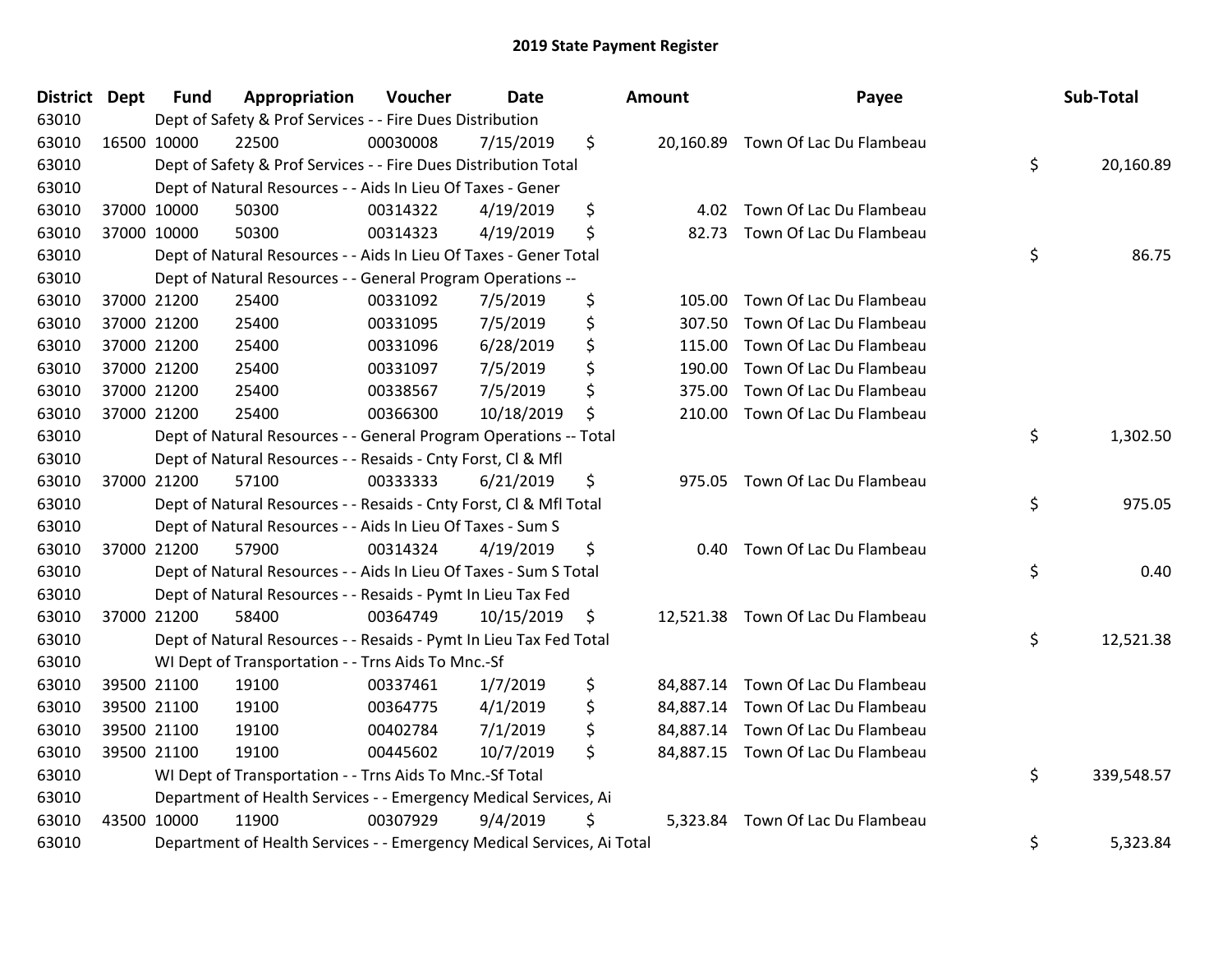| <b>District</b> | <b>Dept</b> | Fund | Appropriation                                                                   | <b>Voucher</b> | Date       |    | Amount    | Payee                   | Sub-Total  |
|-----------------|-------------|------|---------------------------------------------------------------------------------|----------------|------------|----|-----------|-------------------------|------------|
| 63010           |             |      | Department of Health Services - - Prepaid Medical Transport Reimbursement       |                |            |    |           |                         |            |
| 63010           | 43500 10000 |      | 16300                                                                           | AMBULANCE      | 11/18/2019 | S. | 17,009.53 | Town Of Lac Du Flambeau |            |
| 63010           |             |      | Department of Health Services - - Prepaid Medical Transport Reimbursement Total |                |            |    |           |                         | 17,009.53  |
| 63010           |             |      | Shared Revenue and Tax Relief - - County And Municipal Aid                      |                |            |    |           |                         |            |
| 63010           | 83500 10000 |      | 10500                                                                           | 00049914       | 7/22/2019  | S  | 6.483.49  | Town Of Lac Du Flambeau |            |
| 63010           | 83500 10000 |      | 10500                                                                           | 00054213       | 11/18/2019 | S  | 19,730.24 | Town Of Lac Du Flambeau |            |
| 63010           |             |      | Shared Revenue and Tax Relief - - County And Municipal Aid Total                |                |            |    |           |                         | 26,213.73  |
| 63010           |             |      | Shared Revenue and Tax Relief - - Exempt Computer Aid                           |                |            |    |           |                         |            |
| 63010           | 83500 10000 |      | 10900                                                                           | 00046946       | 7/22/2019  | Š. | 31.18     | Town Of Lac Du Flambeau |            |
| 63010           |             |      | Shared Revenue and Tax Relief - - Exempt Computer Aid Total                     |                |            |    |           |                         | 31.18      |
| 63010 Total     |             |      |                                                                                 |                |            |    |           |                         | 423,173.82 |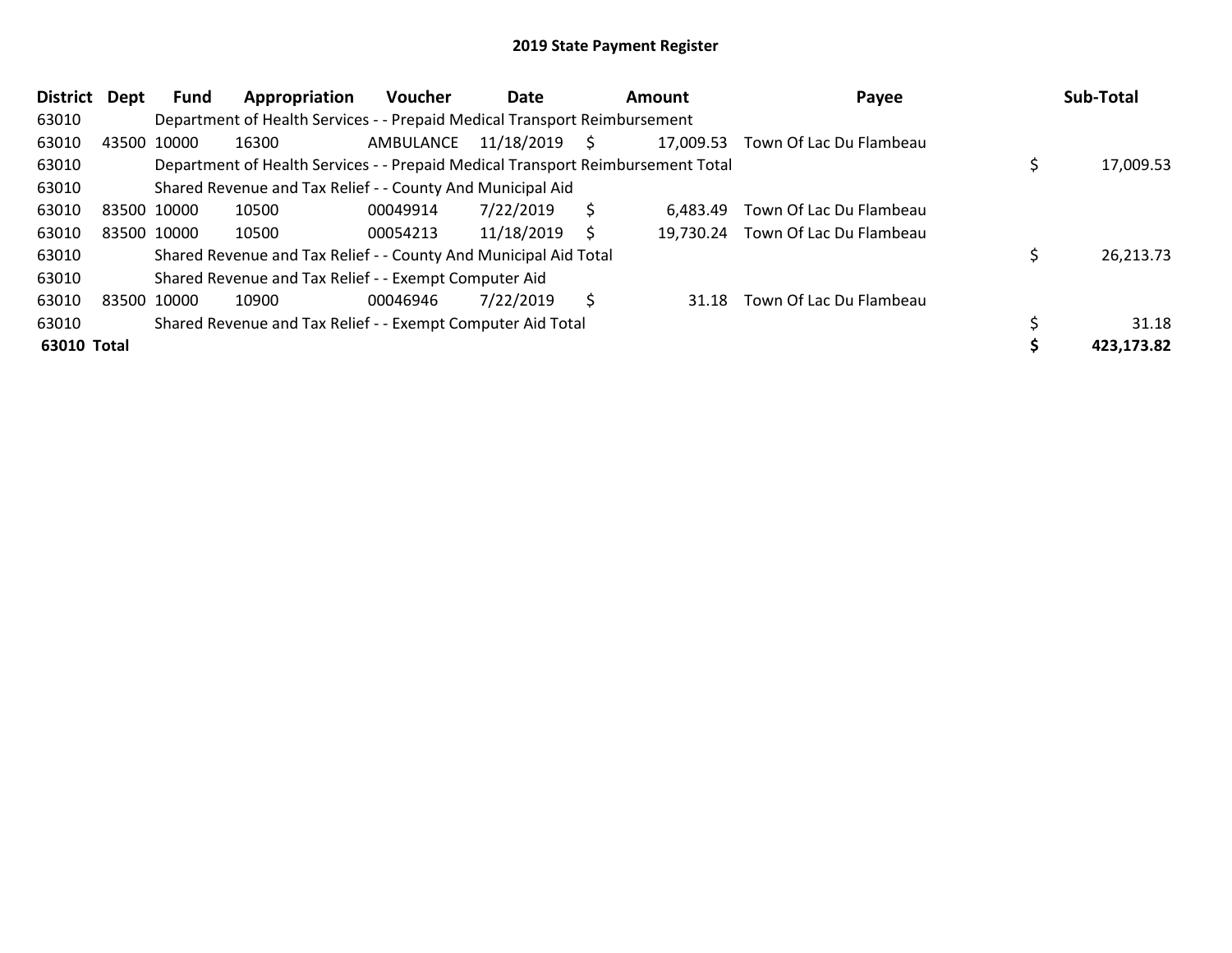| District Dept | <b>Fund</b> | Appropriation                                                             | Voucher   | <b>Date</b> | <b>Amount</b>   | Payee                          | Sub-Total        |
|---------------|-------------|---------------------------------------------------------------------------|-----------|-------------|-----------------|--------------------------------|------------------|
| 63012         |             | Dept of Safety & Prof Services - - Fire Dues Distribution                 |           |             |                 |                                |                  |
| 63012         | 16500 10000 | 22500                                                                     | 00030157  | 7/16/2019   | \$              | 10,906.47 Town Of Land O Lakes |                  |
| 63012         |             | Dept of Safety & Prof Services - - Fire Dues Distribution Total           |           |             |                 |                                | \$<br>10,906.47  |
| 63012         |             | Dept of Natural Resources - - Aids In Lieu Of Taxes - Gener               |           |             |                 |                                |                  |
| 63012         | 37000 10000 | 50300                                                                     | 00298356  | 2/14/2019   | \$<br>19,949.64 | Town Of Land O Lakes           |                  |
| 63012         | 37000 10000 | 50300                                                                     | 00314385  | 4/19/2019   | \$<br>29.00     | Town Of Land O Lakes           |                  |
| 63012         | 37000 10000 | 50300                                                                     | 00314387  | 4/19/2019   | \$<br>64.04     | Town Of Land O Lakes           |                  |
| 63012         |             | Dept of Natural Resources - - Aids In Lieu Of Taxes - Gener Total         |           |             |                 |                                | \$<br>20,042.68  |
| 63012         |             | Dept of Natural Resources - - General Program Operations --               |           |             |                 |                                |                  |
| 63012         | 37000 21200 | 25400                                                                     | 00346262  | 8/1/2019    | \$<br>105.00    | Town Of Land O Lakes           |                  |
| 63012         | 37000 21200 | 25400                                                                     | 00373230  | 12/11/2019  | \$<br>852.13    | Town Of Land O Lakes           |                  |
| 63012         |             | Dept of Natural Resources - - General Program Operations -- Total         |           |             |                 |                                | \$<br>957.13     |
| 63012         |             | Dept of Natural Resources - - Resaids - Cnty Forst, Cl & Mfl              |           |             |                 |                                |                  |
| 63012         | 37000 21200 | 57100                                                                     | 00333334  | 6/21/2019   | \$<br>1,988.61  | Town Of Land O Lakes           |                  |
| 63012         |             | Dept of Natural Resources - - Resaids - Cnty Forst, Cl & Mfl Total        |           |             |                 |                                | \$<br>1,988.61   |
| 63012         |             | Dept of Natural Resources - - Aids In Lieu Of Taxes - Sum S               |           |             |                 |                                |                  |
| 63012         | 37000 21200 | 57900                                                                     | 00314384  | 4/19/2019   | \$<br>423.59    | Town Of Land O Lakes           |                  |
| 63012         | 37000 21200 | 57900                                                                     | 00314386  | 4/19/2019   | \$              | 9,297.24 Town Of Land O Lakes  |                  |
| 63012         |             | Dept of Natural Resources - - Aids In Lieu Of Taxes - Sum S Total         |           |             |                 |                                | \$<br>9,720.83   |
| 63012         |             | Dept of Natural Resources - - Ea - Invasive Aqu & Lake Mon                |           |             |                 |                                |                  |
| 63012         | 37000 21200 | 67800                                                                     | 00303045  | 3/19/2019   | \$              | 13,837.99 Town Of Land O Lakes |                  |
| 63012         |             | Dept of Natural Resources - - Ea - Invasive Aqu & Lake Mon Total          |           |             |                 |                                | \$<br>13,837.99  |
| 63012         |             | WI Dept of Transportation - - Trns Aids To Mnc.-Sf                        |           |             |                 |                                |                  |
| 63012         | 39500 21100 | 19100                                                                     | 00337462  | 1/7/2019    | \$<br>50,413.87 | Town Of Land O Lakes           |                  |
| 63012         | 39500 21100 | 19100                                                                     | 00364776  | 4/1/2019    | \$<br>50,413.87 | Town Of Land O Lakes           |                  |
| 63012         | 39500 21100 | 19100                                                                     | 00402785  | 7/1/2019    | \$<br>50,413.87 | Town Of Land O Lakes           |                  |
| 63012         | 39500 21100 | 19100                                                                     | 00445603  | 10/7/2019   | \$              | 50,413.88 Town Of Land O Lakes |                  |
| 63012         |             | WI Dept of Transportation - - Trns Aids To Mnc.-Sf Total                  |           |             |                 |                                | \$<br>201,655.49 |
| 63012         |             | Department of Health Services - - Emergency Medical Services, Ai          |           |             |                 |                                |                  |
| 63012         | 43500 10000 | 11900                                                                     | 00307933  | 9/4/2019    | \$              | 5,020.92 Town Of Land O Lakes  |                  |
| 63012         |             | Department of Health Services - - Emergency Medical Services, Ai Total    |           |             |                 |                                | \$<br>5,020.92   |
| 63012         |             | Department of Health Services - - Prepaid Medical Transport Reimbursement |           |             |                 |                                |                  |
| 63012         | 43500 10000 | 16300                                                                     | AMBULANCE | 11/18/2019  | \$<br>2,000.00  | Town Of Land O Lakes           |                  |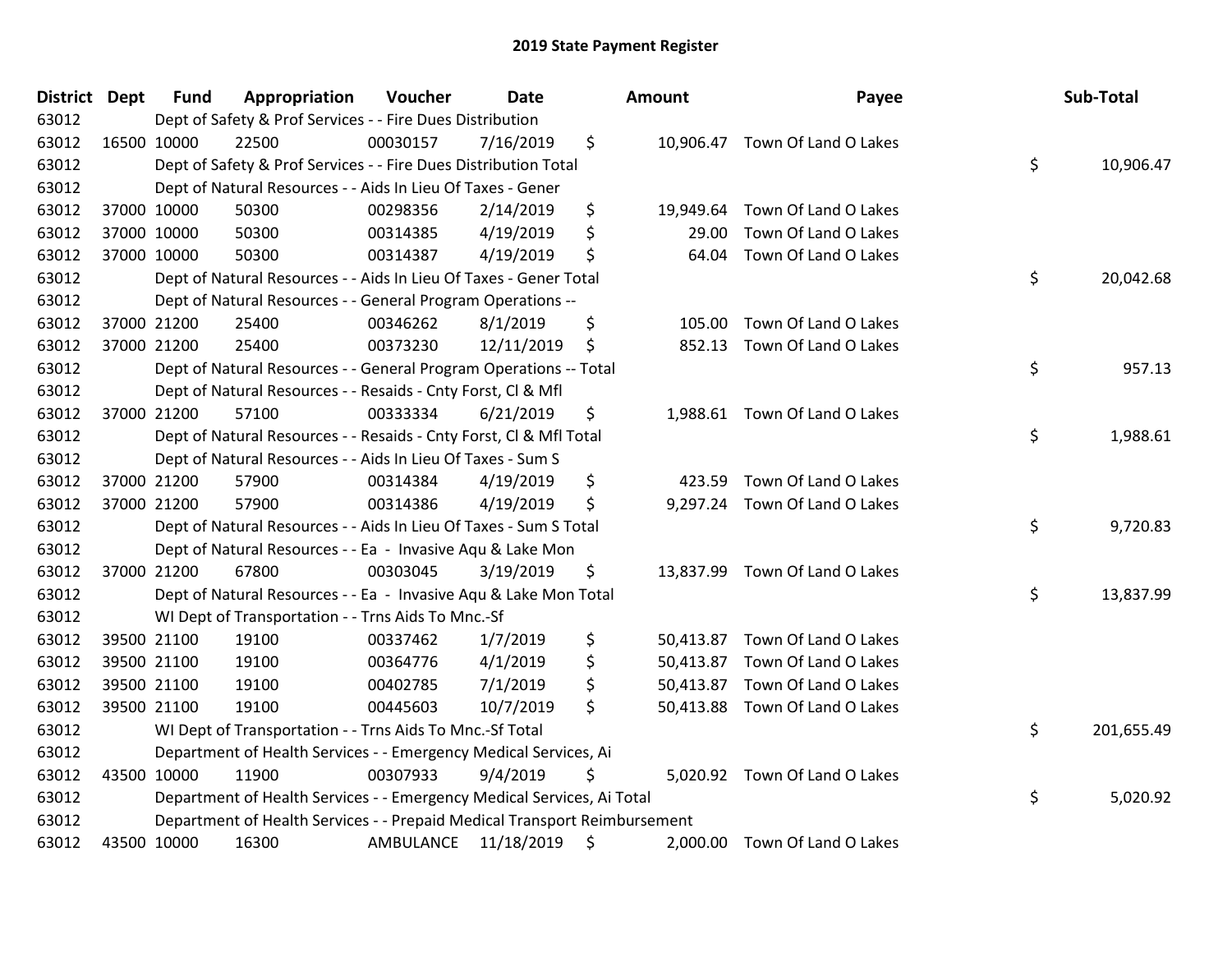| <b>District</b> | Dept | Fund        | Appropriation                                                                   | Voucher  | Date       |     | <b>Amount</b> | Payee                | Sub-Total       |
|-----------------|------|-------------|---------------------------------------------------------------------------------|----------|------------|-----|---------------|----------------------|-----------------|
| 63012           |      |             | Department of Health Services - - Prepaid Medical Transport Reimbursement Total |          |            |     |               |                      | \$<br>2,000.00  |
| 63012           |      |             | Elections Commission - - 2018 Hava Election Security                            |          |            |     |               |                      |                 |
| 63012           |      | 51000 22000 | 18200                                                                           | 00002707 | 11/19/2019 | \$  | 800.00        | Town Of Land O Lakes |                 |
| 63012           |      |             | Elections Commission - - 2018 Hava Election Security Total                      |          |            |     |               |                      | \$<br>800.00    |
| 63012           |      |             | Shared Revenue and Tax Relief - - County And Municipal Aid                      |          |            |     |               |                      |                 |
| 63012           |      | 83500 10000 | 10500                                                                           | 00049915 | 7/22/2019  | \$. | 3,089.29      | Town Of Land O Lakes |                 |
| 63012           |      | 83500 10000 | 10500                                                                           | 00054214 | 11/18/2019 | S   | 15,505.95     | Town Of Land O Lakes |                 |
| 63012           |      |             | Shared Revenue and Tax Relief - - County And Municipal Aid Total                |          |            |     |               |                      | \$<br>18,595.24 |
| 63012           |      |             | Shared Revenue and Tax Relief - - Exempt Computer Aid                           |          |            |     |               |                      |                 |
| 63012           |      | 83500 10000 | 10900                                                                           | 00046947 | 7/22/2019  | \$  | 297.22        | Town Of Land O Lakes |                 |
| 63012           |      |             | Shared Revenue and Tax Relief - - Exempt Computer Aid Total                     |          |            |     |               |                      | \$<br>297.22    |
| 63012           |      |             | Shared Revenue and Tax Relief - - Utility Aid                                   |          |            |     |               |                      |                 |
| 63012           |      | 83500 10000 | 11000                                                                           | 00049915 | 7/22/2019  | \$  | 11.69         | Town Of Land O Lakes |                 |
| 63012           |      | 83500 10000 | 11000                                                                           | 00054214 | 11/18/2019 | \$  | 7,170.25      | Town Of Land O Lakes |                 |
| 63012           |      |             | Shared Revenue and Tax Relief - - Utility Aid Total                             |          |            |     |               |                      | \$<br>7,181.94  |
| 63012           |      |             | Shared Revenue and Tax Relief - - Personal Property Aid                         |          |            |     |               |                      |                 |
| 63012           |      | 83500 10000 | 11100                                                                           | 00041537 | 5/6/2019   | \$  | 1,054.25      | Town Of Land O Lakes |                 |
| 63012           |      |             | Shared Revenue and Tax Relief - - Personal Property Aid Total                   |          |            |     |               |                      | \$<br>1,054.25  |
| 63012 Total     |      |             |                                                                                 |          |            |     |               |                      | 294,058.77      |
|                 |      |             |                                                                                 |          |            |     |               |                      |                 |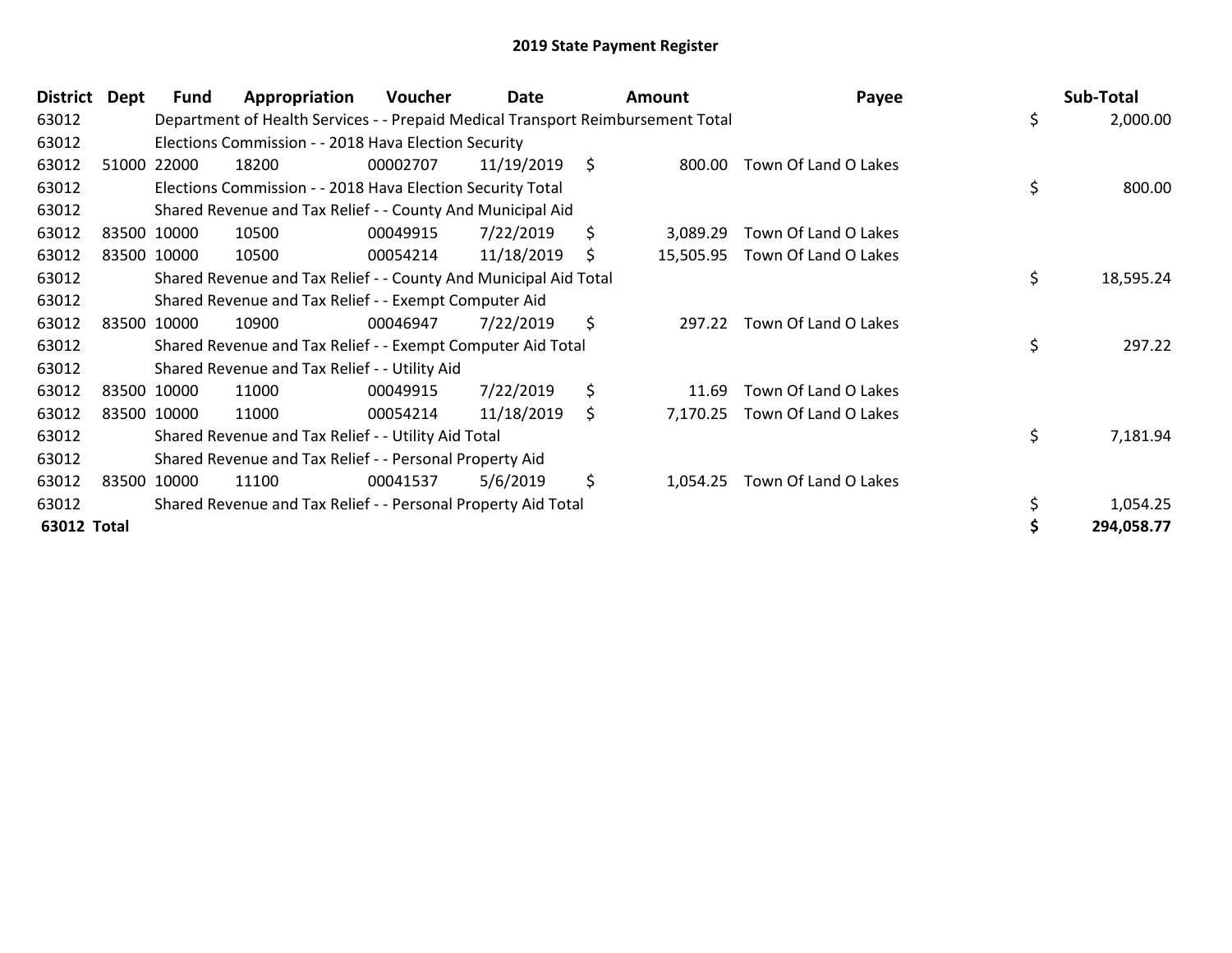| District Dept | <b>Fund</b> | Appropriation                                                      | Voucher  | <b>Date</b> | Amount       | Payee                     | Sub-Total        |
|---------------|-------------|--------------------------------------------------------------------|----------|-------------|--------------|---------------------------|------------------|
| 63014         |             | Dept of Safety & Prof Services - - Fire Dues Distribution          |          |             |              |                           |                  |
| 63014         | 16500 10000 | 22500                                                              | 00030048 | 7/15/2019   | \$           | 16,916.84 Town Of Lincoln |                  |
| 63014         |             | Dept of Safety & Prof Services - - Fire Dues Distribution Total    |          |             |              |                           | \$<br>16,916.84  |
| 63014         |             | Dept of Natural Resources - - Resaids - Cnty Forst, CI & Mfl       |          |             |              |                           |                  |
| 63014         | 37000 21200 | 57100                                                              | 00333335 | 6/21/2019   | \$<br>459.25 | Town Of Lincoln           |                  |
| 63014         |             | Dept of Natural Resources - - Resaids - Cnty Forst, CI & Mfl Total |          |             |              |                           | \$<br>459.25     |
| 63014         |             | Dept of Natural Resources - - Aids In Lieu Of Taxes - Sum S        |          |             |              |                           |                  |
| 63014         | 37000 21200 | 57900                                                              | 00313389 | 4/19/2019   | \$<br>23.23  | Town Of Lincoln           |                  |
| 63014         |             | Dept of Natural Resources - - Aids In Lieu Of Taxes - Sum S Total  |          |             |              |                           | \$<br>23.23      |
| 63014         |             | WI Dept of Transportation - - Trns Aids To Mnc.-Sf                 |          |             |              |                           |                  |
| 63014         | 39500 21100 | 19100                                                              | 00337463 | 1/7/2019    | \$           | 38,134.41 Town Of Lincoln |                  |
| 63014         | 39500 21100 | 19100                                                              | 00364777 | 4/1/2019    | \$           | 38,134.41 Town Of Lincoln |                  |
| 63014         | 39500 21100 | 19100                                                              | 00402786 | 7/1/2019    | \$           | 38,134.41 Town Of Lincoln |                  |
| 63014         | 39500 21100 | 19100                                                              | 00445604 | 10/7/2019   | \$           | 38,134.42 Town Of Lincoln |                  |
| 63014         |             | WI Dept of Transportation - - Trns Aids To Mnc.-Sf Total           |          |             |              |                           | \$<br>152,537.65 |
| 63014         |             | WI Dept of Transportation - - Loc Rd Imp Prg St Fd                 |          |             |              |                           |                  |
| 63014         | 39500 21100 | 27800                                                              | 00464631 | 11/22/2019  | \$           | 25,043.44 Town Of Lincoln |                  |
| 63014         |             | WI Dept of Transportation - - Loc Rd Imp Prg St Fd Total           |          |             |              |                           | \$<br>25,043.44  |
| 63014         |             | Shared Revenue and Tax Relief - - County And Municipal Aid         |          |             |              |                           |                  |
| 63014         | 83500 10000 | 10500                                                              | 00049916 | 7/22/2019   | \$           | 4,697.41 Town Of Lincoln  |                  |
| 63014         | 83500 10000 | 10500                                                              | 00054215 | 11/18/2019  | \$           | 26,618.65 Town Of Lincoln |                  |
| 63014         |             | Shared Revenue and Tax Relief - - County And Municipal Aid Total   |          |             |              |                           | \$<br>31,316.06  |
| 63014         |             | Shared Revenue and Tax Relief - - Exempt Computer Aid              |          |             |              |                           |                  |
| 63014         | 83500 10000 | 10900                                                              | 00046948 | 7/22/2019   | \$<br>147.58 | Town Of Lincoln           |                  |
| 63014         |             | Shared Revenue and Tax Relief - - Exempt Computer Aid Total        |          |             |              |                           | \$<br>147.58     |
| 63014         |             | Shared Revenue and Tax Relief - - Utility Aid                      |          |             |              |                           |                  |
| 63014         | 83500 10000 | 11000                                                              | 00049916 | 7/22/2019   | \$<br>989.72 | Town Of Lincoln           |                  |
| 63014         | 83500 10000 | 11000                                                              | 00054215 | 11/18/2019  | \$           | 5,595.82 Town Of Lincoln  |                  |
| 63014         |             | Shared Revenue and Tax Relief - - Utility Aid Total                |          |             |              |                           | \$<br>6,585.54   |
| 63014         |             | Shared Revenue and Tax Relief - - Personal Property Aid            |          |             |              |                           |                  |
| 63014         | 83500 10000 | 11100                                                              | 00041538 | 5/6/2019    | \$           | 2,584.71 Town Of Lincoln  |                  |
| 63014         |             | Shared Revenue and Tax Relief - - Personal Property Aid Total      |          |             |              |                           | \$<br>2,584.71   |
| 63014         |             | Shared Revenue and Tax Relief - - Payments For Municipal Svcs      |          |             |              |                           |                  |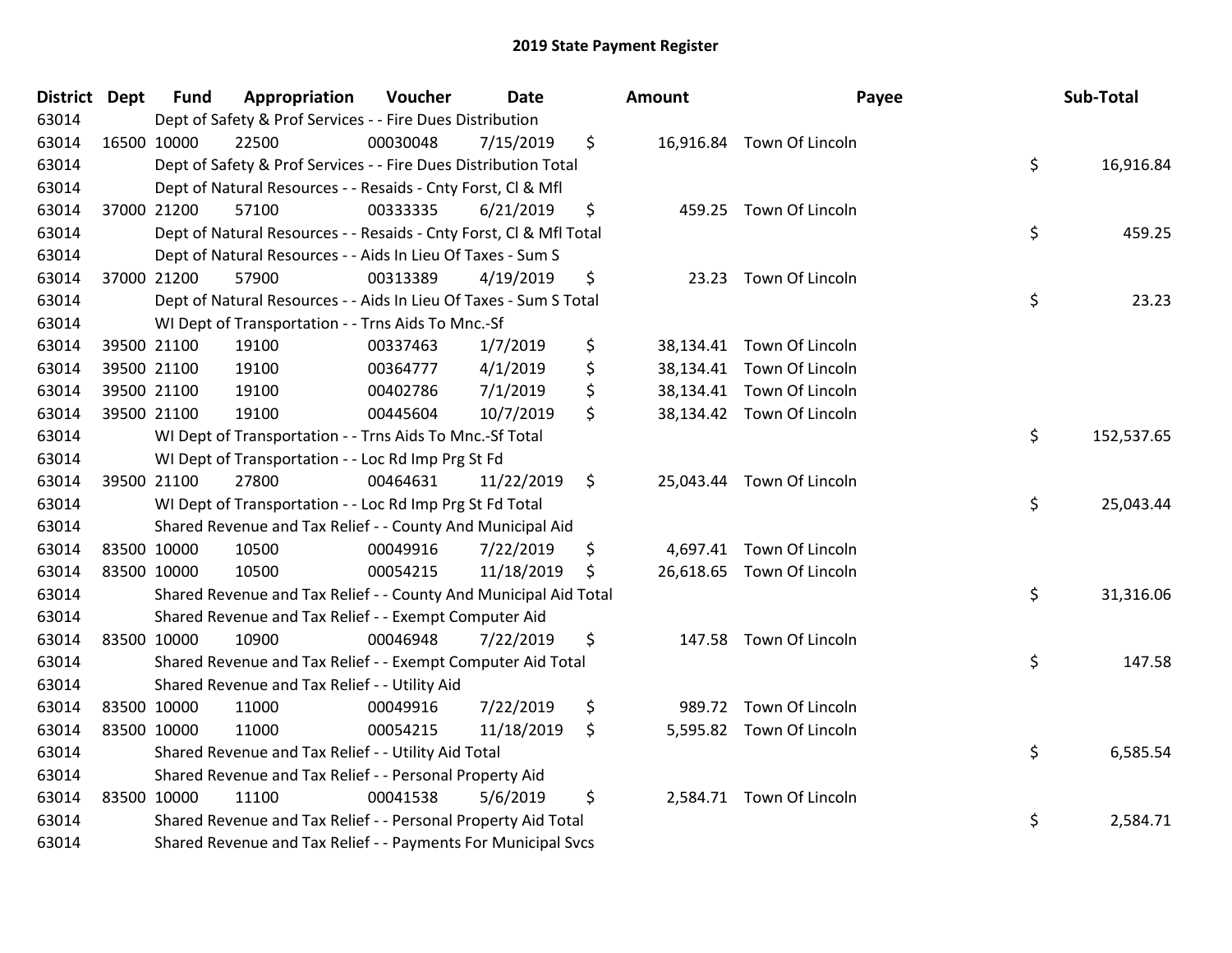| District Dept |                                                                     | Fund        | <b>Appropriation</b> | <b>Voucher</b> | Date         |  | Amount | Payee                  |  | Sub-Total  |
|---------------|---------------------------------------------------------------------|-------------|----------------------|----------------|--------------|--|--------|------------------------|--|------------|
| 63014         |                                                                     | 83500 10000 | 50100                | 00037716       | 1/31/2019 \$ |  |        | 109.55 Town Of Lincoln |  |            |
| 63014         | Shared Revenue and Tax Relief - - Payments For Municipal Svcs Total |             |                      |                |              |  |        |                        |  | 109.55     |
| 63014 Total   |                                                                     |             |                      |                |              |  |        |                        |  | 235,723.85 |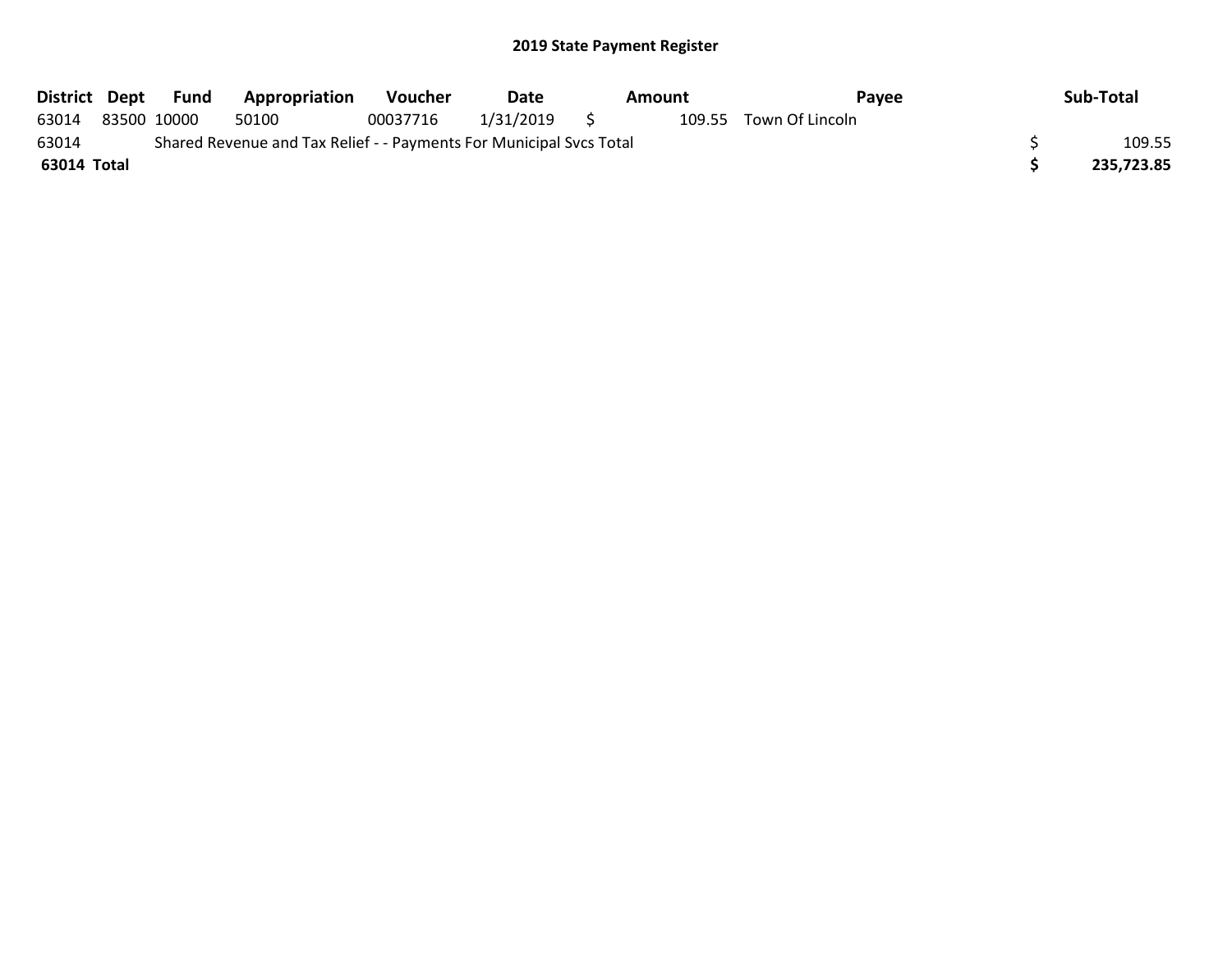| <b>District Dept</b> | <b>Fund</b> | Appropriation                                                                   | Voucher              | <b>Date</b> | <b>Amount</b>   | Payee                               | Sub-Total        |
|----------------------|-------------|---------------------------------------------------------------------------------|----------------------|-------------|-----------------|-------------------------------------|------------------|
| 63016                |             | Dept of Safety & Prof Services - - Fire Dues Distribution                       |                      |             |                 |                                     |                  |
| 63016                | 16500 10000 | 22500                                                                           | 00030075             | 7/15/2019   | \$              | 15,106.06 Town Of Manitowish Waters |                  |
| 63016                |             | Dept of Safety & Prof Services - - Fire Dues Distribution Total                 |                      |             |                 |                                     | \$<br>15,106.06  |
| 63016                |             | Dept of Natural Resources - - Aids In Lieu Of Taxes - Gener                     |                      |             |                 |                                     |                  |
| 63016                | 37000 10000 | 50300                                                                           | 00298291             | 2/14/2019   | \$<br>9,853.12  | Town Of Manitowish Waters           |                  |
| 63016                | 37000 10000 | 50300                                                                           | 00298292             | 2/14/2019   | \$<br>74.05     | Town Of Manitowish Waters           |                  |
| 63016                | 37000 10000 | 50300                                                                           | 00313784             | 4/19/2019   | \$<br>45.85     | Town Of Manitowish Waters           |                  |
| 63016                |             | Dept of Natural Resources - - Aids In Lieu Of Taxes - Gener Total               |                      |             |                 |                                     | \$<br>9,973.02   |
| 63016                |             | Dept of Natural Resources - - Gen Program Ops-Fed Funds                         |                      |             |                 |                                     |                  |
| 63016                | 37000 21200 | 18100                                                                           | 00353336             | 8/28/2019   | \$<br>40.00     | Town Of Manitowish Waters           |                  |
| 63016                |             | Dept of Natural Resources - - Gen Program Ops-Fed Funds Total                   |                      |             |                 |                                     | \$<br>40.00      |
| 63016                |             | Dept of Natural Resources - - Resaids - Cnty Forst, Cl & Mfl                    |                      |             |                 |                                     |                  |
| 63016                | 37000 21200 | 57100                                                                           | 00333336             | 6/21/2019   | \$<br>114.64    | Town Of Manitowish Waters           |                  |
| 63016                |             | Dept of Natural Resources - - Resaids - Cnty Forst, CI & Mfl Total              |                      |             |                 |                                     | \$<br>114.64     |
| 63016                |             | Dept of Natural Resources - - Aids In Lieu Of Taxes - Sum S                     |                      |             |                 |                                     |                  |
| 63016                | 37000 21200 | 57900                                                                           | 00313782             | 4/19/2019   | \$<br>5.078.70  | Town Of Manitowish Waters           |                  |
| 63016                | 37000 21200 | 57900                                                                           | 00313783             | 4/19/2019   | \$<br>3,613.33  | Town Of Manitowish Waters           |                  |
| 63016                |             | Dept of Natural Resources - - Aids In Lieu Of Taxes - Sum S Total               |                      |             |                 |                                     | \$<br>8,692.03   |
| 63016                |             | Dept of Natural Resources - - Ea - Lake Protection                              |                      |             |                 |                                     |                  |
| 63016                | 37000 21200 | 66300                                                                           | 00369264             | 10/31/2019  | \$<br>6,250.00  | Town Of Manitowish Waters           |                  |
| 63016                |             | Dept of Natural Resources - - Ea - Lake Protection Total                        |                      |             |                 |                                     | \$<br>6,250.00   |
| 63016                |             | WI Dept of Transportation - - Trns Aids To Mnc.-Sf                              |                      |             |                 |                                     |                  |
| 63016                | 39500 21100 | 19100                                                                           | 00337464             | 1/7/2019    | \$              | 33,284.74 Town Of Manitowish Waters |                  |
| 63016                | 39500 21100 | 19100                                                                           | 00364778             | 4/1/2019    | \$<br>33,284.74 | Town Of Manitowish Waters           |                  |
| 63016                | 39500 21100 | 19100                                                                           | 00402787             | 7/1/2019    | \$<br>33,284.74 | Town Of Manitowish Waters           |                  |
| 63016                | 39500 21100 | 19100                                                                           | 00448594             | 10/15/2019  | \$              | 33,284.75 Town Of Manitowish Waters |                  |
| 63016                |             | WI Dept of Transportation - - Trns Aids To Mnc.-Sf Total                        |                      |             |                 |                                     | \$<br>133,138.97 |
| 63016                |             | Department of Health Services - - Prepaid Medical Transport Reimbursement       |                      |             |                 |                                     |                  |
| 63016                | 43500 10000 | 16300                                                                           | AMBULANCE 11/18/2019 |             | \$<br>2,000.00  | Town Of Manitowish Waters           |                  |
| 63016                |             | Department of Health Services - - Prepaid Medical Transport Reimbursement Total |                      |             |                 |                                     | \$<br>2,000.00   |
| 63016                |             | Shared Revenue and Tax Relief - - County And Municipal Aid                      |                      |             |                 |                                     |                  |
| 63016                | 83500 10000 | 10500                                                                           | 00049917             | 7/22/2019   | \$<br>1,470.62  | Town Of Manitowish Waters           |                  |
| 63016                | 83500 10000 | 10500                                                                           | 00054216             | 11/18/2019  | \$              | 6,333.48 Town Of Manitowish Waters  |                  |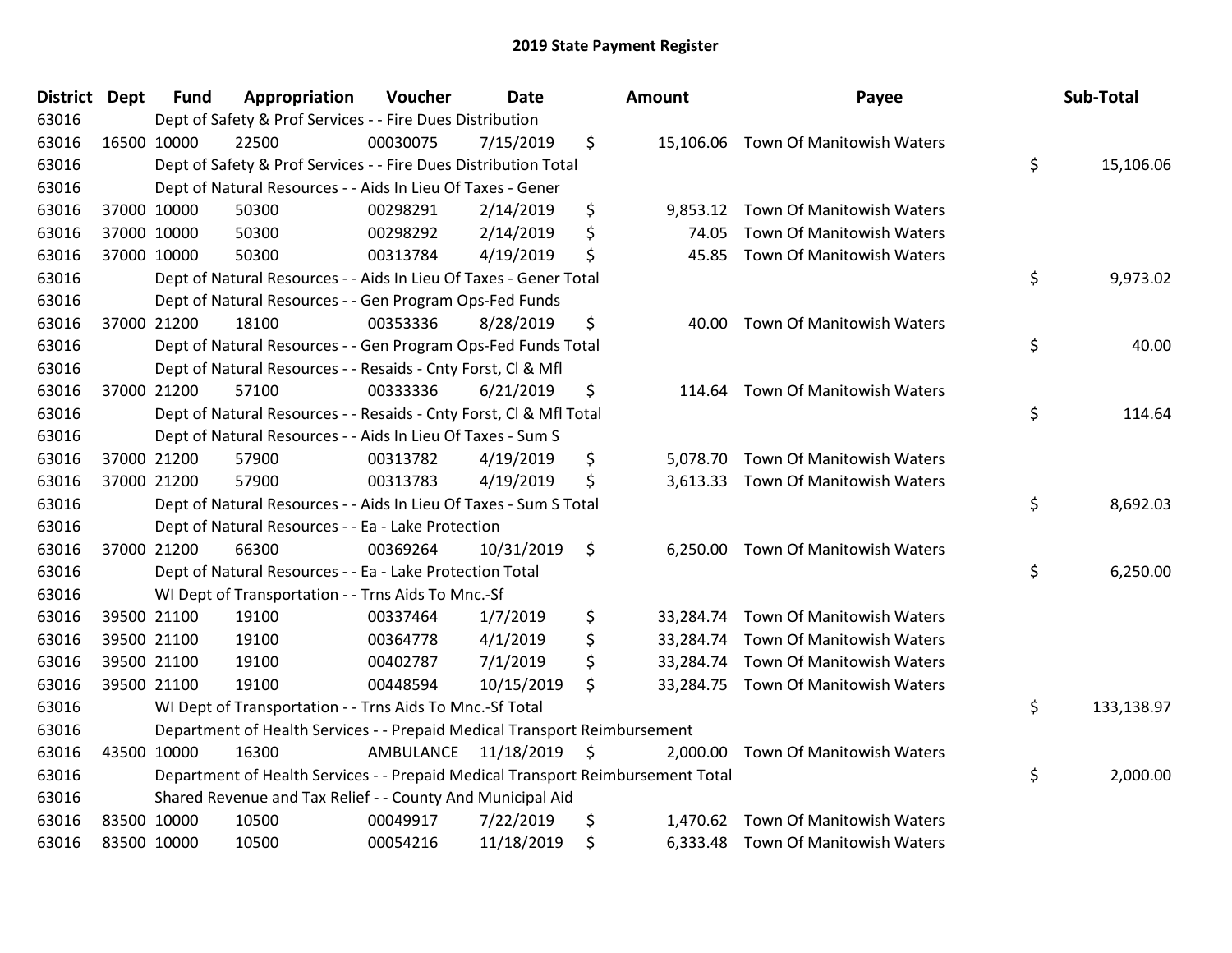| <b>District</b> | Dept | Fund        | Appropriation                                                       | <b>Voucher</b> | Date       |    | Amount | Payee                            |     | Sub-Total  |
|-----------------|------|-------------|---------------------------------------------------------------------|----------------|------------|----|--------|----------------------------------|-----|------------|
| 63016           |      |             | Shared Revenue and Tax Relief - - County And Municipal Aid Total    |                |            |    |        |                                  | \$. | 7,804.10   |
| 63016           |      |             | Shared Revenue and Tax Relief - - Exempt Computer Aid               |                |            |    |        |                                  |     |            |
| 63016           |      | 83500 10000 | 10900                                                               | 00046949       | 7/22/2019  | S  | 51.97  | <b>Town Of Manitowish Waters</b> |     |            |
| 63016           |      |             | Shared Revenue and Tax Relief - - Exempt Computer Aid Total         |                |            |    |        |                                  |     | 51.97      |
| 63016           |      |             | Shared Revenue and Tax Relief - - Utility Aid                       |                |            |    |        |                                  |     |            |
| 63016           |      | 83500 10000 | 11000                                                               | 00049917       | 7/22/2019  | \$ | 163.90 | <b>Town Of Manitowish Waters</b> |     |            |
| 63016           |      | 83500 10000 | 11000                                                               | 00054216       | 11/18/2019 |    | 928.78 | Town Of Manitowish Waters        |     |            |
| 63016           |      |             | Shared Revenue and Tax Relief - - Utility Aid Total                 |                |            |    |        |                                  |     | 1,092.68   |
| 63016           |      |             | Shared Revenue and Tax Relief - - Payments For Municipal Svcs       |                |            |    |        |                                  |     |            |
| 63016           |      | 83500 10000 | 50100                                                               | 00037763       | 1/31/2019  | S  | 105.60 | <b>Town Of Manitowish Waters</b> |     |            |
| 63016           |      |             | Shared Revenue and Tax Relief - - Payments For Municipal Svcs Total |                |            |    |        |                                  |     | 105.60     |
| 63016 Total     |      |             |                                                                     |                |            |    |        |                                  |     | 184,369.07 |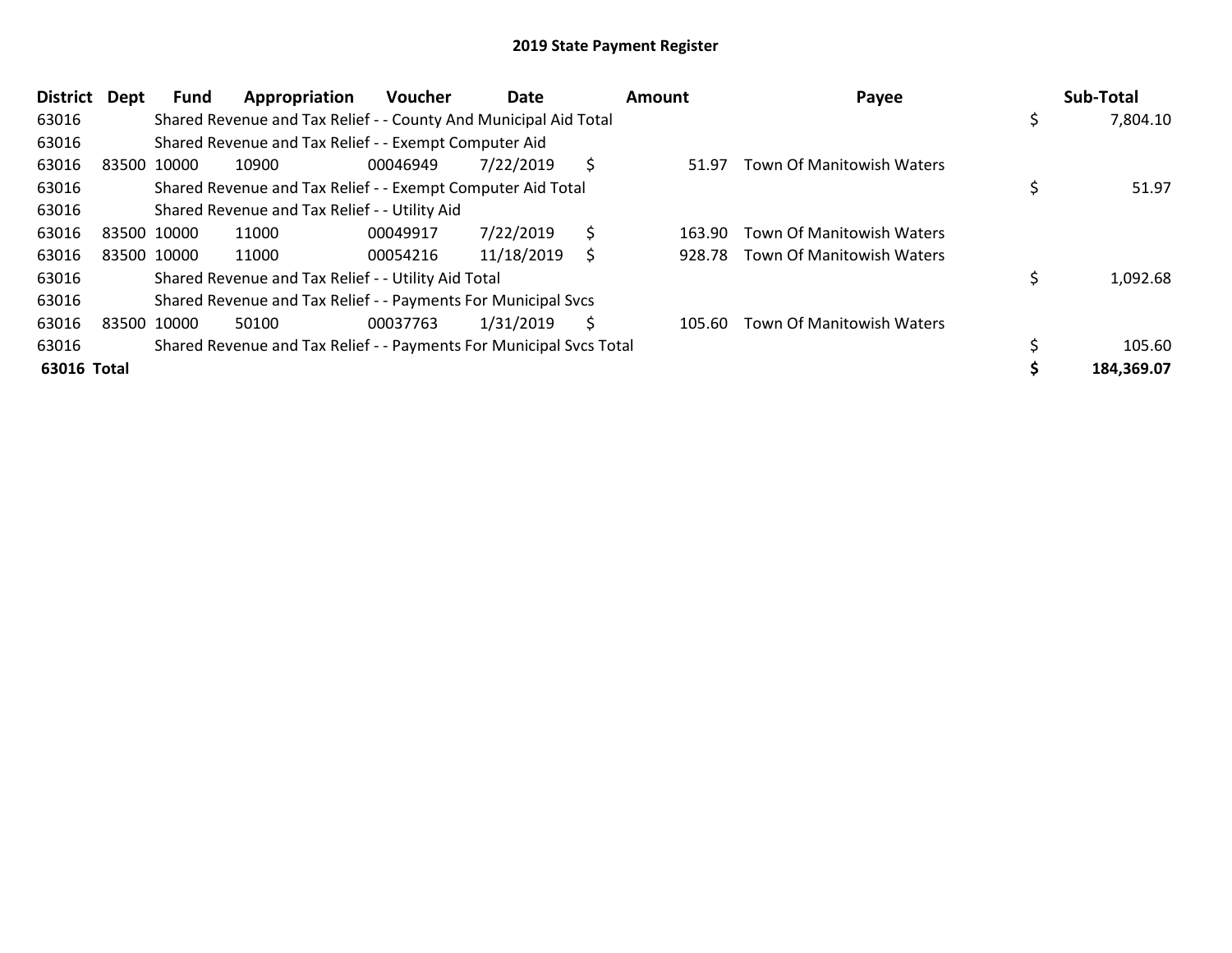| District Dept |             | <b>Fund</b> | Appropriation                                                                   | Voucher              | <b>Date</b> |                    | <b>Amount</b> | Payee                    | Sub-Total        |
|---------------|-------------|-------------|---------------------------------------------------------------------------------|----------------------|-------------|--------------------|---------------|--------------------------|------------------|
| 63018         |             |             | Dept of Safety & Prof Services - - Fire Dues Distribution                       |                      |             |                    |               |                          |                  |
| 63018         | 16500 10000 |             | 22500                                                                           | 00030186             | 7/16/2019   | \$                 |               | 10,112.59 Town Of Phelps |                  |
| 63018         |             |             | Dept of Safety & Prof Services - - Fire Dues Distribution Total                 |                      |             |                    |               |                          | \$<br>10,112.59  |
| 63018         |             |             | Dept of Natural Resources - - Aids In Lieu Of Taxes - Gener                     |                      |             |                    |               |                          |                  |
| 63018         |             | 37000 10000 | 50300                                                                           | 00314486             | 4/19/2019   | \$                 | 62.19         | Town Of Phelps           |                  |
| 63018         |             |             | Dept of Natural Resources - - Aids In Lieu Of Taxes - Gener Total               |                      |             |                    |               |                          | \$<br>62.19      |
| 63018         |             |             | Dept of Natural Resources - - Resaids - Cnty Forst, CI & Mfl                    |                      |             |                    |               |                          |                  |
| 63018         |             | 37000 21200 | 57100                                                                           | 00333337             | 6/21/2019   | \$                 |               | 425.36 Town Of Phelps    |                  |
| 63018         |             |             | Dept of Natural Resources - - Resaids - Cnty Forst, CI & Mfl Total              |                      |             |                    |               |                          | \$<br>425.36     |
| 63018         |             |             | Dept of Natural Resources - - Aids In Lieu Of Taxes - Sum S                     |                      |             |                    |               |                          |                  |
| 63018         |             | 37000 21200 | 57900                                                                           | 00314487             | 4/19/2019   | \$                 | 5.64          | Town Of Phelps           |                  |
| 63018         |             |             | Dept of Natural Resources - - Aids In Lieu Of Taxes - Sum S Total               |                      |             |                    |               |                          | \$<br>5.64       |
| 63018         |             |             | Dept of Natural Resources - - Resaids - Pymt In Lieu Tax Fed                    |                      |             |                    |               |                          |                  |
| 63018         |             | 37000 21200 | 58400                                                                           | 00364750             | 10/23/2019  | \$                 | 83,944.93     | Town Of Phelps           |                  |
| 63018         |             |             | Dept of Natural Resources - - Resaids - Pymt In Lieu Tax Fed Total              |                      |             |                    |               |                          | \$<br>83,944.93  |
| 63018         |             |             | Dept of Natural Resources - - Land Acquisition                                  |                      |             |                    |               |                          |                  |
| 63018         |             | 37000 36300 | <b>TA100</b>                                                                    | 00303971             | 3/12/2019   | \$                 |               | 75,000.00 Town Of Phelps |                  |
| 63018         |             |             | Dept of Natural Resources - - Land Acquisition Total                            |                      |             |                    |               |                          | \$<br>75,000.00  |
| 63018         |             |             | WI Dept of Transportation - - Trns Aids To Mnc.-Sf                              |                      |             |                    |               |                          |                  |
| 63018         |             | 39500 21100 | 19100                                                                           | 00337465             | 1/7/2019    | \$                 |               | 61,152.42 Town Of Phelps |                  |
| 63018         |             | 39500 21100 | 19100                                                                           | 00364779             | 4/1/2019    | \$                 |               | 61,152.42 Town Of Phelps |                  |
| 63018         |             | 39500 21100 | 19100                                                                           | 00402788             | 7/1/2019    | \$                 |               | 61,152.42 Town Of Phelps |                  |
| 63018         |             | 39500 21100 | 19100                                                                           | 00445606             | 10/7/2019   | \$                 |               | 61,152.45 Town Of Phelps |                  |
| 63018         |             |             | WI Dept of Transportation - - Trns Aids To Mnc.-Sf Total                        |                      |             |                    |               |                          | \$<br>244,609.71 |
| 63018         |             |             | Department of Health Services - - Prepaid Medical Transport Reimbursement       |                      |             |                    |               |                          |                  |
| 63018         | 43500 10000 |             | 16300                                                                           | AMBULANCE 11/18/2019 |             | $\ddot{\varsigma}$ | 2,000.00      | Town Of Phelps           |                  |
| 63018         |             |             | Department of Health Services - - Prepaid Medical Transport Reimbursement Total |                      |             |                    |               |                          | \$<br>2,000.00   |
| 63018         |             |             | Elections Commission - - 2018 Hava Election Security                            |                      |             |                    |               |                          |                  |
| 63018         |             | 51000 22000 | 18200                                                                           | 00002608             | 11/18/2019  | \$                 | 600.00        | Town Of Phelps           |                  |
| 63018         |             |             | Elections Commission - - 2018 Hava Election Security Total                      |                      |             |                    |               |                          | \$<br>600.00     |
| 63018         |             |             | Shared Revenue and Tax Relief - - County And Municipal Aid                      |                      |             |                    |               |                          |                  |
| 63018         | 83500 10000 |             | 10500                                                                           | 00049918             | 7/22/2019   | \$                 | 3,828.55      | Town Of Phelps           |                  |
| 63018         | 83500 10000 |             | 10500                                                                           | 00054217             | 11/18/2019  | \$                 |               | 19,695.14 Town Of Phelps |                  |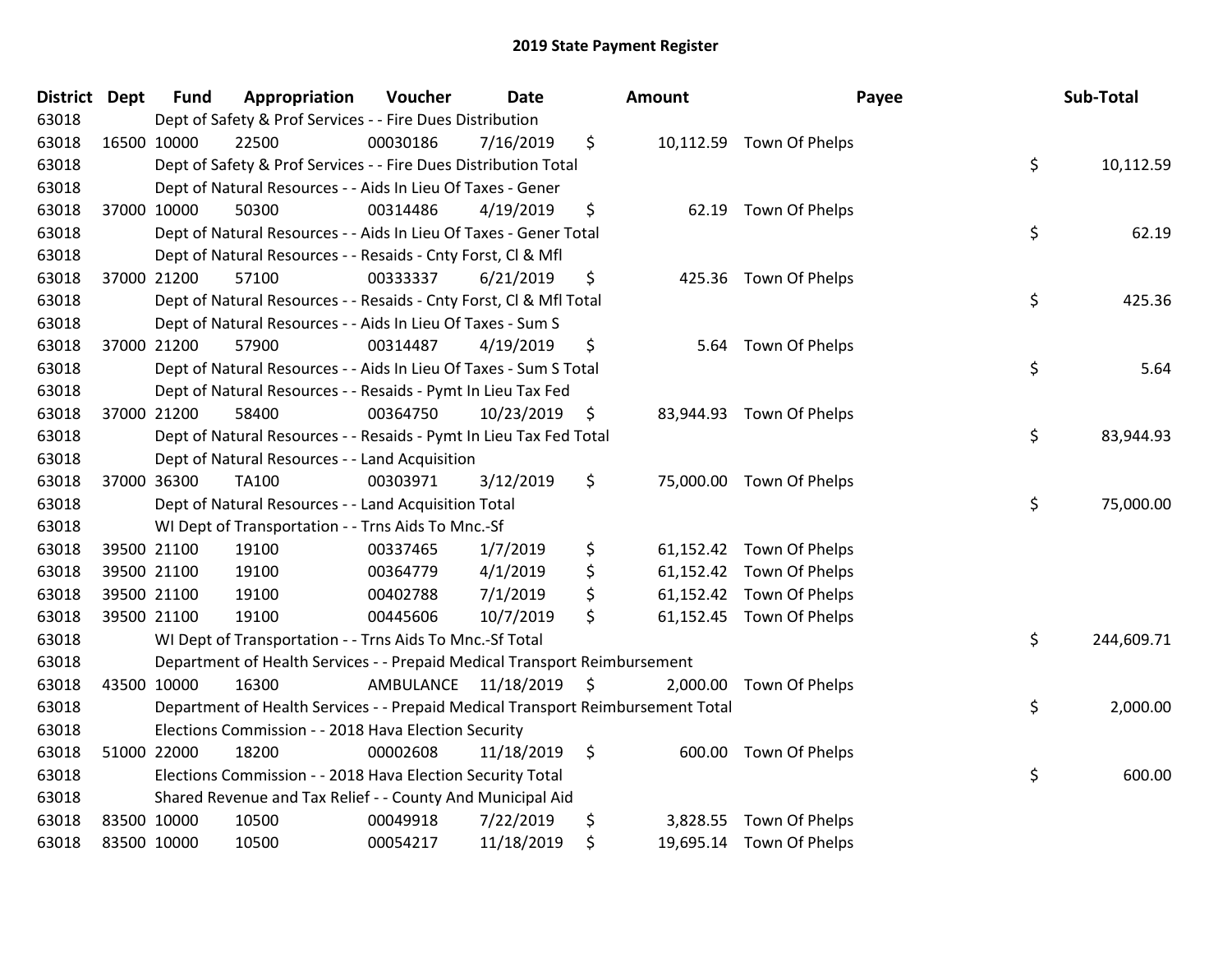| District Dept |             | Fund        | Appropriation                                                    | <b>Voucher</b> | Date       |    | Amount   | Payee          | Sub-Total       |
|---------------|-------------|-------------|------------------------------------------------------------------|----------------|------------|----|----------|----------------|-----------------|
| 63018         |             |             | Shared Revenue and Tax Relief - - County And Municipal Aid Total |                |            |    |          |                | \$<br>23,523.69 |
| 63018         |             |             | Shared Revenue and Tax Relief - - Exempt Computer Aid            |                |            |    |          |                |                 |
| 63018         | 83500 10000 |             | 10900                                                            | 00046950       | 7/22/2019  | \$ | 59.24    | Town Of Phelps |                 |
| 63018         |             |             | Shared Revenue and Tax Relief - - Exempt Computer Aid Total      |                |            |    |          |                | 59.24           |
| 63018         |             |             | Shared Revenue and Tax Relief - - Utility Aid                    |                |            |    |          |                |                 |
| 63018         | 83500 10000 |             | 11000                                                            | 00049918       | 7/22/2019  | \$ | 748.47   | Town Of Phelps |                 |
| 63018         |             | 83500 10000 | 11000                                                            | 00054217       | 11/18/2019 | Ś  | 4,356.48 | Town Of Phelps |                 |
| 63018         |             |             | Shared Revenue and Tax Relief - - Utility Aid Total              |                |            |    |          |                | 5,104.95        |
| 63018         |             |             | Shared Revenue and Tax Relief - - Personal Property Aid          |                |            |    |          |                |                 |
| 63018         | 83500 10000 |             | 11100                                                            | 00041539       | 5/6/2019   | \$ | 694.79   | Town Of Phelps |                 |
| 63018         |             |             | Shared Revenue and Tax Relief - - Personal Property Aid Total    |                |            |    |          |                | 694.79          |
| 63018 Total   |             |             |                                                                  |                |            |    |          |                | 446,143.09      |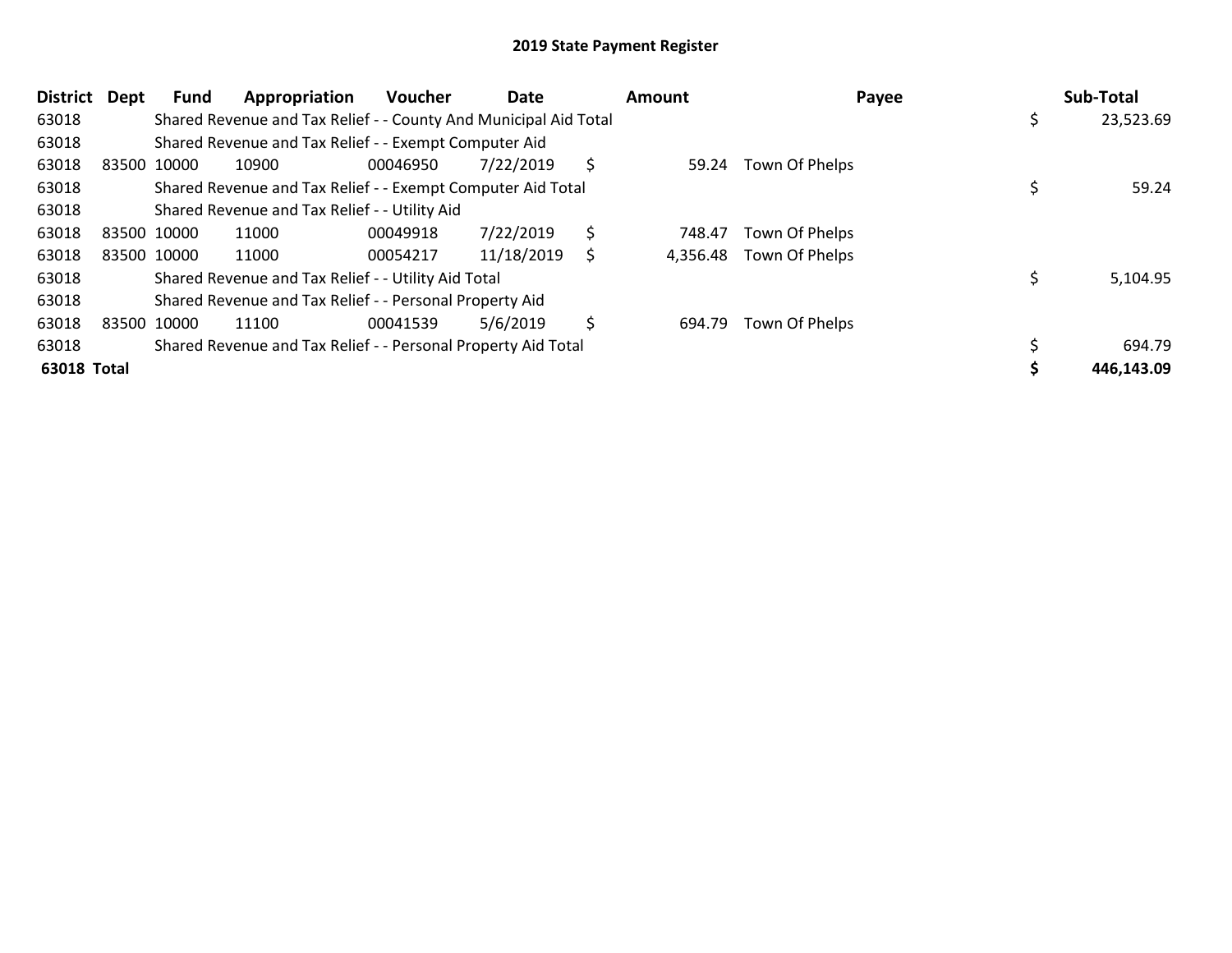| District Dept | <b>Fund</b> | Appropriation                                                          | Voucher  | <b>Date</b> | <b>Amount</b> | Payee                       | Sub-Total        |
|---------------|-------------|------------------------------------------------------------------------|----------|-------------|---------------|-----------------------------|------------------|
| 63020         |             | Dept of Safety & Prof Services - - Fire Dues Distribution              |          |             |               |                             |                  |
| 63020         | 16500 10000 | 22500                                                                  | 00030404 | 7/16/2019   | \$            | 6,192.22 Town of Plum Lake  |                  |
| 63020         |             | Dept of Safety & Prof Services - - Fire Dues Distribution Total        |          |             |               |                             | \$<br>6,192.22   |
| 63020         |             | Dept of Natural Resources - - Aids In Lieu Of Taxes - Gener            |          |             |               |                             |                  |
| 63020         | 37000 10000 | 50300                                                                  | 00298259 | 2/14/2019   | \$            | 8,350.63 Town of Plum Lake  |                  |
| 63020         |             | Dept of Natural Resources - - Aids In Lieu Of Taxes - Gener Total      |          |             |               |                             | \$<br>8,350.63   |
| 63020         |             | Dept of Natural Resources - - Resaids - Cnty Forst, Cl & Mfl           |          |             |               |                             |                  |
| 63020         | 37000 21200 | 57100                                                                  | 00333338 | 6/21/2019   | \$            | 2,484.40 Town of Plum Lake  |                  |
| 63020         |             | Dept of Natural Resources - - Resaids - Cnty Forst, CI & Mfl Total     |          |             |               |                             | \$<br>2,484.40   |
| 63020         |             | Dept of Natural Resources - - Aids In Lieu Of Taxes - Sum S            |          |             |               |                             |                  |
| 63020         | 37000 21200 | 57900                                                                  | 00313324 | 4/19/2019   | \$            | 35.20 Town of Plum Lake     |                  |
| 63020         | 37000 21200 | 57900                                                                  | 00313325 | 4/19/2019   | \$            | 30,396.32 Town of Plum Lake |                  |
| 63020         |             | Dept of Natural Resources - - Aids In Lieu Of Taxes - Sum S Total      |          |             |               |                             | \$<br>30,431.52  |
| 63020         |             | Dept of Natural Resources - - Ea - Lake Protection                     |          |             |               |                             |                  |
| 63020         | 37000 21200 | 66300                                                                  | 00313169 | 4/19/2019   | \$            | 10,506.77 Town of Plum Lake |                  |
| 63020         | 37000 21200 | 66300                                                                  | 00313170 | 4/19/2019   | \$            | 11,826.84 Town of Plum Lake |                  |
| 63020         |             | Dept of Natural Resources - - Ea - Lake Protection Total               |          |             |               |                             | \$<br>22,333.61  |
| 63020         |             | Dept of Natural Resources - - Ea - Invasive Aqu & Lake Mon             |          |             |               |                             |                  |
| 63020         | 37000 21200 | 67800                                                                  | 00294993 | 2/5/2019    | \$            | 4,986.57 Town of Plum Lake  |                  |
| 63020         | 37000 21200 | 67800                                                                  | 00372420 | 11/19/2019  | \$            | 14,959.68 Town of Plum Lake |                  |
| 63020         |             | Dept of Natural Resources - - Ea - Invasive Aqu & Lake Mon Total       |          |             |               |                             | \$<br>19,946.25  |
| 63020         |             | WI Dept of Transportation - - Trns Aids To Mnc.-Sf                     |          |             |               |                             |                  |
| 63020         | 39500 21100 | 19100                                                                  | 00337466 | 1/7/2019    | \$            | 54,618.51 Town of Plum Lake |                  |
| 63020         | 39500 21100 | 19100                                                                  | 00364780 | 4/1/2019    | \$            | 54,618.51 Town of Plum Lake |                  |
| 63020         | 39500 21100 | 19100                                                                  | 00402789 | 7/1/2019    | \$            | 54,618.51 Town of Plum Lake |                  |
| 63020         | 39500 21100 | 19100                                                                  | 00445607 | 10/7/2019   | \$            | 54,618.52 Town of Plum Lake |                  |
| 63020         |             | WI Dept of Transportation - - Trns Aids To Mnc.-Sf Total               |          |             |               |                             | \$<br>218,474.05 |
| 63020         |             | WI Dept of Transportation - - Loc Rd Imp Prg St Fd                     |          |             |               |                             |                  |
| 63020         | 39500 21100 | 27800                                                                  | 00348513 | 2/4/2019    | \$            | 25,043.44 Town of Plum Lake |                  |
| 63020         |             | WI Dept of Transportation - - Loc Rd Imp Prg St Fd Total               |          |             |               |                             | \$<br>25,043.44  |
| 63020         |             | Department of Health Services - - Emergency Medical Services, Ai       |          |             |               |                             |                  |
| 63020         | 43500 10000 | 11900                                                                  | 00307981 | 9/4/2019    | \$            | 5,049.80 Town of Plum Lake  |                  |
| 63020         |             | Department of Health Services - - Emergency Medical Services, Ai Total |          |             |               |                             | \$<br>5,049.80   |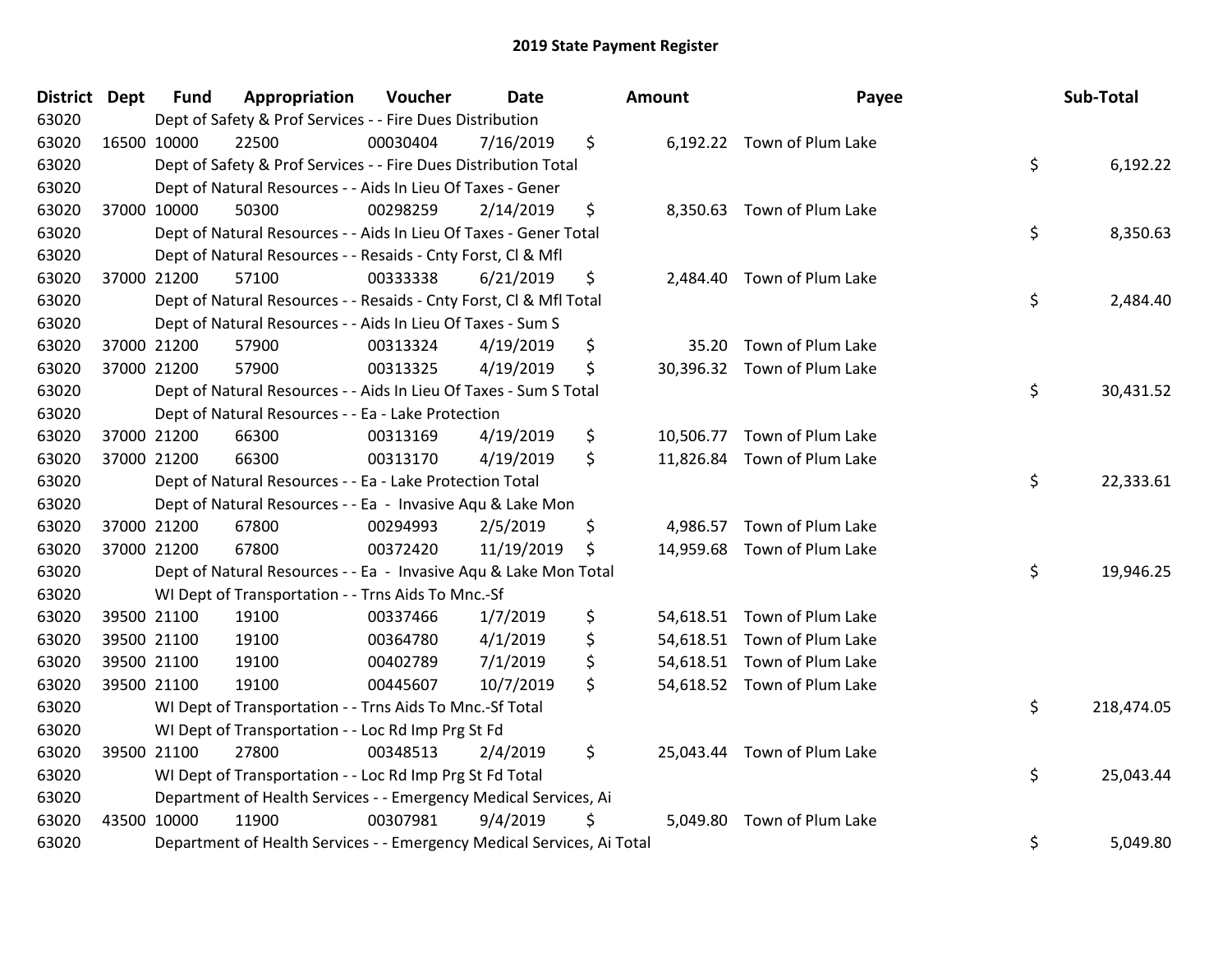| District    | Dept | <b>Fund</b> | Appropriation                                                                   | <b>Voucher</b> | Date          | Amount         | Payee             | Sub-Total       |
|-------------|------|-------------|---------------------------------------------------------------------------------|----------------|---------------|----------------|-------------------|-----------------|
| 63020       |      |             | Department of Health Services - - Prepaid Medical Transport Reimbursement       |                |               |                |                   |                 |
| 63020       |      | 43500 10000 | 16300                                                                           | AMBULANCE      | 11/18/2019 \$ | 2,000.00       | Town of Plum Lake |                 |
| 63020       |      |             | Department of Health Services - - Prepaid Medical Transport Reimbursement Total |                |               |                |                   | \$<br>2,000.00  |
| 63020       |      |             | Elections Commission - - 2018 Hava Election Security                            |                |               |                |                   |                 |
| 63020       |      | 51000 22000 | 18200                                                                           | 00002751       | 11/21/2019    | \$<br>600.00   | Town of Plum Lake |                 |
| 63020       |      |             | Elections Commission - - 2018 Hava Election Security Total                      |                |               |                |                   | \$<br>600.00    |
| 63020       |      |             | Shared Revenue and Tax Relief - - County And Municipal Aid                      |                |               |                |                   |                 |
| 63020       |      | 83500 10000 | 10500                                                                           | 00049919       | 7/22/2019     | \$<br>1,971.08 | Town of Plum Lake |                 |
| 63020       |      | 83500 10000 | 10500                                                                           | 00054218       | 11/18/2019    | \$<br>9,169.48 | Town of Plum Lake |                 |
| 63020       |      |             | Shared Revenue and Tax Relief - - County And Municipal Aid Total                |                |               |                |                   | \$<br>11,140.56 |
| 63020       |      |             | Shared Revenue and Tax Relief - - Exempt Computer Aid                           |                |               |                |                   |                 |
| 63020       |      | 83500 10000 | 10900                                                                           | 00046951       | 7/22/2019     | \$<br>50.92    | Town of Plum Lake |                 |
| 63020       |      |             | Shared Revenue and Tax Relief - - Exempt Computer Aid Total                     |                |               |                |                   | \$<br>50.92     |
| 63020       |      |             | Shared Revenue and Tax Relief - - Utility Aid                                   |                |               |                |                   |                 |
| 63020       |      | 83500 10000 | 11000                                                                           | 00049919       | 7/22/2019     | \$<br>4.21     | Town of Plum Lake |                 |
| 63020       |      | 83500 10000 | 11000                                                                           | 00054218       | 11/18/2019    | \$<br>25.04    | Town of Plum Lake |                 |
| 63020       |      |             | Shared Revenue and Tax Relief - - Utility Aid Total                             |                |               |                |                   | \$<br>29.25     |
| 63020       |      |             | Shared Revenue and Tax Relief - - Personal Property Aid                         |                |               |                |                   |                 |
| 63020       |      | 83500 10000 | 11100                                                                           | 00041540       | 5/6/2019      | \$<br>610.95   | Town of Plum Lake |                 |
| 63020       |      |             | Shared Revenue and Tax Relief - - Personal Property Aid Total                   |                |               |                |                   | \$<br>610.95    |
| 63020       |      |             | Shared Revenue and Tax Relief - - Payments For Municipal Svcs                   |                |               |                |                   |                 |
| 63020       |      | 83500 10000 | 50100                                                                           | 00037708       | 1/31/2019     | \$<br>1,683.89 | Town of Plum Lake |                 |
| 63020       |      |             | Shared Revenue and Tax Relief - - Payments For Municipal Svcs Total             |                |               |                |                   | \$<br>1,683.89  |
| 63020 Total |      |             |                                                                                 |                |               |                |                   | 354,421.49      |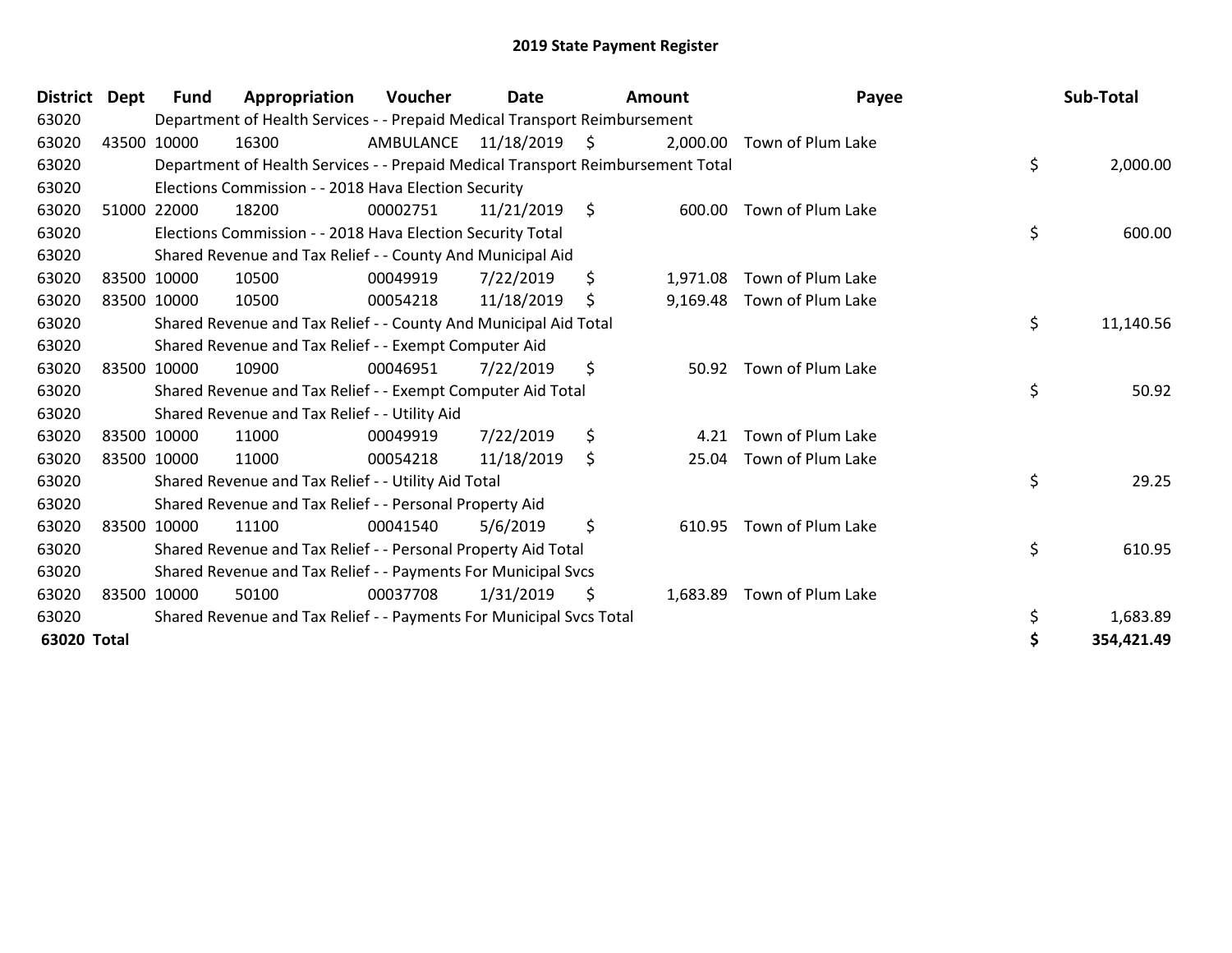| District Dept | <b>Fund</b> | Appropriation                                                             | Voucher  | Date      | <b>Amount</b>   | Payee                          | Sub-Total        |
|---------------|-------------|---------------------------------------------------------------------------|----------|-----------|-----------------|--------------------------------|------------------|
| 63022         |             | Dept of Safety & Prof Services - - Fire Dues Distribution                 |          |           |                 |                                |                  |
| 63022         | 16500 10000 | 22500                                                                     | 00030105 | 7/15/2019 | \$              | 13,088.34 Town Of Presque Isle |                  |
| 63022         |             | Dept of Safety & Prof Services - - Fire Dues Distribution Total           |          |           |                 |                                | \$<br>13,088.34  |
| 63022         |             | Dept of Natural Resources - - Aids In Lieu Of Taxes - Gener               |          |           |                 |                                |                  |
| 63022         | 37000 10000 | 50300                                                                     | 00298360 | 2/13/2019 | \$<br>5,761.59  | Town Of Presque Isle           |                  |
| 63022         | 37000 10000 | 50300                                                                     | 00298361 | 2/13/2019 | \$<br>10,262.98 | Town Of Presque Isle           |                  |
| 63022         | 37000 10000 | 50300                                                                     | 00314506 | 4/19/2019 | \$<br>65.95     | Town Of Presque Isle           |                  |
| 63022         | 37000 10000 | 50300                                                                     | 00314507 | 4/19/2019 | \$<br>439.69    | Town Of Presque Isle           |                  |
| 63022         |             | Dept of Natural Resources - - Aids In Lieu Of Taxes - Gener Total         |          |           |                 |                                | \$<br>16,530.21  |
| 63022         |             | Dept of Natural Resources - - Resaids - Cnty Forst, Cl & Mfl              |          |           |                 |                                |                  |
| 63022         | 37000 21200 | 57100                                                                     | 00333339 | 6/21/2019 | \$              | 716.85 Town Of Presque Isle    |                  |
| 63022         |             | Dept of Natural Resources - - Resaids - Cnty Forst, Cl & Mfl Total        |          |           |                 |                                | \$<br>716.85     |
| 63022         |             | Dept of Natural Resources - - Aids In Lieu Of Taxes - Sum S               |          |           |                 |                                |                  |
| 63022         | 37000 21200 | 57900                                                                     | 00314505 | 4/19/2019 | \$<br>7,366.97  | Town Of Presque Isle           |                  |
| 63022         | 37000 21200 | 57900                                                                     | 00314508 | 4/19/2019 | \$<br>256.22    | Town Of Presque Isle           |                  |
| 63022         | 37000 21200 | 57900                                                                     | 00314509 | 4/19/2019 | \$<br>0.07      | Town Of Presque Isle           |                  |
| 63022         |             | Dept of Natural Resources - - Aids In Lieu Of Taxes - Sum S Total         |          |           |                 |                                | \$<br>7,623.26   |
| 63022         |             | Dept of Natural Resources - - Ea - Invasive Aqu & Lake Mon                |          |           |                 |                                |                  |
| 63022         | 37000 21200 | 67800                                                                     | 00313130 | 4/18/2019 | \$<br>9,353.40  | Town Of Presque Isle           |                  |
| 63022         | 37000 21200 | 67800                                                                     | 00313132 | 4/18/2019 | \$<br>9,353.40  | Town Of Presque Isle           |                  |
| 63022         | 37000 21200 | 67800                                                                     | 00313133 | 4/18/2019 | \$<br>9,673.20  | Town Of Presque Isle           |                  |
| 63022         | 37000 21200 | 67800                                                                     | 00313134 | 4/18/2019 | \$<br>9,353.40  | Town Of Presque Isle           |                  |
| 63022         |             | Dept of Natural Resources - - Ea - Invasive Aqu & Lake Mon Total          |          |           |                 |                                | \$<br>37,733.40  |
| 63022         |             | WI Dept of Transportation - - Trns Aids To Mnc.-Sf                        |          |           |                 |                                |                  |
| 63022         | 39500 21100 | 19100                                                                     | 00337467 | 1/7/2019  | \$<br>36,748.79 | Town Of Presque Isle           |                  |
| 63022         | 39500 21100 | 19100                                                                     | 00364781 | 4/1/2019  | \$<br>36,748.79 | Town Of Presque Isle           |                  |
| 63022         | 39500 21100 | 19100                                                                     | 00402790 | 7/1/2019  | \$<br>36,748.79 | Town Of Presque Isle           |                  |
| 63022         | 39500 21100 | 19100                                                                     | 00445608 | 10/7/2019 | \$<br>36,748.80 | Town Of Presque Isle           |                  |
| 63022         |             | WI Dept of Transportation - - Trns Aids To Mnc.-Sf Total                  |          |           |                 |                                | \$<br>146,995.17 |
| 63022         |             | Department of Health Services - - Emergency Medical Services, Ai          |          |           |                 |                                |                  |
| 63022         | 43500 10000 | 11900                                                                     | 00307988 | 9/4/2019  | \$<br>5,065.85  | Town Of Presque Isle           |                  |
| 63022         |             | Department of Health Services - - Emergency Medical Services, Ai Total    |          |           |                 |                                | \$<br>5,065.85   |
| 63022         |             | Department of Health Services - - Prepaid Medical Transport Reimbursement |          |           |                 |                                |                  |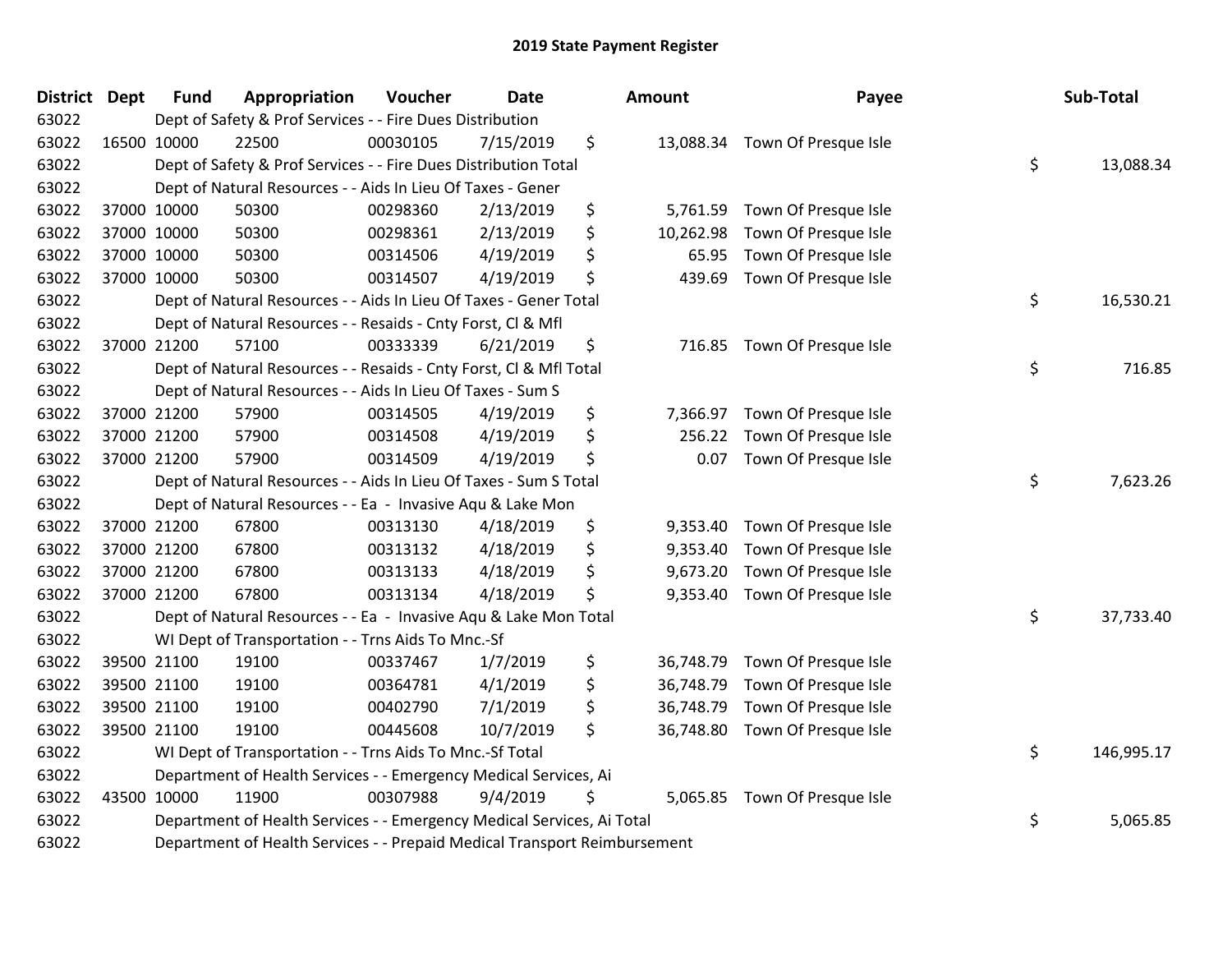| <b>District</b> | Dept | Fund        | Appropriation                                                                   | <b>Voucher</b> | Date       |    | Amount   | Payee                | Sub-Total       |
|-----------------|------|-------------|---------------------------------------------------------------------------------|----------------|------------|----|----------|----------------------|-----------------|
| 63022           |      | 43500 10000 | 16300                                                                           | AMBULANCE      | 11/18/2019 | \$ | 2,000.00 | Town Of Presque Isle |                 |
| 63022           |      |             | Department of Health Services - - Prepaid Medical Transport Reimbursement Total |                |            |    |          |                      | \$<br>2,000.00  |
| 63022           |      |             | Elections Commission - - 2018 Hava Election Security                            |                |            |    |          |                      |                 |
| 63022           |      | 51000 22000 | 18200                                                                           | 00002297       | 11/5/2019  | \$ | 600.00   | Town Of Presque Isle |                 |
| 63022           |      |             | Elections Commission - - 2018 Hava Election Security Total                      |                |            |    |          |                      | \$<br>600.00    |
| 63022           |      |             | Shared Revenue and Tax Relief - - County And Municipal Aid                      |                |            |    |          |                      |                 |
| 63022           |      | 83500 10000 | 10500                                                                           | 00049920       | 7/22/2019  | \$ | 1,962.36 | Town Of Presque Isle |                 |
| 63022           |      | 83500 10000 | 10500                                                                           | 00054219       | 11/18/2019 | S  | 9,120.03 | Town Of Presque Isle |                 |
| 63022           |      |             | Shared Revenue and Tax Relief - - County And Municipal Aid Total                |                |            |    |          |                      | \$<br>11,082.39 |
| 63022           |      |             | Shared Revenue and Tax Relief - - Exempt Computer Aid                           |                |            |    |          |                      |                 |
| 63022           |      | 83500 10000 | 10900                                                                           | 00046952       | 7/22/2019  | \$ | 38.45    | Town Of Presque Isle |                 |
| 63022           |      |             | Shared Revenue and Tax Relief - - Exempt Computer Aid Total                     |                |            |    |          |                      | \$<br>38.45     |
| 63022           |      |             | Shared Revenue and Tax Relief - - Utility Aid                                   |                |            |    |          |                      |                 |
| 63022           |      | 83500 10000 | 11000                                                                           | 00049920       | 7/22/2019  | \$ | 4.61     | Town Of Presque Isle |                 |
| 63022           |      | 83500 10000 | 11000                                                                           | 00054219       | 11/18/2019 | \$ | 25.56    | Town Of Presque Isle |                 |
| 63022           |      |             | Shared Revenue and Tax Relief - - Utility Aid Total                             |                |            |    |          |                      | 30.17           |
| 63022 Total     |      |             |                                                                                 |                |            |    |          |                      | 241,504.09      |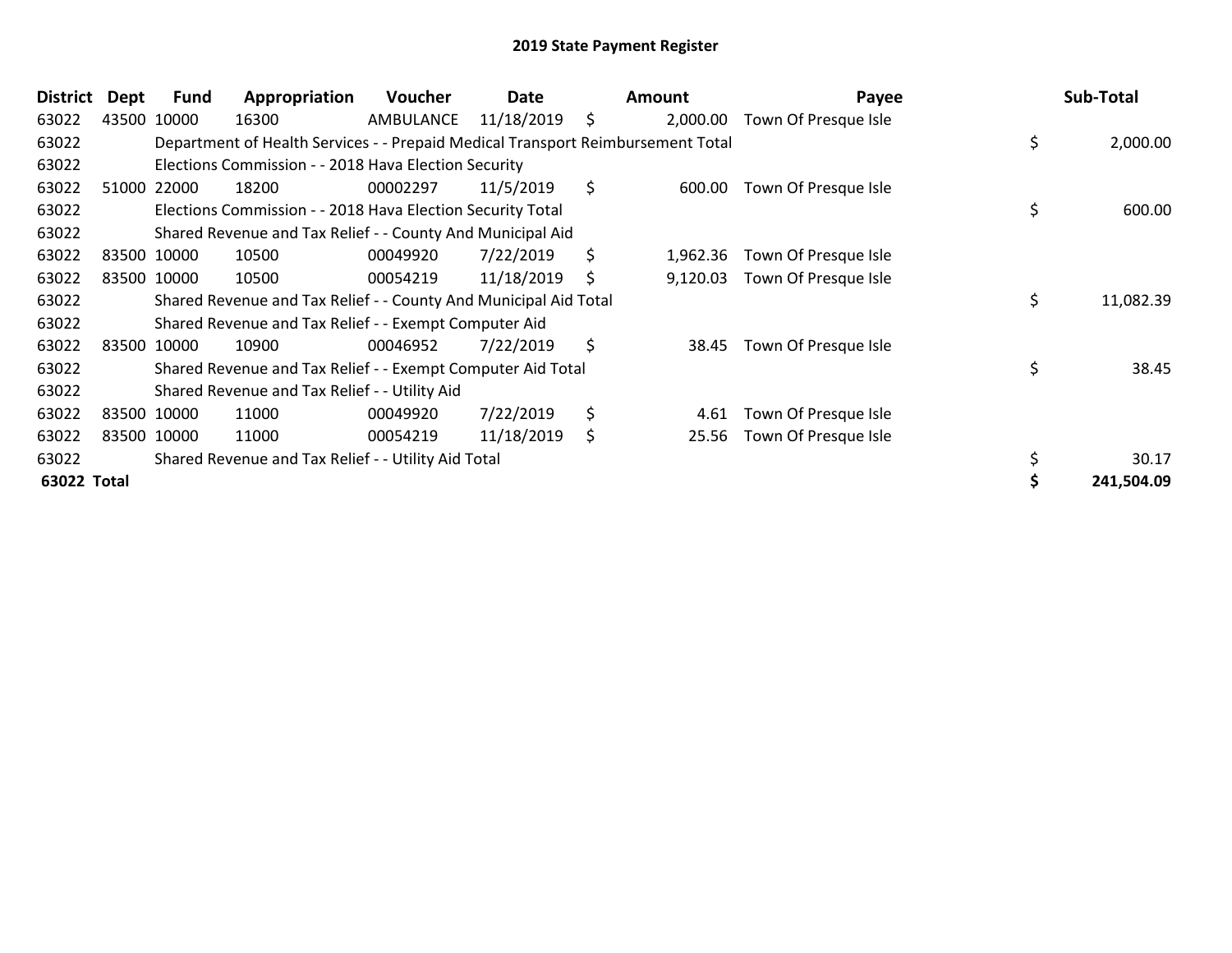| District Dept | <b>Fund</b> | Appropriation                                                          | Voucher  | <b>Date</b> | <b>Amount</b>   | Payee                           | Sub-Total        |
|---------------|-------------|------------------------------------------------------------------------|----------|-------------|-----------------|---------------------------------|------------------|
| 63024         |             | Dept of Safety & Prof Services - - Fire Dues Distribution              |          |             |                 |                                 |                  |
| 63024         | 16500 10000 | 22500                                                                  | 00030026 | 7/15/2019   | \$              | 18,156.85 Town Of Saint Germain |                  |
| 63024         |             | Dept of Safety & Prof Services - - Fire Dues Distribution Total        |          |             |                 |                                 | \$<br>18,156.85  |
| 63024         |             | Dept of Natural Resources - - Aids In Lieu Of Taxes - Gener            |          |             |                 |                                 |                  |
| 63024         | 37000 10000 | 50300                                                                  | 00298265 | 2/14/2019   | \$              | 32,312.18 Town Of Saint Germain |                  |
| 63024         | 37000 10000 | 50300                                                                  | 00313456 | 4/19/2019   | \$<br>62.93     | <b>Town Of Saint Germain</b>    |                  |
| 63024         |             | Dept of Natural Resources - - Aids In Lieu Of Taxes - Gener Total      |          |             |                 |                                 | \$<br>32,375.11  |
| 63024         |             | Dept of Natural Resources - - General Program Operations --            |          |             |                 |                                 |                  |
| 63024         | 37000 21200 | 25400                                                                  | 00340238 | 7/10/2019   | \$<br>95.00     | Town Of Saint Germain           |                  |
| 63024         | 37000 21200 | 25400                                                                  | 00360822 | 10/10/2019  | \$<br>700.00    | Town Of Saint Germain           |                  |
| 63024         |             | Dept of Natural Resources - - General Program Operations -- Total      |          |             |                 |                                 | \$<br>795.00     |
| 63024         |             | Dept of Natural Resources - - Resaids - Cnty Forst, Cl & Mfl           |          |             |                 |                                 |                  |
| 63024         | 37000 21200 | 57100                                                                  | 00333340 | 6/21/2019   | \$              | 317.32 Town Of Saint Germain    |                  |
| 63024         |             | Dept of Natural Resources - - Resaids - Cnty Forst, Cl & Mfl Total     |          |             |                 |                                 | \$<br>317.32     |
| 63024         |             | Dept of Natural Resources - - Aids In Lieu Of Taxes - Sum S            |          |             |                 |                                 |                  |
| 63024         | 37000 21200 | 57900                                                                  | 00313454 | 4/19/2019   | \$<br>0.87      | Town Of Saint Germain           |                  |
| 63024         | 37000 21200 | 57900                                                                  | 00313455 | 4/19/2019   | \$<br>6,760.84  | Town Of Saint Germain           |                  |
| 63024         | 37000 21200 | 57900                                                                  | 00313457 | 4/19/2019   | \$<br>272.80    | Town Of Saint Germain           |                  |
| 63024         |             | Dept of Natural Resources - - Aids In Lieu Of Taxes - Sum S Total      |          |             |                 |                                 | \$<br>7,034.51   |
| 63024         |             | Dept of Natural Resources - - Ea - Lake Protection                     |          |             |                 |                                 |                  |
| 63024         | 37000 21200 | 66300                                                                  | 00315466 | 4/25/2019   | \$              | 17,449.56 Town Of Saint Germain |                  |
| 63024         | 37000 21200 | 66300                                                                  | 00315471 | 4/25/2019   | \$              | 18,727.92 Town Of Saint Germain |                  |
| 63024         |             | Dept of Natural Resources - - Ea - Lake Protection Total               |          |             |                 |                                 | \$<br>36,177.48  |
| 63024         |             | WI Dept of Transportation - - Trns Aids To Mnc.-Sf                     |          |             |                 |                                 |                  |
| 63024         | 39500 21100 | 19100                                                                  | 00337468 | 1/7/2019    | \$<br>52,325.07 | Town Of Saint Germain           |                  |
| 63024         | 39500 21100 | 19100                                                                  | 00364782 | 4/1/2019    | \$<br>52,325.07 | Town Of Saint Germain           |                  |
| 63024         | 39500 21100 | 19100                                                                  | 00402791 | 7/1/2019    | \$<br>52,325.07 | Town Of Saint Germain           |                  |
| 63024         | 39500 21100 | 19100                                                                  | 00445609 | 10/7/2019   | \$              | 52,325.08 Town Of Saint Germain |                  |
| 63024         |             | WI Dept of Transportation - - Trns Aids To Mnc.-Sf Total               |          |             |                 |                                 | \$<br>209,300.29 |
| 63024         |             | Department of Health Services - - Emergency Medical Services, Ai       |          |             |                 |                                 |                  |
| 63024         | 43500 10000 | 11900                                                                  | 00323007 | 11/8/2019   | \$              | 5,236.11 Town Of Saint Germain  |                  |
| 63024         |             | Department of Health Services - - Emergency Medical Services, Ai Total |          |             |                 |                                 | \$<br>5,236.11   |
| 63024         |             | Elections Commission - - 2018 Hava Election Security                   |          |             |                 |                                 |                  |

| Sub-Total  | rayee                        |       |
|------------|------------------------------|-------|
| 18,156.85  | \$<br>Town Of Saint Germain  | 6.85  |
|            | 12.18 Town Of Saint Germain  |       |
| 32,375.11  | \$<br>Town Of Saint Germain  | 52.93 |
|            | <b>Town Of Saint Germain</b> | 95.00 |
| 795.00     | \$<br>Town Of Saint Germain  | 0.00  |
|            | 17.32 Town Of Saint Germain  |       |
| 317.32     | \$                           |       |
|            | Town Of Saint Germain        | 0.87  |
|            | Town Of Saint Germain        | 0.84٪ |
|            | Town Of Saint Germain        | 2.80  |
| 7,034.51   | \$                           |       |
|            | 19.56 Town Of Saint Germain  |       |
|            | Town Of Saint Germain        | 27.92 |
| 36,177.48  | \$                           |       |
|            | Town Of Saint Germain        | 25.07 |
|            | Town Of Saint Germain        | 25.07 |
|            | <b>Town Of Saint Germain</b> | 25.07 |
|            | Town Of Saint Germain        | 25.08 |
| 209,300.29 | \$                           |       |
|            | Town Of Saint Germain        | 36.11 |
| 5,236.11   | \$                           |       |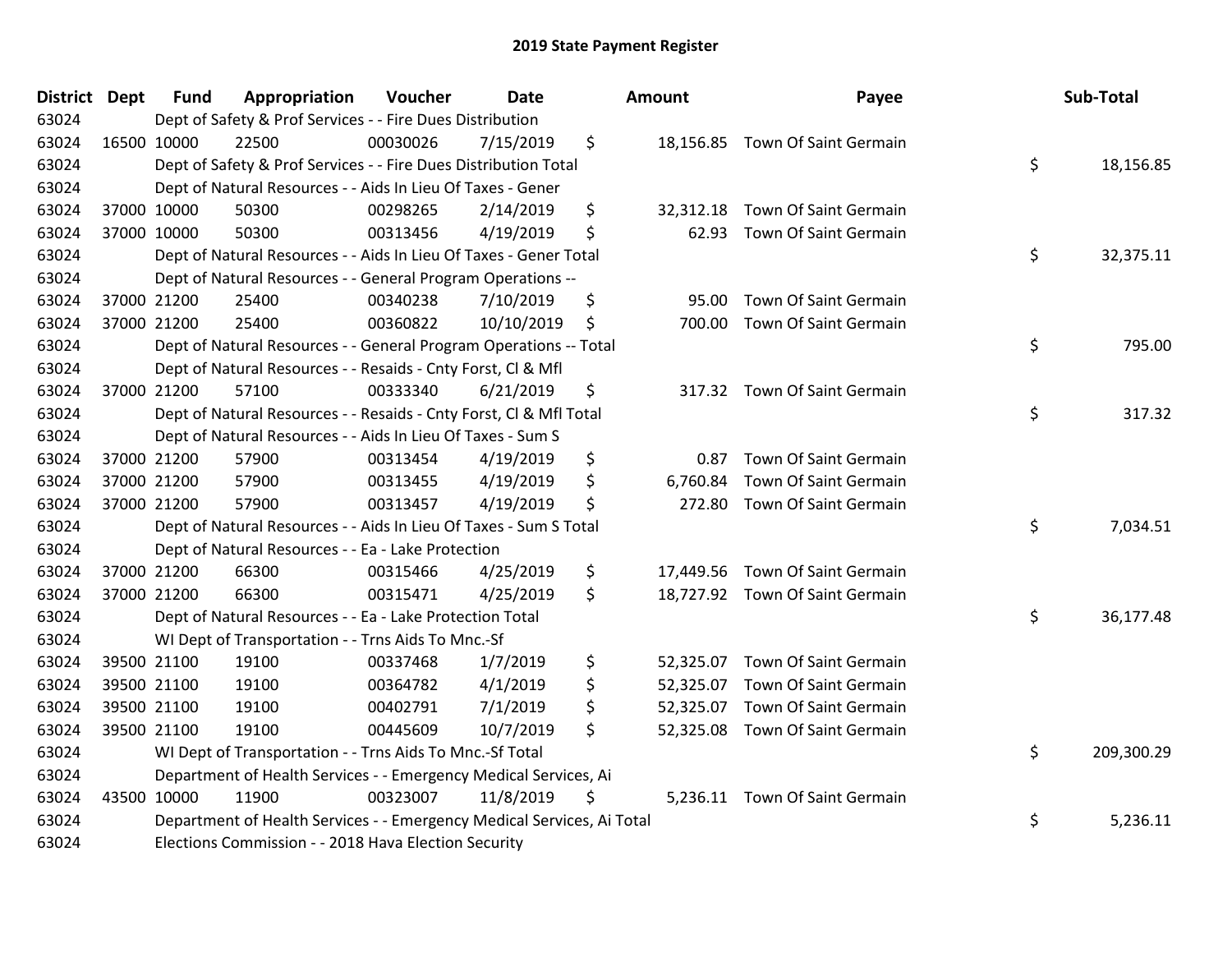| <b>District</b> | Dept        | Fund        | Appropriation                                                    | <b>Voucher</b> | Date       |   | Amount   | Payee                           | Sub-Total  |
|-----------------|-------------|-------------|------------------------------------------------------------------|----------------|------------|---|----------|---------------------------------|------------|
| 63024           |             | 51000 22000 | 18200                                                            | 00002870       | 11/21/2019 | Ś | 1.200.00 | Town Of Saint Germain           |            |
| 63024           |             |             | Elections Commission - - 2018 Hava Election Security Total       |                |            |   |          |                                 | 1,200.00   |
| 63024           |             |             | Shared Revenue and Tax Relief - - County And Municipal Aid       |                |            |   |          |                                 |            |
| 63024           | 83500 10000 |             | 10500                                                            | 00049921       | 7/22/2019  | S | 2.692.62 | Town Of Saint Germain           |            |
| 63024           |             | 83500 10000 | 10500                                                            | 00054220       | 11/18/2019 |   |          | 15,258.21 Town Of Saint Germain |            |
| 63024           |             |             | Shared Revenue and Tax Relief - - County And Municipal Aid Total |                |            |   |          |                                 | 17,950.83  |
| 63024           |             |             | Shared Revenue and Tax Relief - - Exempt Computer Aid            |                |            |   |          |                                 |            |
| 63024           |             | 83500 10000 | 10900                                                            | 00046953       | 7/22/2019  | S | 62.35    | Town Of Saint Germain           |            |
| 63024           |             |             | Shared Revenue and Tax Relief - - Exempt Computer Aid Total      |                |            |   |          |                                 | 62.35      |
| 63024 Total     |             |             |                                                                  |                |            |   |          |                                 | 328,605.85 |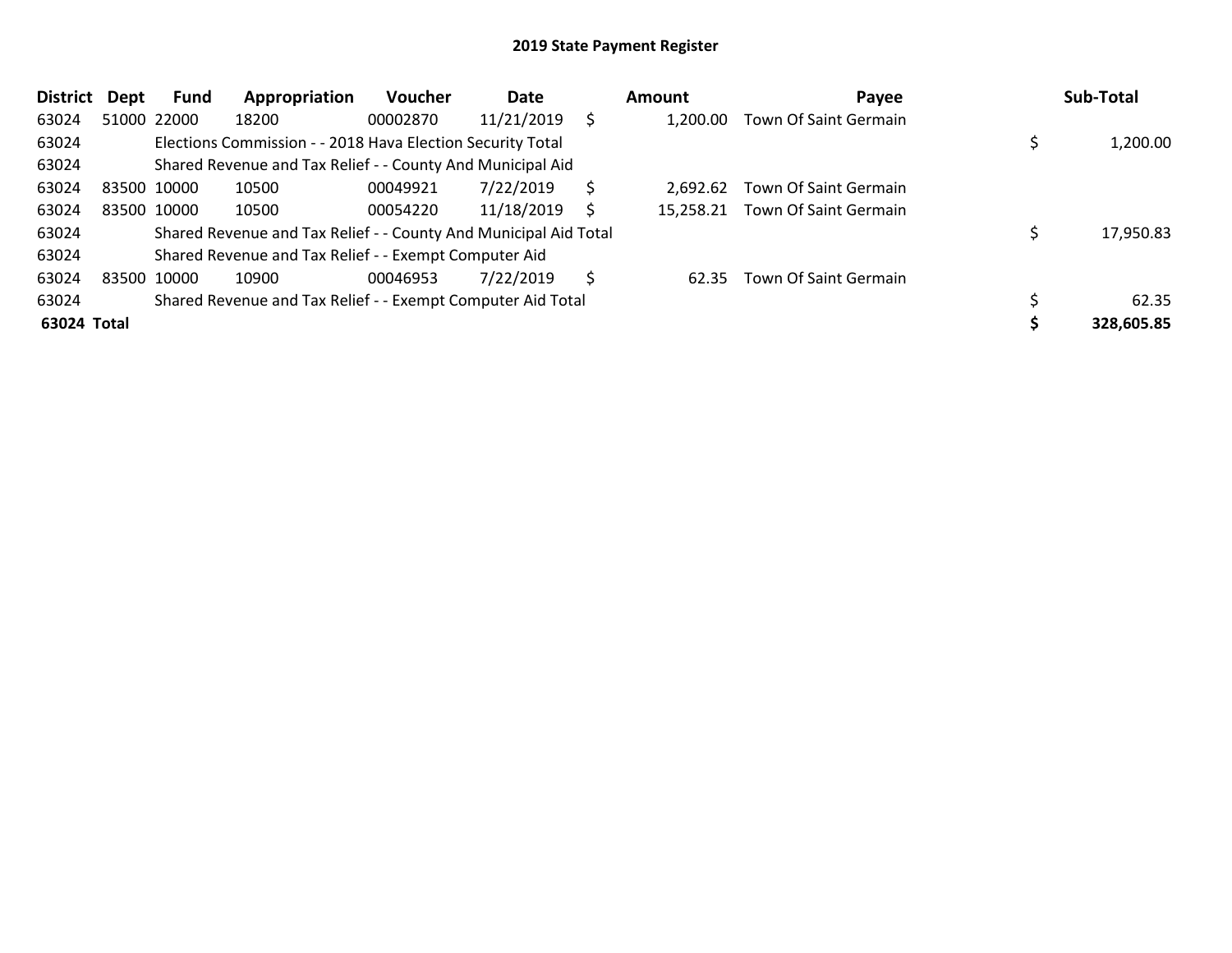| District Dept |             | <b>Fund</b> | Appropriation                                                      | Voucher  | <b>Date</b> | <b>Amount</b>   | Payee                        | Sub-Total        |
|---------------|-------------|-------------|--------------------------------------------------------------------|----------|-------------|-----------------|------------------------------|------------------|
| 63026         |             |             | Dept of Safety & Prof Services - - Fire Dues Distribution          |          |             |                 |                              |                  |
| 63026         | 16500 10000 |             | 22500                                                              | 00030081 | 7/15/2019   | \$              | 14,587.14 Town Of Washington |                  |
| 63026         |             |             | Dept of Safety & Prof Services - - Fire Dues Distribution Total    |          |             |                 |                              | \$<br>14,587.14  |
| 63026         |             |             | Dept of Natural Resources - - General Program Operations --        |          |             |                 |                              |                  |
| 63026         | 37000 21200 |             | 25400                                                              | 00287884 | 1/4/2019    | \$<br>112.40    | Town Of Washington           |                  |
| 63026         |             | 37000 21200 | 25400                                                              | 00287886 | 1/4/2019    | \$<br>2,280.00  | Town Of Washington           |                  |
| 63026         | 37000 21200 |             | 25400                                                              | 00287887 | 1/4/2019    | \$<br>3,600.00  | Town Of Washington           |                  |
| 63026         | 37000 21200 |             | 25400                                                              | 00370320 | 11/29/2019  | \$<br>5,113.20  | Town Of Washington           |                  |
| 63026         |             |             | Dept of Natural Resources - - General Program Operations -- Total  |          |             |                 |                              | \$<br>11,105.60  |
| 63026         |             |             | Dept of Natural Resources - - Resaids - Cnty Forst, Cl & Mfl       |          |             |                 |                              |                  |
| 63026         |             | 37000 21200 | 57100                                                              | 00333341 | 6/21/2019   | \$              | 302.64 Town Of Washington    |                  |
| 63026         |             |             | Dept of Natural Resources - - Resaids - Cnty Forst, Cl & Mfl Total |          |             |                 |                              | \$<br>302.64     |
| 63026         |             |             | Dept of Natural Resources - - Aids In Lieu Of Taxes - Sum S        |          |             |                 |                              |                  |
| 63026         | 37000 21200 |             | 57900                                                              | 00314622 | 4/19/2019   | \$<br>123.75    | Town Of Washington           |                  |
| 63026         |             | 37000 21200 | 57900                                                              | 00314623 | 4/19/2019   | \$<br>2.73      | Town Of Washington           |                  |
| 63026         |             |             | Dept of Natural Resources - - Aids In Lieu Of Taxes - Sum S Total  |          |             |                 |                              | \$<br>126.48     |
| 63026         |             |             | Dept of Natural Resources - - Resaids - Pymt In Lieu Tax Fed       |          |             |                 |                              |                  |
| 63026         | 37000 21200 |             | 58400                                                              | 00364751 | 10/23/2019  | \$              | 18,721.96 Town Of Washington |                  |
| 63026         |             |             | Dept of Natural Resources - - Resaids - Pymt In Lieu Tax Fed Total |          |             |                 |                              | \$<br>18,721.96  |
| 63026         |             |             | WI Dept of Transportation - - Trns Aids To Mnc.-Sf                 |          |             |                 |                              |                  |
| 63026         |             | 39500 21100 | 19100                                                              | 00337469 | 1/7/2019    | \$<br>43,426.04 | Town Of Washington           |                  |
| 63026         |             | 39500 21100 | 19100                                                              | 00364783 | 4/1/2019    | \$<br>43,426.04 | Town Of Washington           |                  |
| 63026         | 39500 21100 |             | 19100                                                              | 00402792 | 7/1/2019    | \$<br>43,426.04 | Town Of Washington           |                  |
| 63026         | 39500 21100 |             | 19100                                                              | 00445610 | 10/7/2019   | \$<br>43,426.07 | Town Of Washington           |                  |
| 63026         |             |             | WI Dept of Transportation - - Trns Aids To Mnc.-Sf Total           |          |             |                 |                              | \$<br>173,704.19 |
| 63026         |             |             | WI Dept of Transportation - - Loc Rd Imp Prg St Fd                 |          |             |                 |                              |                  |
| 63026         |             | 39500 21100 | 27800                                                              | 00341699 | 1/14/2019   | \$              | 25,043.44 Town Of Washington |                  |
| 63026         |             |             | WI Dept of Transportation - - Loc Rd Imp Prg St Fd Total           |          |             |                 |                              | \$<br>25,043.44  |
| 63026         |             |             | Elections Commission - - 2018 Hava Election Security               |          |             |                 |                              |                  |
| 63026         | 51000 22000 |             | 18200                                                              | 00002464 | 11/14/2019  | \$<br>600.00    | Town Of Washington           |                  |
| 63026         |             |             | Elections Commission - - 2018 Hava Election Security Total         |          |             |                 |                              | \$<br>600.00     |
| 63026         |             |             | Shared Revenue and Tax Relief - - County And Municipal Aid         |          |             |                 |                              |                  |
| 63026         | 83500 10000 |             | 10500                                                              | 00049922 | 7/22/2019   | \$              | 2,399.86 Town Of Washington  |                  |

| ount      | Payee              | Sub-Total        |
|-----------|--------------------|------------------|
| 14,587.14 | Town Of Washington | \$<br>14,587.14  |
| 112.40    | Town Of Washington |                  |
| 2,280.00  | Town Of Washington |                  |
| 3,600.00  | Town Of Washington |                  |
| 5,113.20  | Town Of Washington |                  |
|           |                    | \$<br>11,105.60  |
| 302.64    | Town Of Washington |                  |
|           |                    | \$<br>302.64     |
| 123.75    | Town Of Washington |                  |
| 2.73      | Town Of Washington |                  |
|           |                    | \$<br>126.48     |
| 18,721.96 | Town Of Washington |                  |
|           |                    | \$<br>18,721.96  |
| 43,426.04 | Town Of Washington |                  |
| 43,426.04 | Town Of Washington |                  |
| 43,426.04 | Town Of Washington |                  |
| 43,426.07 | Town Of Washington |                  |
|           |                    | \$<br>173,704.19 |
| 25,043.44 | Town Of Washington |                  |
|           |                    | \$<br>25,043.44  |
| 600.00    | Town Of Washington |                  |
|           |                    | \$<br>600.00     |
| 2,399.86  | Town Of Washington |                  |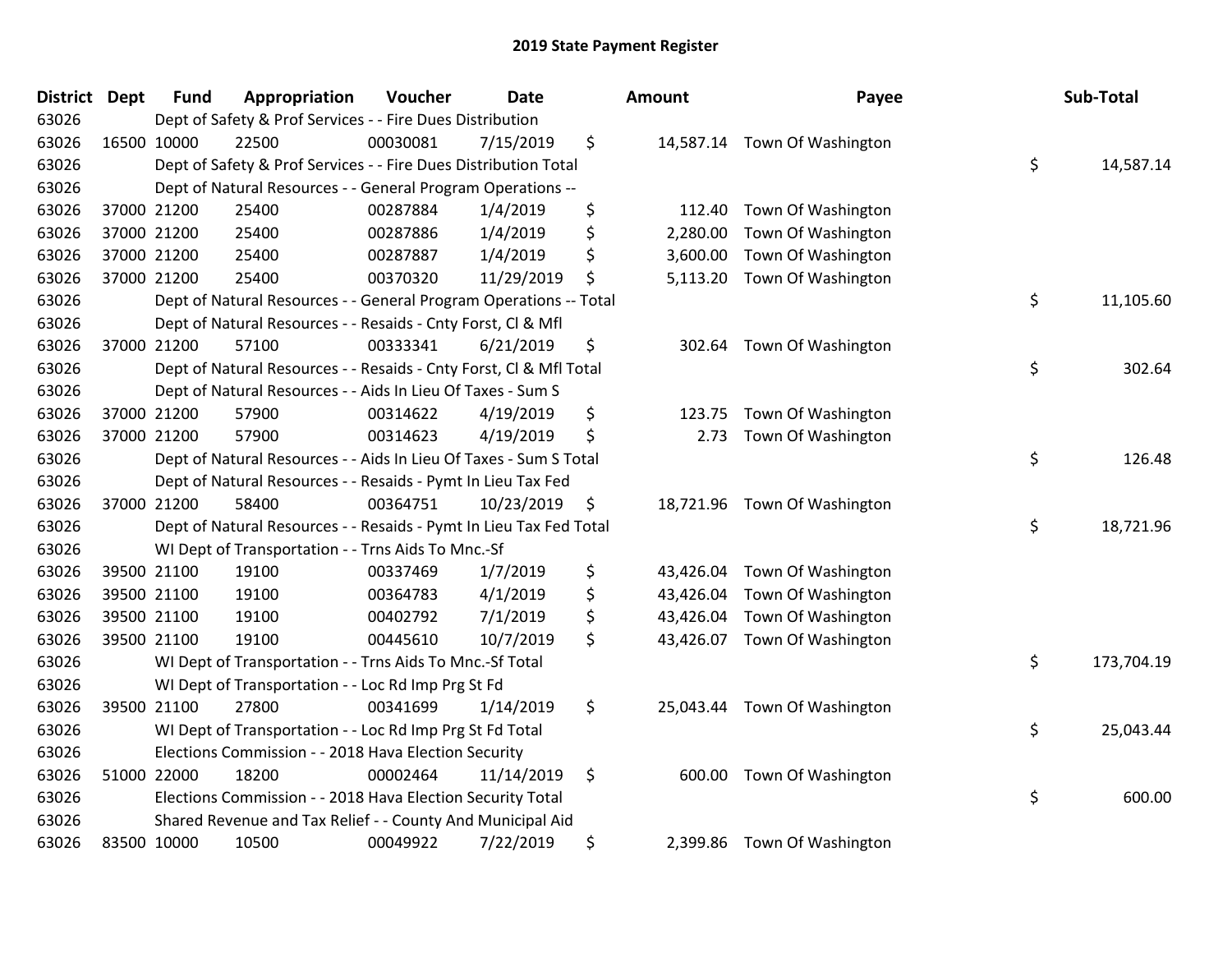| <b>District</b> | Dept | Fund        | Appropriation                                                    | <b>Voucher</b> | Date       |    | Amount    | Payee              | Sub-Total  |
|-----------------|------|-------------|------------------------------------------------------------------|----------------|------------|----|-----------|--------------------|------------|
| 63026           |      | 83500 10000 | 10500                                                            | 00054221       | 11/18/2019 |    | 13,599.19 | Town Of Washington |            |
| 63026           |      |             | Shared Revenue and Tax Relief - - County And Municipal Aid Total |                |            |    |           |                    | 15,999.05  |
| 63026           |      |             | Shared Revenue and Tax Relief - - Exempt Computer Aid            |                |            |    |           |                    |            |
| 63026           |      | 83500 10000 | 10900                                                            | 00046954       | 7/22/2019  | S  | 118.48    | Town Of Washington |            |
| 63026           |      |             | Shared Revenue and Tax Relief - - Exempt Computer Aid Total      |                |            |    |           |                    | 118.48     |
| 63026           |      |             | Shared Revenue and Tax Relief - - Personal Property Aid          |                |            |    |           |                    |            |
| 63026           |      | 83500 10000 | 11100                                                            | 00041541       | 5/6/2019   | Ś. | 325.99    | Town Of Washington |            |
| 63026           |      |             | Shared Revenue and Tax Relief - - Personal Property Aid Total    |                |            |    |           |                    | 325.99     |
| 63026 Total     |      |             |                                                                  |                |            |    |           |                    | 260,634.97 |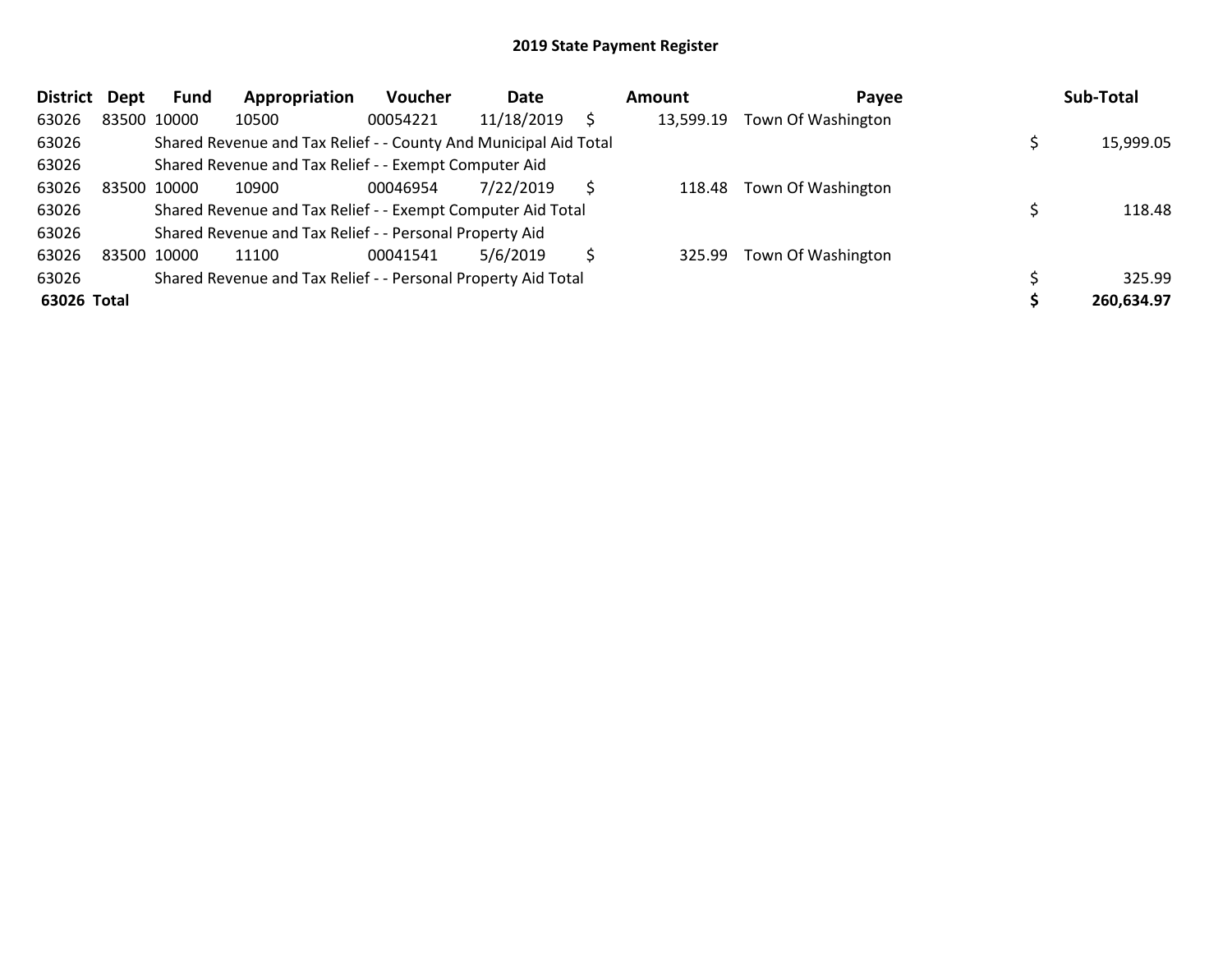| <b>District</b> | <b>Dept</b> | <b>Fund</b> | Appropriation                                                          | Voucher  | <b>Date</b> | Amount          | Payee               | Sub-Total        |
|-----------------|-------------|-------------|------------------------------------------------------------------------|----------|-------------|-----------------|---------------------|------------------|
| 63028           |             |             | Dept of Safety & Prof Services - - Fire Dues Distribution              |          |             |                 |                     |                  |
| 63028           |             | 16500 10000 | 22500                                                                  | 00030337 | 7/16/2019   | \$<br>7,125.91  | Winchester, Town of |                  |
| 63028           |             |             | Dept of Safety & Prof Services - - Fire Dues Distribution Total        |          |             |                 |                     | \$<br>7,125.91   |
| 63028           |             |             | Dept of Natural Resources - - Aids In Lieu Of Taxes - Gener            |          |             |                 |                     |                  |
| 63028           |             | 37000 10000 | 50300                                                                  | 00298384 | 2/14/2019   | \$<br>22,055.13 | Winchester, Town of |                  |
| 63028           |             | 37000 10000 | 50300                                                                  | 00298385 | 2/14/2019   | \$<br>862.70    | Winchester, Town of |                  |
| 63028           |             | 37000 10000 | 50300                                                                  | 00314645 | 4/19/2019   | \$<br>324.20    | Winchester, Town of |                  |
| 63028           |             |             | Dept of Natural Resources - - Aids In Lieu Of Taxes - Gener Total      |          |             |                 |                     | \$<br>23,242.03  |
| 63028           |             |             | Dept of Natural Resources - - Resaids - Cnty Forst, CI & Mfl           |          |             |                 |                     |                  |
| 63028           |             | 37000 21200 | 57100                                                                  | 00333342 | 6/21/2019   | \$<br>1,338.06  | Winchester, Town of |                  |
| 63028           |             |             | Dept of Natural Resources - - Resaids - Cnty Forst, CI & Mfl Total     |          |             |                 |                     | \$<br>1,338.06   |
| 63028           |             |             | Dept of Natural Resources - - Aids In Lieu Of Taxes - Sum S            |          |             |                 |                     |                  |
| 63028           |             | 37000 21200 | 57900                                                                  | 00314644 | 4/19/2019   | \$<br>4,047.54  | Winchester, Town of |                  |
| 63028           |             |             | Dept of Natural Resources - - Aids In Lieu Of Taxes - Sum S Total      |          |             |                 |                     | \$<br>4,047.54   |
| 63028           |             |             | WI Dept of Transportation - - Trns Aids To Mnc.-Sf                     |          |             |                 |                     |                  |
| 63028           |             | 39500 21100 | 19100                                                                  | 00337470 | 1/7/2019    | \$<br>25,902.73 | Winchester, Town of |                  |
| 63028           |             | 39500 21100 | 19100                                                                  | 00364784 | 4/1/2019    | \$<br>25,902.73 | Winchester, Town of |                  |
| 63028           |             | 39500 21100 | 19100                                                                  | 00402793 | 7/1/2019    | \$<br>25,902.73 | Winchester, Town of |                  |
| 63028           |             | 39500 21100 | 19100                                                                  | 00448415 | 10/15/2019  | \$<br>25,902.74 | Winchester, Town of |                  |
| 63028           |             |             | WI Dept of Transportation - - Trns Aids To Mnc.-Sf Total               |          |             |                 |                     | \$<br>103,610.93 |
| 63028           |             |             | Department of Health Services - - Emergency Medical Services, Ai       |          |             |                 |                     |                  |
| 63028           |             | 43500 10000 | 11900                                                                  | 00308046 | 9/4/2019    | \$<br>4,984.95  | Winchester, Town of |                  |
| 63028           |             |             | Department of Health Services - - Emergency Medical Services, Ai Total |          |             |                 |                     | \$<br>4,984.95   |
| 63028           |             |             | Shared Revenue and Tax Relief - - Exempt Computer Aid                  |          |             |                 |                     |                  |
| 63028           |             | 83500 10000 | 10900                                                                  | 00046955 | 7/22/2019   | \$<br>24.94     | Winchester, Town of |                  |
| 63028           |             |             | Shared Revenue and Tax Relief - - Exempt Computer Aid Total            |          |             |                 |                     | \$<br>24.94      |
| 63028 Total     |             |             |                                                                        |          |             |                 |                     | \$<br>144,374.36 |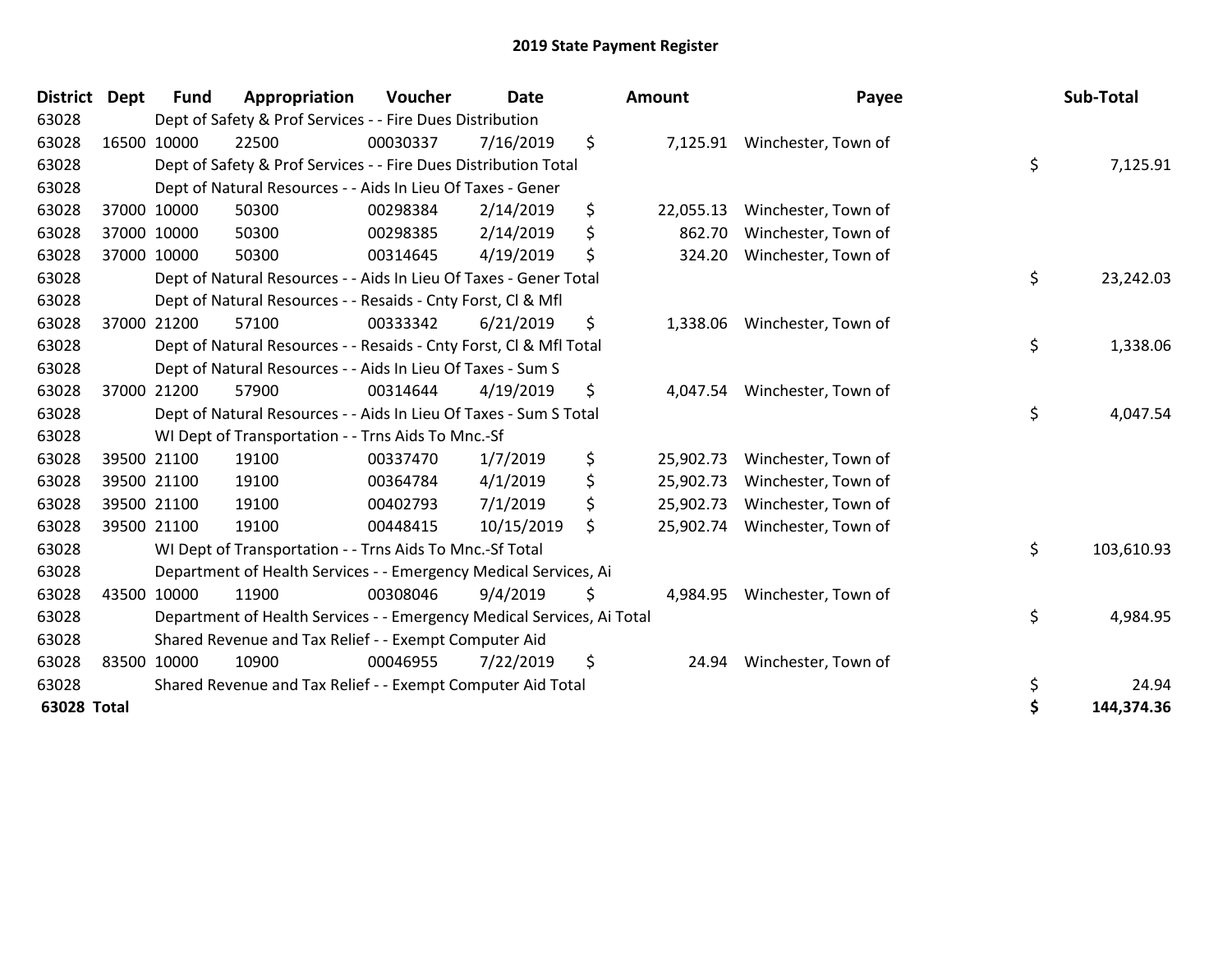| District Dept |             | <b>Fund</b> | Appropriation                                                         | Voucher  | <b>Date</b>     |               | Amount    | Payee                         | Sub-Total        |
|---------------|-------------|-------------|-----------------------------------------------------------------------|----------|-----------------|---------------|-----------|-------------------------------|------------------|
| 63221         |             |             | Dept of Safety & Prof Services - - Fire Dues Distribution             |          |                 |               |           |                               |                  |
| 63221         |             | 16500 10000 | 22500                                                                 | 00030342 | 7/16/2019       | \$            |           | 7,085.64 City Of Eagle River  |                  |
| 63221         |             |             | Dept of Safety & Prof Services - - Fire Dues Distribution Total       |          |                 |               |           |                               | \$<br>7,085.64   |
| 63221         |             |             | Dept of Natural Resources - - Ea - Invasive Aqu & Lake Mon            |          |                 |               |           |                               |                  |
| 63221         |             | 37000 21200 | 67800                                                                 | 00377042 | $12/12/2019$ \$ |               | 4,962.16  | City Of Eagle River           |                  |
| 63221         |             |             | Dept of Natural Resources - - Ea - Invasive Aqu & Lake Mon Total      |          |                 |               |           |                               | \$<br>4,962.16   |
| 63221         |             |             | WI Dept of Transportation - - Trns Aids To Mnc.-Sf                    |          |                 |               |           |                               |                  |
| 63221         |             | 39500 21100 | 19100                                                                 | 00337471 | 1/7/2019        | \$            | 65,852.64 | City Of Eagle River           |                  |
| 63221         |             | 39500 21100 | 19100                                                                 | 00364785 | 4/1/2019        | \$            | 65,852.64 | City Of Eagle River           |                  |
| 63221         |             | 39500 21100 | 19100                                                                 | 00402794 | 7/1/2019        | \$            | 65,852.64 | City Of Eagle River           |                  |
| 63221         |             | 39500 21100 | 19100                                                                 | 00445612 | 10/7/2019       | \$.           | 65,852.66 | City Of Eagle River           |                  |
| 63221         |             |             | WI Dept of Transportation - - Trns Aids To Mnc.-Sf Total              |          |                 |               |           |                               | \$<br>263,410.58 |
| 63221         |             |             | WI Dept of Transportation - - Loc Rd Imp Prg St Fd                    |          |                 |               |           |                               |                  |
| 63221         |             | 39500 21100 | 27800                                                                 | 00446816 | 10/8/2019       | \$            | 7,510.84  | City Of Eagle River           |                  |
| 63221         |             |             | WI Dept of Transportation - - Loc Rd Imp Prg St Fd Total              |          |                 |               |           |                               | \$<br>7,510.84   |
| 63221         |             |             | Department of Justice - - Law Enforcement Train, Local                |          |                 |               |           |                               |                  |
| 63221         |             | 45500 10000 | 23100                                                                 | 00073089 | 10/18/2019      | $\ddot{\phi}$ | 800.00    | City Of Eagle River           |                  |
| 63221         |             |             | Department of Justice - - Law Enforcement Train, Local Total          |          |                 |               |           |                               | \$<br>800.00     |
| 63221         |             |             | Department of Administration - - Federal Aid, Local Assistance        |          |                 |               |           |                               |                  |
| 63221         |             | 50500 10000 | 74300                                                                 | 00114538 | 12/24/2019 \$   |               |           | 25,000.00 City Of Eagle River |                  |
| 63221         |             |             | Department of Administration - - Federal Aid, Local Assistance Total  |          |                 |               |           |                               | \$<br>25,000.00  |
| 63221         |             |             | Shared Revenue and Tax Relief - - Expenditure Restraint Program       |          |                 |               |           |                               |                  |
| 63221         |             | 83500 10000 | 10100                                                                 | 00049923 | 7/22/2019       | \$            |           | 39,683.72 City Of Eagle River |                  |
| 63221         |             |             | Shared Revenue and Tax Relief - - Expenditure Restraint Program Total |          |                 |               |           |                               | \$<br>39,683.72  |
| 63221         |             |             | Shared Revenue and Tax Relief - - County And Municipal Aid            |          |                 |               |           |                               |                  |
| 63221         |             | 83500 10000 | 10500                                                                 | 00049923 | 7/22/2019       | \$            | 3,560.75  | City Of Eagle River           |                  |
| 63221         | 83500 10000 |             | 10500                                                                 | 00054222 | 11/18/2019      | \$            |           | 20,177.59 City Of Eagle River |                  |
| 63221         |             |             | Shared Revenue and Tax Relief - - County And Municipal Aid Total      |          |                 |               |           |                               | \$<br>23,738.34  |
| 63221         |             |             | Shared Revenue and Tax Relief - - Exempt Computer Aid                 |          |                 |               |           |                               |                  |
| 63221         |             | 83500 10000 | 10900                                                                 | 00046956 | 7/22/2019       | \$            | 5,852.05  | City Of Eagle River           |                  |
| 63221         |             | 83500 10000 | 10900                                                                 | 00048034 | 7/22/2019       | \$            | 2,736.38  | City Of Eagle River           |                  |
| 63221         |             |             | Shared Revenue and Tax Relief - - Exempt Computer Aid Total           |          |                 |               |           |                               | \$<br>8,588.43   |
| 63221         |             |             | Shared Revenue and Tax Relief - - Utility Aid                         |          |                 |               |           |                               |                  |